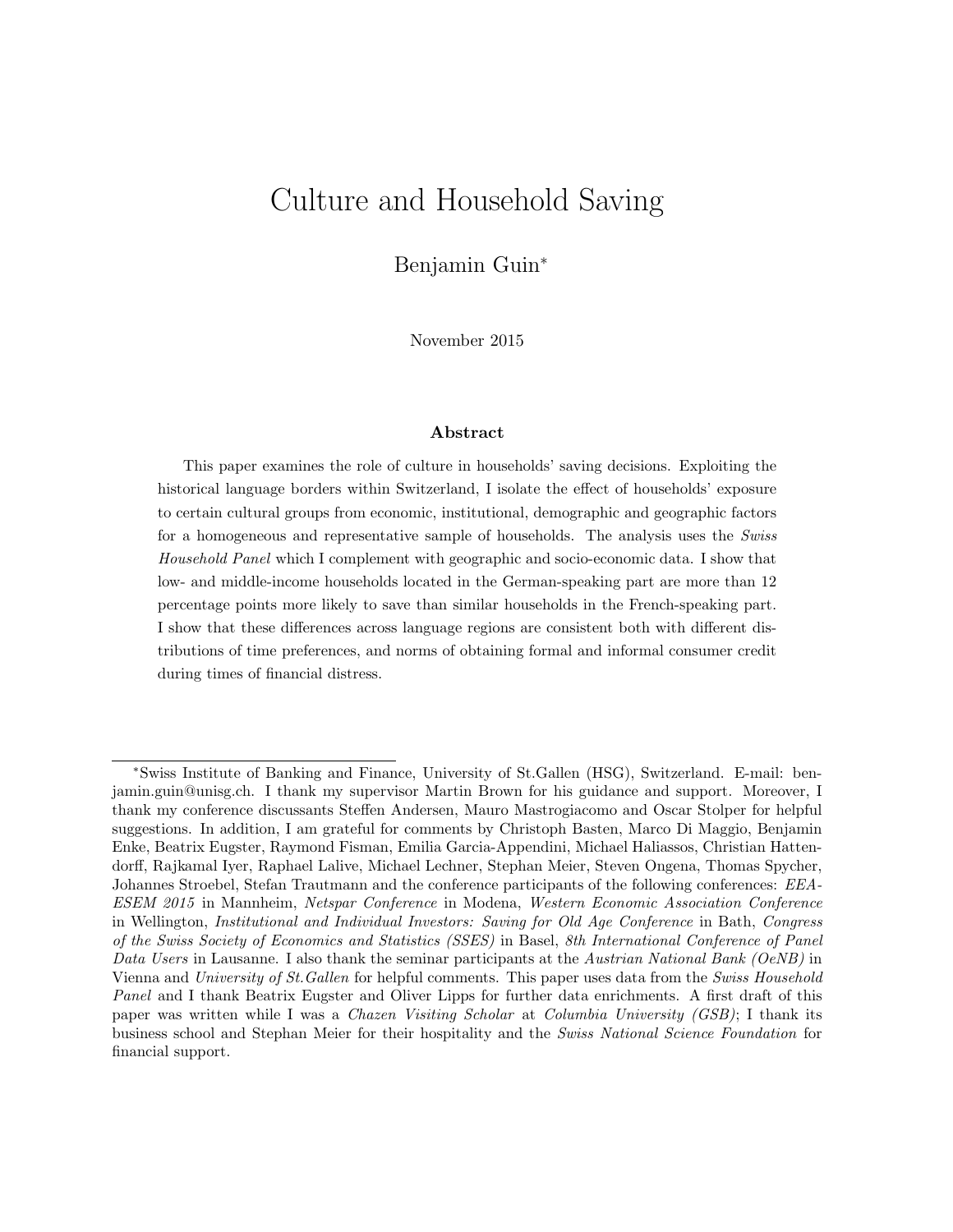## 1 Introduction

There are tremendous differences in household saving and accumulated wealth across countries. Understanding these differences is important, as even small changes in aggregate savings rates can affect a country's growth path. In addition, low wealth buffers can imperil an economy's financial stability in the case of adverse income or expenditure shocks. Typically, economists attempt to explain these differences by economic, institutional, demographic and geographic conditions which vary across countries. As these attempts have been only partly successful in explaining the observed differences, this paper analyzes the extent to which exposure to cultural groups can affect households' intertemporal financial decisions - in particular their decision to save. Moreover, it considers how culture affects these decisions.

What is culture and why should it affect households' intertemporal decisions? Only recently, economists have transformed the notion of culture from a vague concept by providing a clear definition that allows for the development of testable empirical predictions. In line with [Guiso et al.](#page-27-0)  $(2006)$  and Fernández  $(2011)$ , I define cultural differences as

#### systematic variation in norms and preferences shared within social groups.

In this paper, I focus on social groups that share a similar language. I argue that speaking a similar language is a specific dimension of culture and a necessary condition for any form of social interaction. It enables the transmission of beliefs and preferences from parents to their children *(vertical transmission)* or from their peers *(horizontal trans*mission). In line with the existing literature, I test several specific dimensions of norms and preferences. I argue that different distributions of time preferences and norms of obtaining formal or informal consumer credit in financial distress can affect a household's decision to save. Impatient households are more likely to consume today than to save for the future [\(Sutter et al., 2013\)](#page-28-0). In addition, the norm of mutual help in informal networks of family and friends in the case of adverse income or expenditure shocks might lead to lower precautionary saving [\(Ortigueira and Siassi](#page-28-1) [\(2013\)](#page-28-1), [Bloch et al.](#page-25-0) [\(2008\)](#page-25-0)).

Switzerland is a suitable laboratory to analyze the role of exposure to different language groups in households' intertemporal decisions. In Switzerland, there are two major language groups: German and French (in addition to Italian and Romansh). The speakers of these languages are located in separate regions for historical reasons. These regions are geographically close and share a common language border. At this border, the share of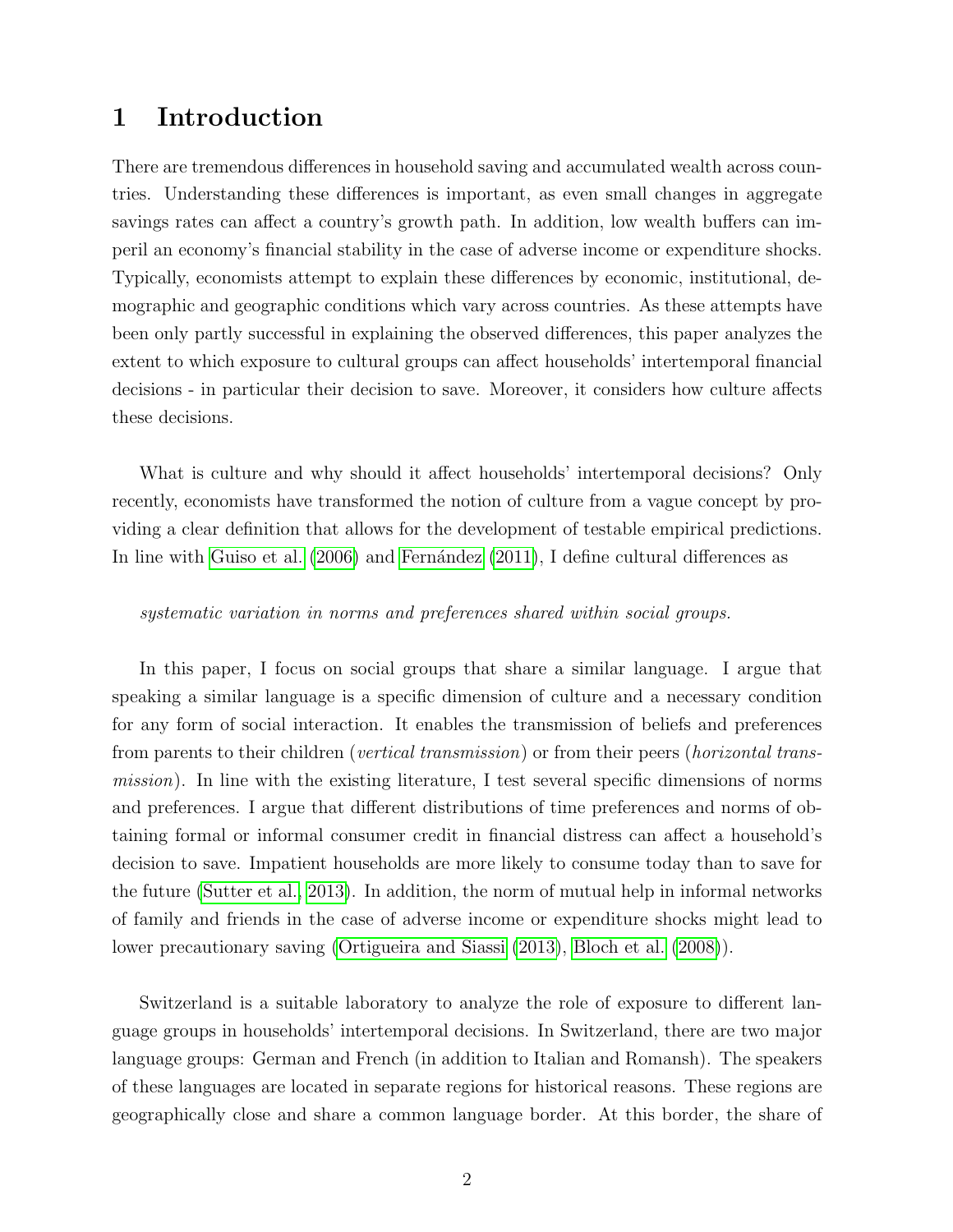German-speaking individuals falls from 90% to about 20% within 5 kilometers (the share of French-speaking individuals moves accordingly).

As almost all policies and laws are set either at the national or on the cantonal level, there is no associated change in policies and institutions at the parts of this border that run through cantons. In addition, there is no change in geographic conditions, as the main geographical border, the Alps, runs in an East-West direction, while the language border separating the German-speaking region from the French-speaking region runs in a North-South direction. In addition, it is reasonable to assume that economic conditions that are relevant for households' saving decisions do not change at the language border (e.g., business cycles, inflation, interest rates and supply of financial products).

Hence, by comparing the financial decisions of similar households on the Germanspeaking side of the language border to those of the households on the French-speaking side, I am able to isolate the effect of the exposure to these language groups on individual decisions from institutional, economic and geographic differences. Being able to do this is important as institutional conditions can affect households' propensity to save through dif-ferences in tax incentives [\(Duflo et al., 2006\)](#page-26-1), pension systems (Börsch-Supan et al., 2008) and unemployment insurance [\(Engen and Gruber, 2001\)](#page-26-2). Economic conditions might lead to different saving behavior in the case of differences in interest rates, inflation [\(Carroll](#page-26-3) [and Summers, 1987\)](#page-26-3), business cycles [\(Carroll et al., 2000\)](#page-25-2) or unemployment expectations [\(Basten et al., 2012\)](#page-25-3). Finally, geographic proximity to financial institutions might be relevant to the access and use of financial products [\(Degryse and Ongena](#page-26-4) [\(2005\)](#page-26-4), [Agarwal](#page-25-4) [and Hauswald](#page-25-4) [\(2010\)](#page-25-4), [Brown et al.](#page-25-5) [\(2014\)](#page-25-5)).

To isolate the effect of language group exposure on households' financial decisions, I employ survey data from the *Swiss Household Panel* (waves 1999 until 2012). It includes characteristics of the person responsible for the management of household finances ("household head") (e.g., age, gender, education, etc.), the preferred language spoken (German, French or Italian) and that person's religious views. In addition, it contains a wide range of socio-economic household characteristics, such as income, employment status and the exact location of each household at the municipality level. Moreover, it includes variables that have been shown to be good proxies for impatience (e.g., past tobacco consumption) (e.g., [Chabris et al.](#page-26-5) [\(2008\)](#page-26-5), [Khwaja et al.](#page-27-1) [\(2006\)](#page-27-1)). I complement this data set with data on local unemployment rates at the district level.<sup>[1](#page-2-0)</sup>

<span id="page-2-0"></span><sup>&</sup>lt;sup>1</sup>There are 148 districts in Switzerland (as of January 2013).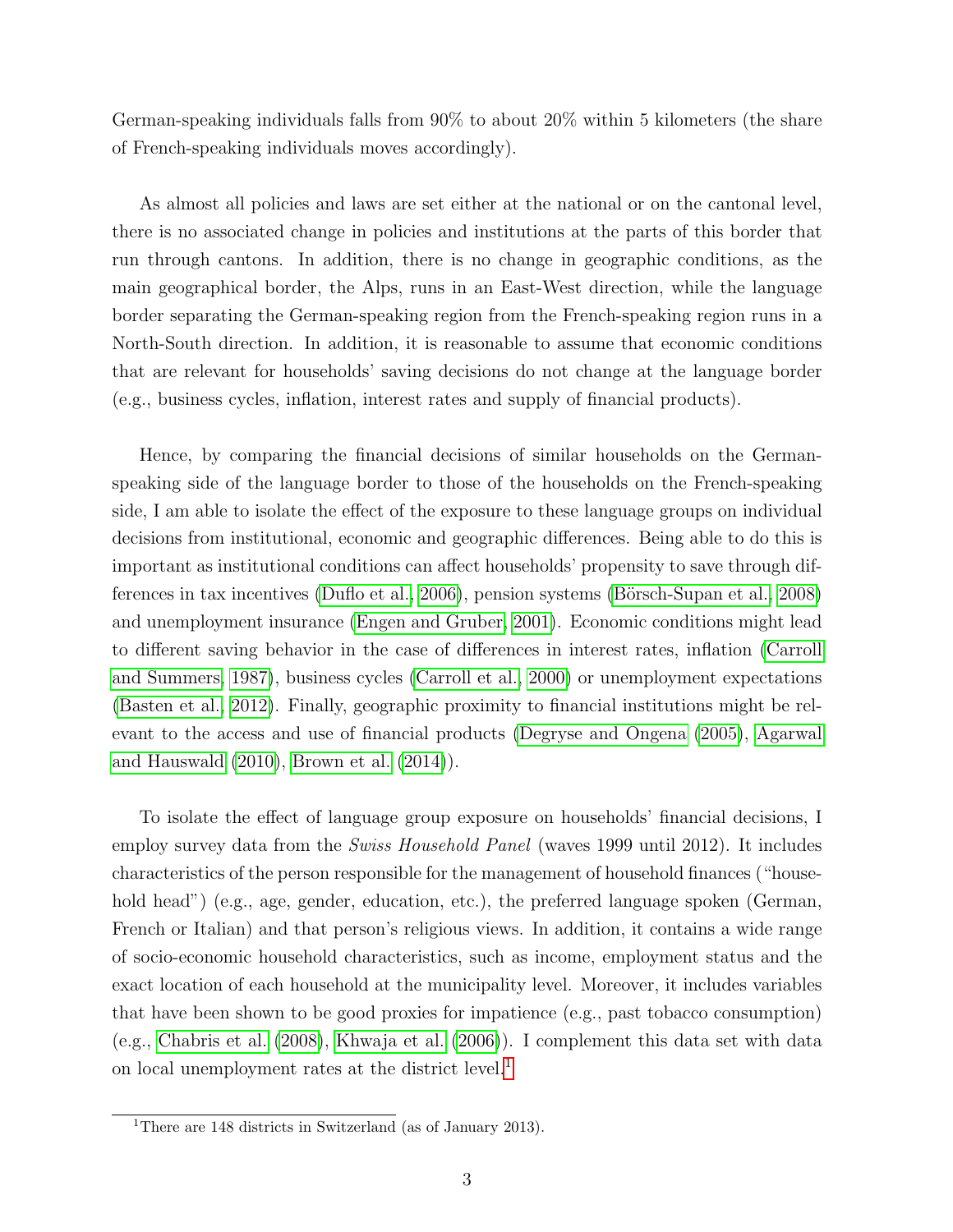The empirical strategy is a spatial local border contrast. I test for discontinuities in household savings at the language border. The key identifying assumption of this local border contrast is that only the dominant language of each municipality, but no other  $pre-determined variable<sup>2</sup>$  $pre-determined variable<sup>2</sup>$  $pre-determined variable<sup>2</sup>$ , changes household saving at the language border. I argue that this is reasonable to assume - especially for those parts of the language border that run through cantons, as opposed to those that separate cantons.

I estimate the effect of households' exposure to language groups on their propensity to save and to spend excessively. I mainly rely on a variable that indicates whether a household can save at least  $CHF$  100 per month.<sup>[3](#page-3-1)</sup> Alternatively, I employ variables that indicate whether the household saves voluntarily in a pension fund and whether a household's expenditures are higher than its income. To investigate the channels relevant to the cultural differences in household saving, I complement the main analysis with two further empirical exercises. First, I test whether different initial distributions of time preferences are consistent with the observed differences in saving. In particular, I examine whether households in the German-speaking part are more patient (*Channel 1*). Second, I test whether households in the French-speaking part are more likely to obtain formal or informal consumer credit during financial distress. In this case, they should be less likely to save ex-ante (*Channel 2*).

I document that low- and middle-income households in the German-speaking part are more than 12 percentage points more likely to save and 6 percentage points less likely to spend excessively than are similar households in the French-speaking part. These results are robust, even in terms of more formal testing, when implementing the local border contrast. I find evidence that there are differences in norms of obtaining credit in financial distress and impatience that are consistent with the initial differences in household saving across language regions.

This paper contributes to several strands of the literature. While the role of short-term social interactions among  $\mu$ eers<sup>[4](#page-3-2)</sup> has been shown to affect households' decisions to consume [\(Kuhn et al.](#page-27-2) [\(2011\)](#page-27-2), [Angelucci and De Giorgi](#page-25-6) [\(2009\)](#page-25-6), [Luttmer](#page-28-2) [\(2005\)](#page-28-2)), assume debt [\(Georgarakos et al., 2014\)](#page-26-6), save for retirement [\(Duflo and Saez, 2002\)](#page-26-7) and participate in the stock market (Kaustia and Knüpfer  $(2012)$ , [Brown et al.](#page-25-7)  $(2008)$ , [Hong et al.](#page-27-4)  $(2004)$ , [Christelis et al.](#page-26-8) [\(2011\)](#page-26-8)), evidence on the role of the long-term vertical dimension of culture

<span id="page-3-0"></span><sup>&</sup>lt;sup>2</sup> all variables that are not affected by the dominant language themselves.

<span id="page-3-1"></span> ${}^{3}$ CHF 100 is about USD 96 (as of October 2014).

<span id="page-3-2"></span><sup>4</sup> I interpret these as the horizontal dimension of culture.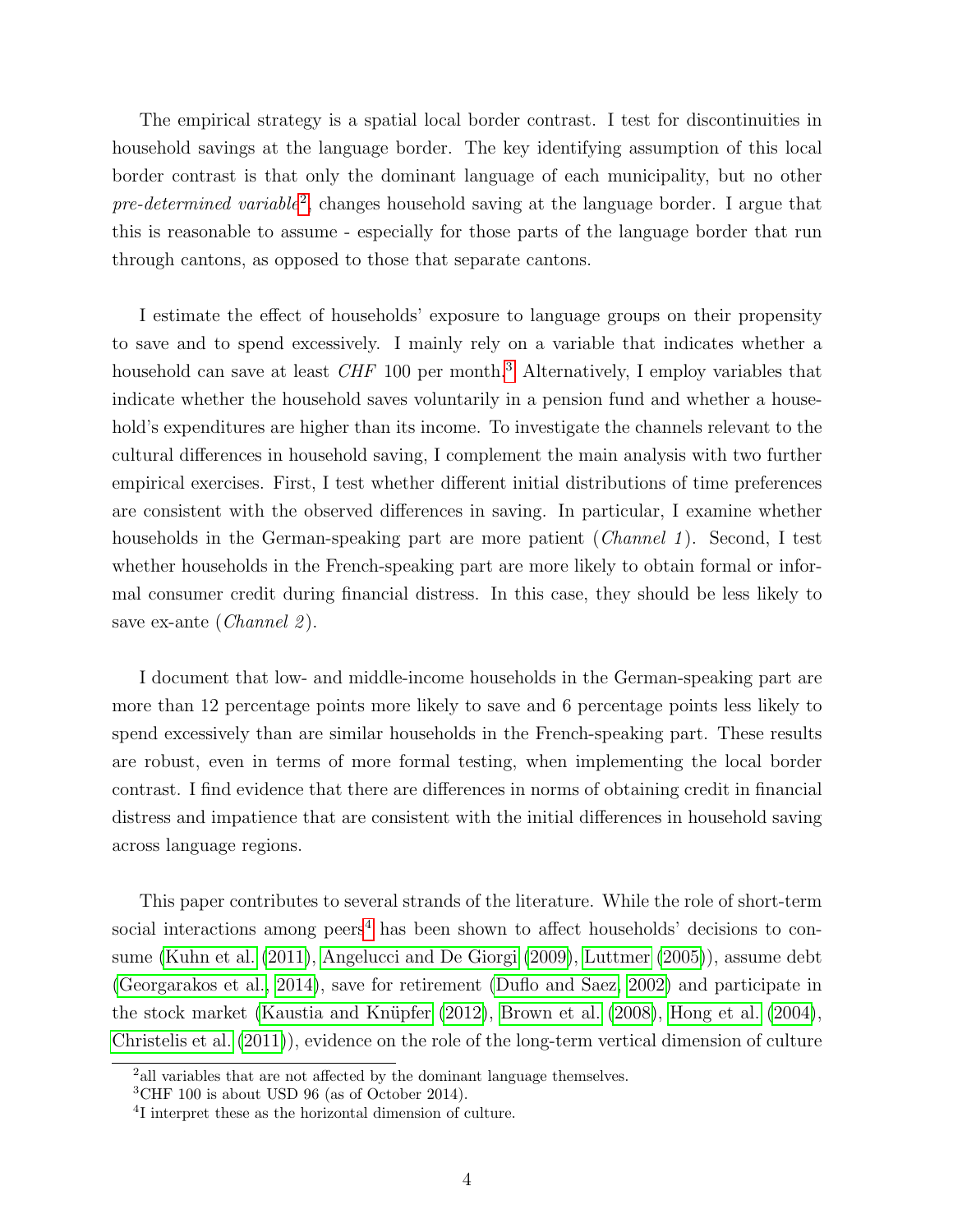in households' financial decisions is still scarce.

Existing research has analyzed the role of culture in household debt and portfolios using cross-country comparisons (e.g., [Christelis et al.](#page-26-9) [\(2013\)](#page-26-9), [Bover et al.](#page-25-8) [\(2014\)](#page-25-8), [Breuer](#page-25-9) [and Salzmann](#page-25-9) [\(2012\)](#page-25-9)) and examining financial decisions of immigrants to a country [\(Car](#page-25-10)[roll et al.](#page-25-10) [\(1994\)](#page-25-10), [Haliassos et al.](#page-27-5) [\(2014\)](#page-27-5)). While the first strand of the literature faces the problem of convincingly disentangling country-specific institutional and economic factors from cultural factors, the second strand faces multiple sample selection issues that arise when comparing different immigrant groups with one another and with the non-immigrant population [\(Bauer and Sinning](#page-25-11) [\(2011\)](#page-25-11), [Sinning](#page-28-3) [\(2011\)](#page-28-3), [Piracha and Zhu](#page-28-4) [\(2012\)](#page-28-4)). In addition, in both strands of the literature, it remains unclear which norms and preferences that are common within cultural groups are relevant to the observed differences in financial decisions. The present paper overcomes these methodological drawbacks by comparing the financial decisions of a representative and homogeneous sample of households within a country. Hereby, I am able to isolate the effect of culture on financial decisions from differences in institutional, economic and geographic conditions and from differences in household characteristics.

By examining the channels at work, this paper contributes to the existing literature on how culture shapes differences in norms and preferences. In particular, the results of this paper can be interpreted as empirical evidence in favor of the recently developed linguistic-saving hypothesis. It argues that the future orientation of language can shape individual time preferences [\(Chen](#page-26-10) [\(2013\)](#page-26-10)). These can, in turn, determine intertemporal financial decisions. There is evidence in favor of this hypothesis found from controlled laboratory experiments [\(Sutter et al.](#page-28-5) [\(2014\)](#page-28-5)) and cross-country comparisons [\(Chen, 2013\)](#page-26-10). The present paper provides evidence for it both *within country* and for a *representative* and homogeneous sample of households.

However, in contrast to [Sutter et al.](#page-28-5) [\(2014\)](#page-28-5) and [Chen](#page-26-10) [\(2013\)](#page-26-10), I do not claim that it is language syntax that shapes time preferences. Instead, I consider the exposure to a certain language group merely as a necessary condition for the transmission of preferences and beliefs. Hence, *any* form of preference or norm could be relevant to the observed differences in household saving. In particular, an alternative strand of the literature argues that social norms imply non-pecuniary costs of defaulting on loans (e.g. [Guiso et al.](#page-27-6) [\(2013\)](#page-27-6), [Fay et al.](#page-26-11) [\(2002\)](#page-26-11) and [Gross and Souleles](#page-27-7) [\(2002\)](#page-27-7)). This paper contributes to this strand of literature by showing that there are substantial differences in how households resolve financial distress across cultural groups. These differences are likely to be consistent with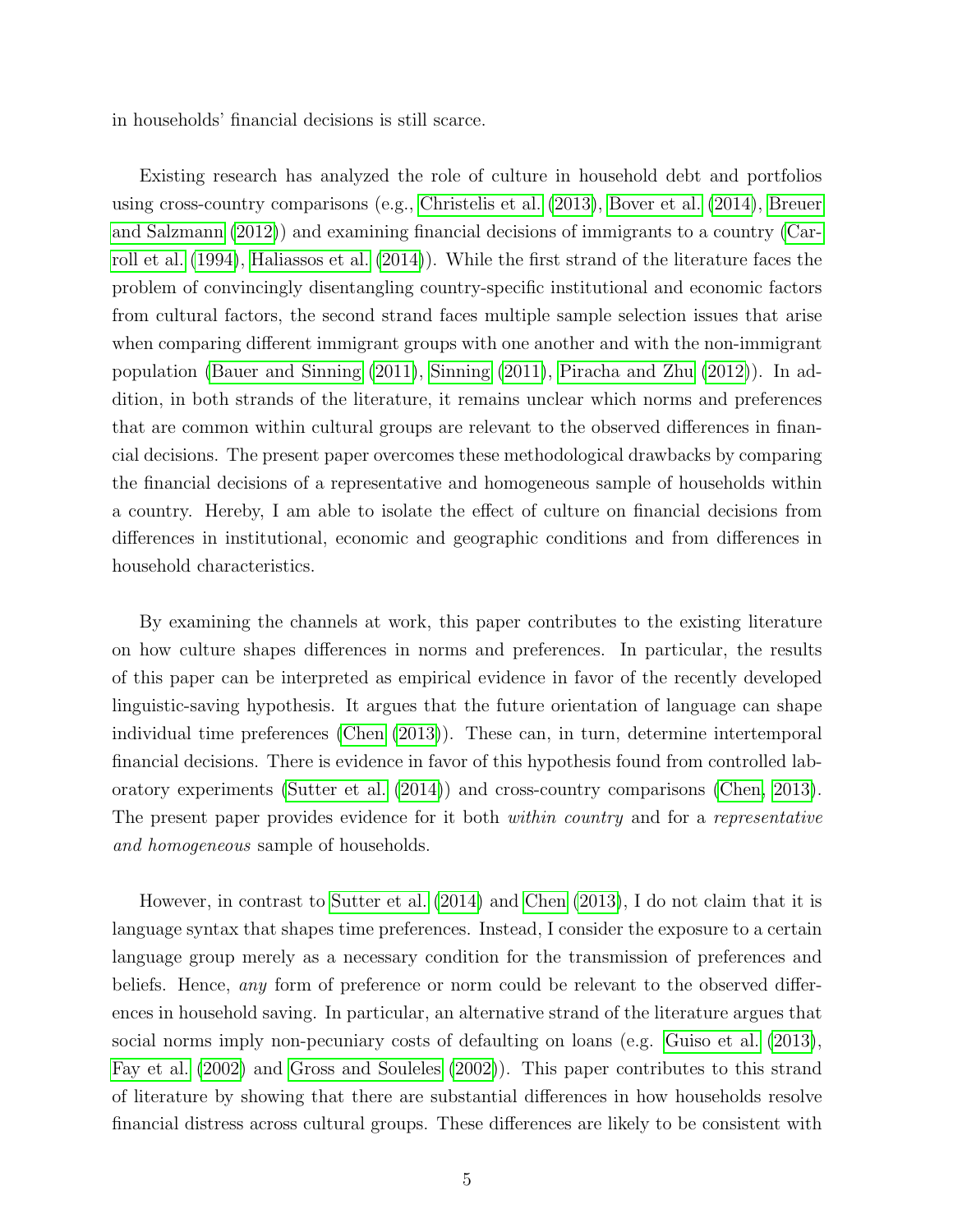non-pecuniary costs, such as the social stigma of obtaining consumer credit in financial distress.

The remainder of the paper is organized as follows: Section 2 discusses the theoretical motivation. Section 3 describes the institutional background to the paper. Section 4 presents the data and methodology. Section 5 shows the empirical results of the role of culture for household saving. Section 6 examines the competing channels of culture. Section 7 discusses the validity of the results and section 8 draws final conclusions.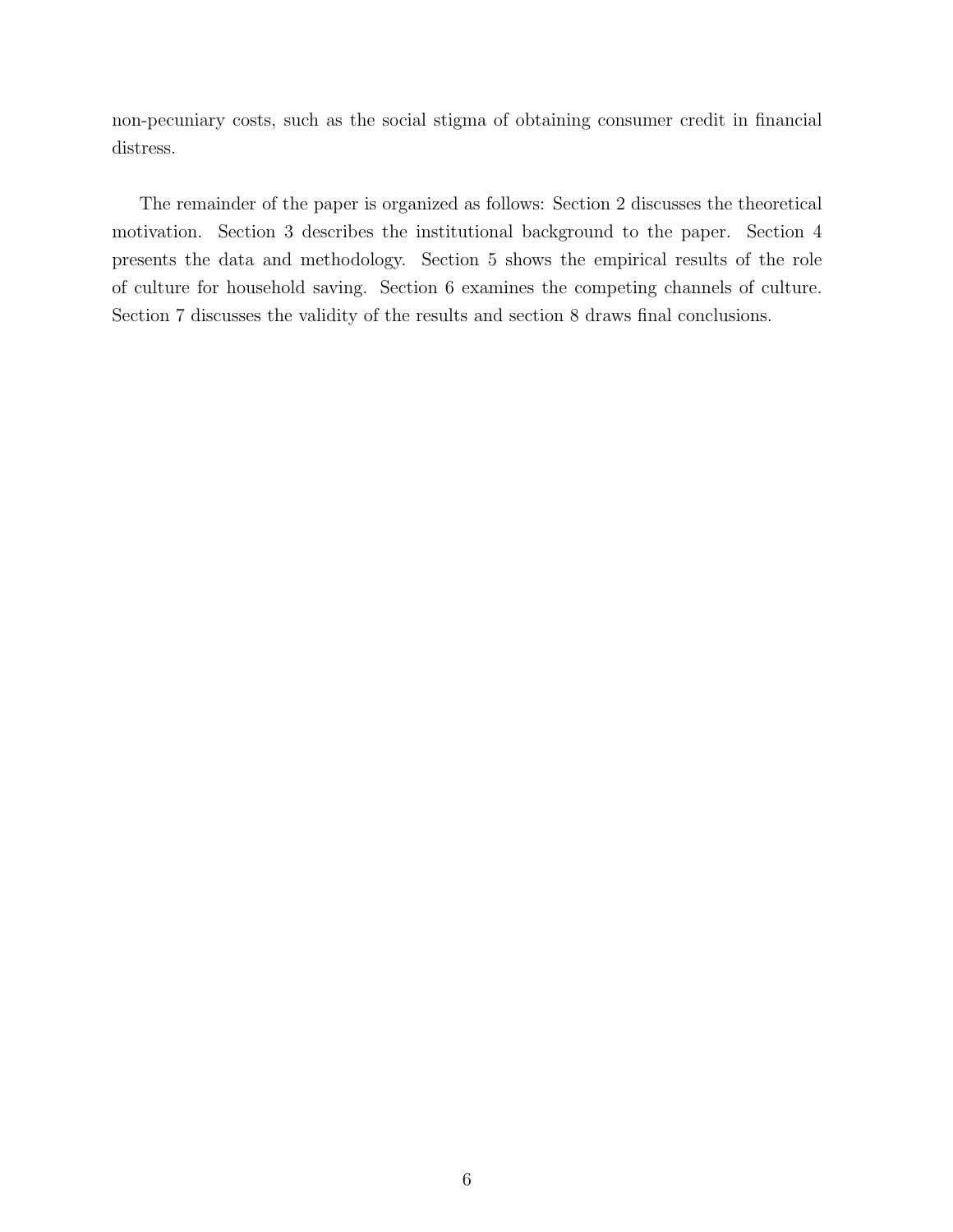## 2 Theoretical Motivation

In this section, I motivate how different distributions of time preferences and norms of taking credit in financial distress can affect a household's saving decision. I assume that a household is faced with the possibility of an uncertain adverse income shock. The household can insure itself *ex-ante* (before the income shock materializes) by implementing precautionary savings. It can be shown it saves more  $ex\text{-}ante$ , the more patient<sup>[5](#page-6-0)</sup> it is (*Channel 1*). Moreover, a household will not save  $ex$ -ante if it takes credit to cover the income shock once it materializes (*Channel 2*).

In this framework, I assume that a household lives for three periods.

- In period 1, the household earns exogenous income  $Y_1 = Y$ . It can save a portion of this income  $S_1 \in [0, Y_1]$ . It spends the remaining income on the consumption of a non-durable good  $C_1 = Y_1 - S_1$ .
- In period 2, the household gets back its initial saving  $S_1$  (for simplicity I assume that the interest rate is zero) and earns income  $\tilde{Y}_2$ . With probability  $1 - \pi$  it does not receive an adverse income shock and earns income  $Y_2 = Y$ . With probability  $\pi$  the household receives an adverse income shock of  $\sigma < Y$  and earns income of  $Y_2 = Y - \sigma$ . In period 2, the household spends its entire wealth on the consumption of a non-durable good.
- In period 3, the household receives retirement income of  $Y_3 = Y$ .

I assume that the household discounts consumption of each subsequent period with a discount factor of  $0 < \beta \leq 1.6$  $0 < \beta \leq 1.6$  Furthermore, I assume that there are two types of households depending on whether they use credit  $T$  in case the shock materializes. Type A household does not use credit in period 2. Type B household does have access to credit. In case of a negative income shock, it receives a transfer payment of  $T = \sigma$ , which it repays in period 3.[7](#page-6-2)

In the first period, the household decides on its initial saving  $S_1$  without knowing about its second-period income  $\tilde{Y}_2$ . In the following section, I discuss how this saving decision

<span id="page-6-1"></span><span id="page-6-0"></span><sup>5</sup>Households with higher discount factors.

<sup>&</sup>lt;sup>6</sup>Note that the discount factor  $\beta$  relates to the discount rate  $\rho$  as follows:  $\beta \equiv \frac{1}{1+\rho}$ . A high discount factor implies patience.

<span id="page-6-2"></span><sup>&</sup>lt;sup>7</sup>I again assume that interest rate is zero. Hence, this household weakly prefers obtaining credit as  $0 < \beta \leq 1$ .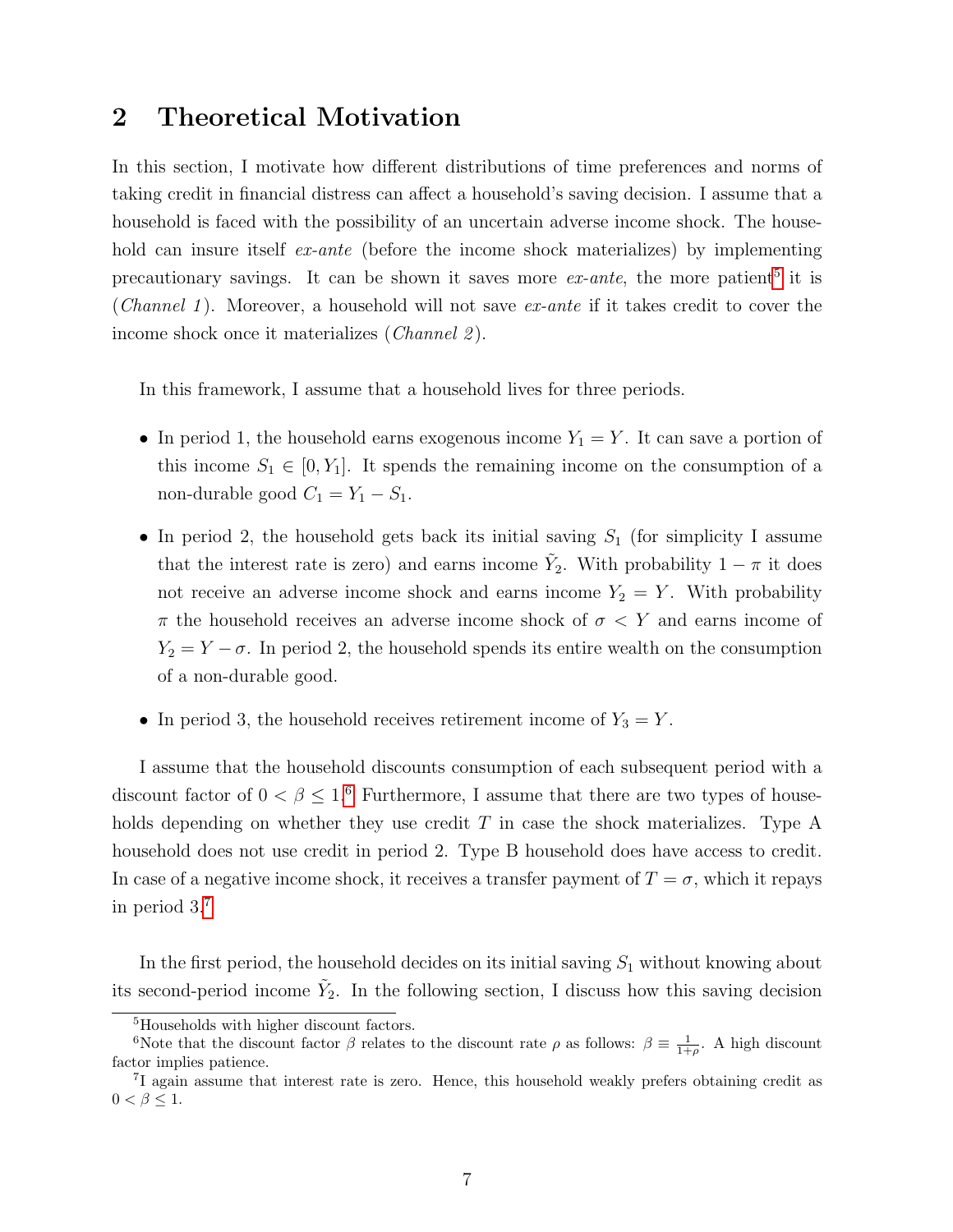depends on the individual discount factor  $\beta$  and the type of the household.

To obtain a closed-form solution, I make the following assumptions: First, I assume that utility follows a logarithmic form such that the precautionary saving motive is pre-served (e.g., [Kimball](#page-27-8) [\(1990\)](#page-27-8)). Second, I normalize income to one  $(Y = 1)$ . Third, I assume that negative income shocks occur with probability  $\pi = \frac{1}{2}$  $\frac{1}{2}$  and are of magnitude  $\sigma = \frac{1}{2}$  $\frac{1}{2}Y = \frac{1}{2}$  $\frac{1}{2}$ .

In period 1, the household decides on its optimal amount of precautionary saving. Hereby, it maximizes the expected utility of its lifetime (depending on its anticipated borrowing in period 2):

$$
\max_{S_1} U(C_1) + \pi \beta \left[ U(C_{2L}) + \beta U(C_{3L}) \right] + (1 - \pi) \beta \left[ U(C_{2H}) + \beta U(C_{3H}) \right] \tag{1}
$$

$$
s.t. \quad C_1 = Y_1 - S_1 = 1 - S_1 \tag{2}
$$

$$
C_{2L} = Y_2 + S_1 - \sigma + T = \frac{1}{2} + S_1 + T \tag{3}
$$

$$
C_{3L} = Y_3 - T = 1 - T \tag{4}
$$

$$
C_{2H} = Y_2 + S_1 = 1 + S_1 \tag{5}
$$

<span id="page-7-0"></span>
$$
C_{3H} = Y_3 = 1\tag{6}
$$

It is straightforward to see that the following first-order condition has to hold:

$$
FOC: -\frac{1}{1-S_1} + \pi \beta \frac{1}{\frac{1}{2}+S_1+T} + (1-\pi)\beta \frac{1}{1+S_1} = 0
$$
 (7)

In the following paragraphs, I briefly discuss the saving decisions of both households types.

### Type A Household: No credit to cover income shock  $(T = 0)$

First, I consider the case of the household that does not use credit to cover the adverse income shock. Solving equation [7](#page-7-0) for  $S_1$ , it can be shown that its optimal saving  $S_{1,A}^*$  is strictly positive if its discount factor  $\beta$  is sufficiently high (see Appendix [A.1](#page-47-0) for details).

$$
S_{1,A}^* > 0, \ \ \forall \beta \in \left(\frac{2}{3}, 1\right] \tag{8}
$$

This implies that a household that does not take credit will always save ex-ante, if it is sufficiently patient.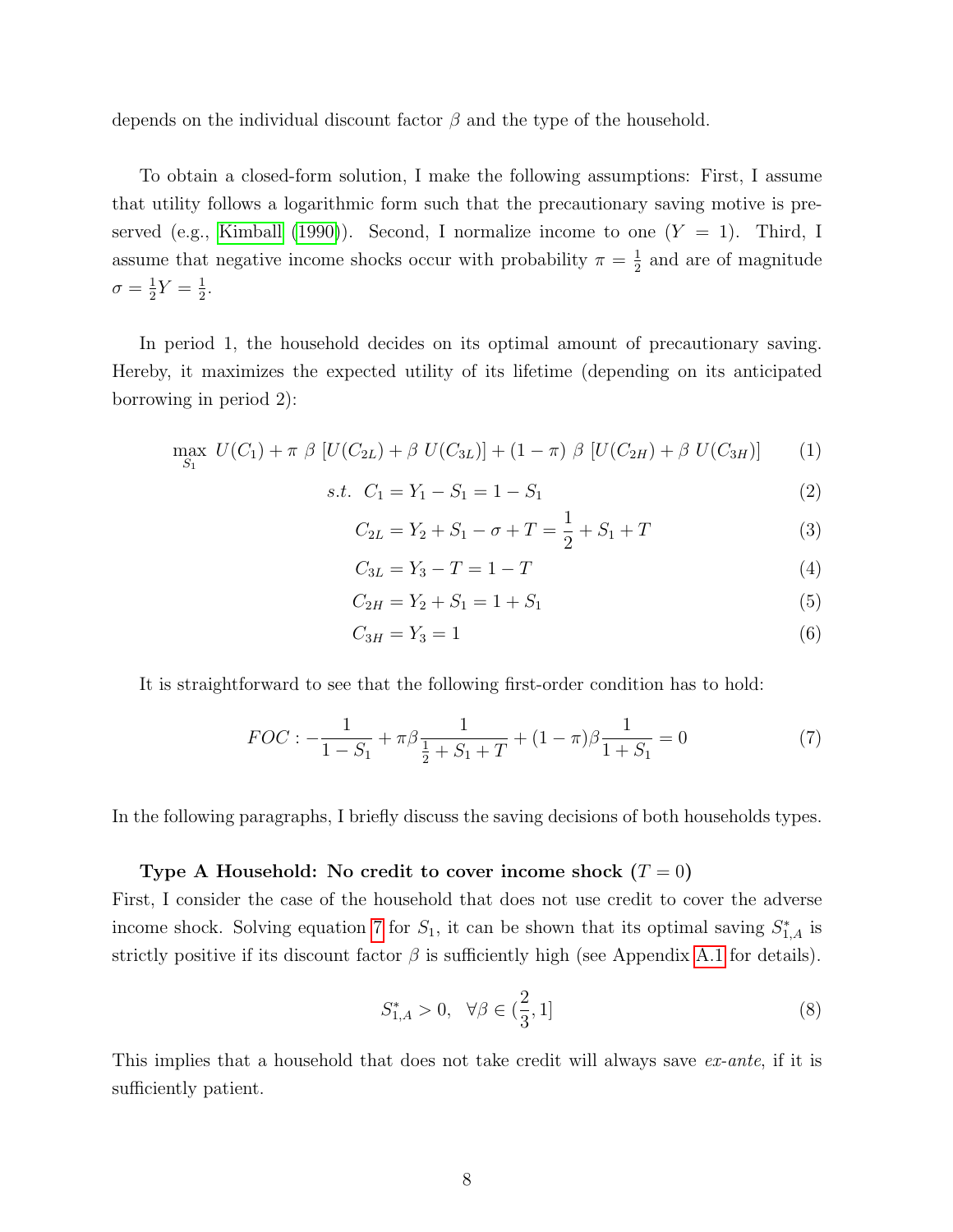Moreover, it can be shown this optimal precautionary saving  $S_{1,A}^*$  is increasing in the discount factor  $\beta$  (see Appendix [A.2](#page-48-0) for details).

$$
\frac{\partial S_{1,A}^*}{\partial \beta} > 0, \quad \forall \beta \in (\frac{2}{3}, 1]
$$
\n(9)

This implies that a household will save more the more patient it is (*Channel 1*).

### Type B Household: Credit to cover negative income shock  $(T = \sigma)$

If the household obtains credit once the income shock occurs, it is straightforward to show that it would not save (see Appendix [A.3](#page-50-0) for details).

$$
S_{1,B}^* = 0, \quad \forall 0 < \beta \le 1 \tag{10}
$$

This implies that households do not save if they obtain credit once income shocks occur. Hence, they save less than households that would not take credit if income shocks occur  $(Channel 2).$ 

#### Discussion

In this theoretical discussion, I assume that interest rates are the same and zero for all households. Moreover, income risk is essentially the same for all households (independent of their cultural exposure). This implies, in particular, that the risk of becoming unemployed is similar across all social groups and all households have similar access to social insurance (e.g., unemployment benefits). Last, I assume that households in the third period that are in retirement, neither borrow nor save.

My empirical research design accounts for these prerequisites by considering only households that are located within a small geographic scope. Hereby, it is reasonable to assume that interest rate differences do not exist due to arbitrage. Besides, households have the same access to social insurance and should face similar risk of unemployment.

Besides, in the empirical part I will only consider households that are non-retired (which should be equivalent to households that live in period 1 or period 2 in this stylized framework).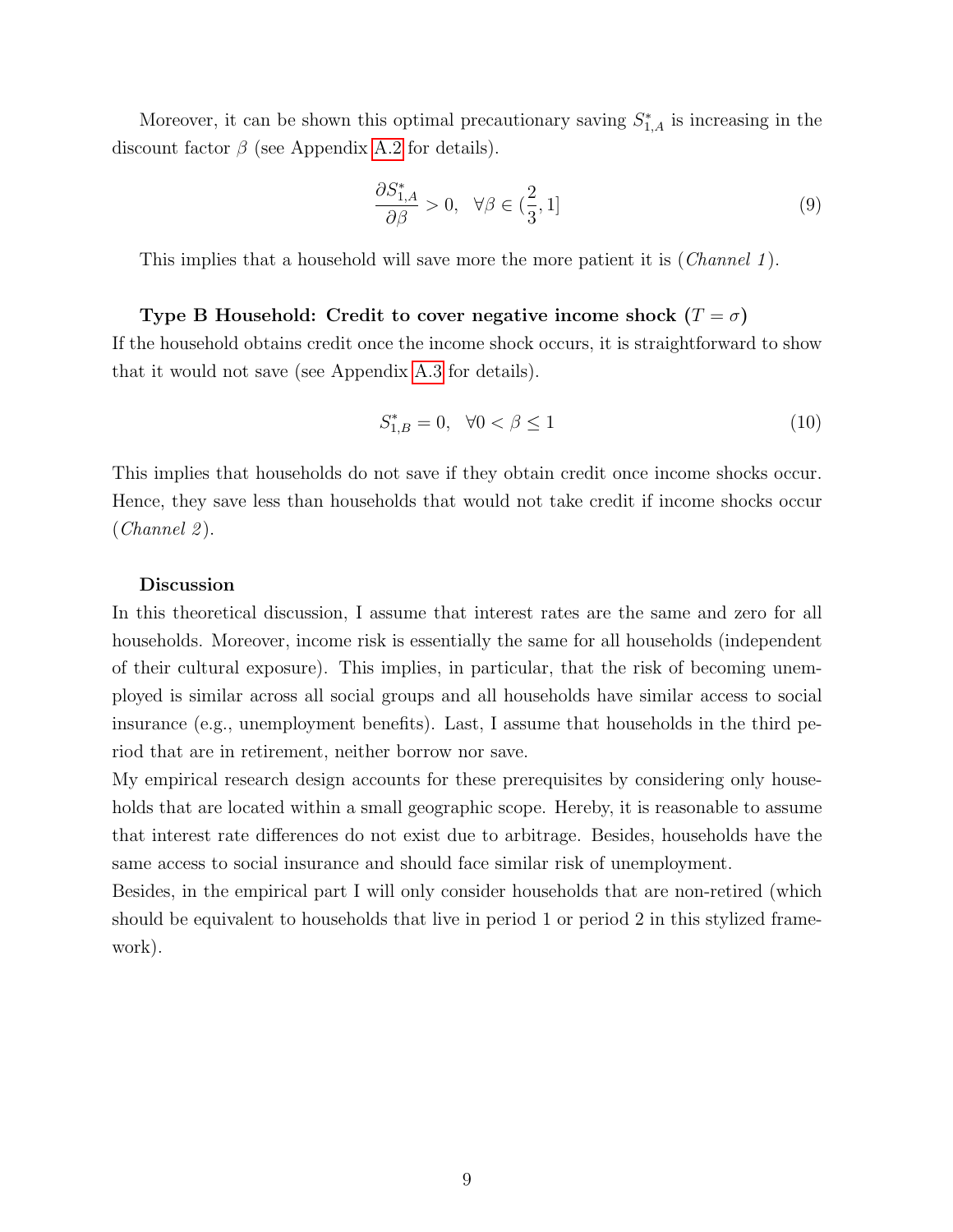## 3 Background

### 3.1 Languages in Switzerland

In Switzerland, there are four official languages: German, French, Italian and Romansh. According to the Federal Population Census of 2000, 64.1 percent of the resident population of Switzerland declared German as their main language, 20.4 percent speak primarily French, 6.5 percent speak predominantely Italian, 0.5 percent speak primarily Romansh (and the rest speak predominantly another language).[8](#page-9-0) In most of the 26 cantons of Switzerland, there is only one major language. There are seventeen German-speaking cantons (e.g., Zurich, St.Gallen and Basel), four French-speaking cantons (Geneva, Jura, Neuchatel and Vaud) and one Italian-speaking canton (Ticino). In addition, there are several cantons with more than one official language: the cantons of Bern, Valais, and Fribourg are bilingual (French and German) and Graubünden is officially trilingual (German, Romansh, and Italian).

Figure [1](#page-29-0) shows the preferred language spoken by the majority of residents of each municipality. It can be seen from this figure that the majority of residents in the north-eastern part of Switzerland speak predominantly German. In the western part of Switzerland, the majority of people speak French while the majority of the residents in the southern part speak Italian (in addition to Romansh). These language regions are geographically close and share common language borders.

At these language borders, the share of German-speaking households changes abruptly. Figure [2](#page-30-0) shows the share of household heads that prefer to speak German in terms of distance from the language border separating German from French-speaking municipalities. It can be easily seen from this figure that the share of German-speaking household heads changes at the border from about 0.90 to 0.20.[9](#page-9-1)

In Switzerland, most policies are set either at the federal or at the cantonal level.<sup>[10](#page-9-2)</sup> For example, cantons have much discretion in setting cantonal income and wealth tax rates. This is important, as it is not income before taxes but net income that affects household saving. Similarly, differences in net wealth could affect household saving. In addition, can-

<span id="page-9-0"></span><sup>8</sup>Source: http://www.bfs.admin.ch/bfs/portal/en/index/themen/01/05/blank/key/sprachen.html, accessed on October 30th, 2014.

<span id="page-9-1"></span><sup>9</sup>By definition there is no French-speaking municipality on the German side of the language border (and vice versa).

<span id="page-9-2"></span><sup>&</sup>lt;sup>10</sup>Source: https://www.admin.ch/gov/en/start/federal-council/political-system-of-switzerland/swissfederalism.html, accessed on October 17th, 2015.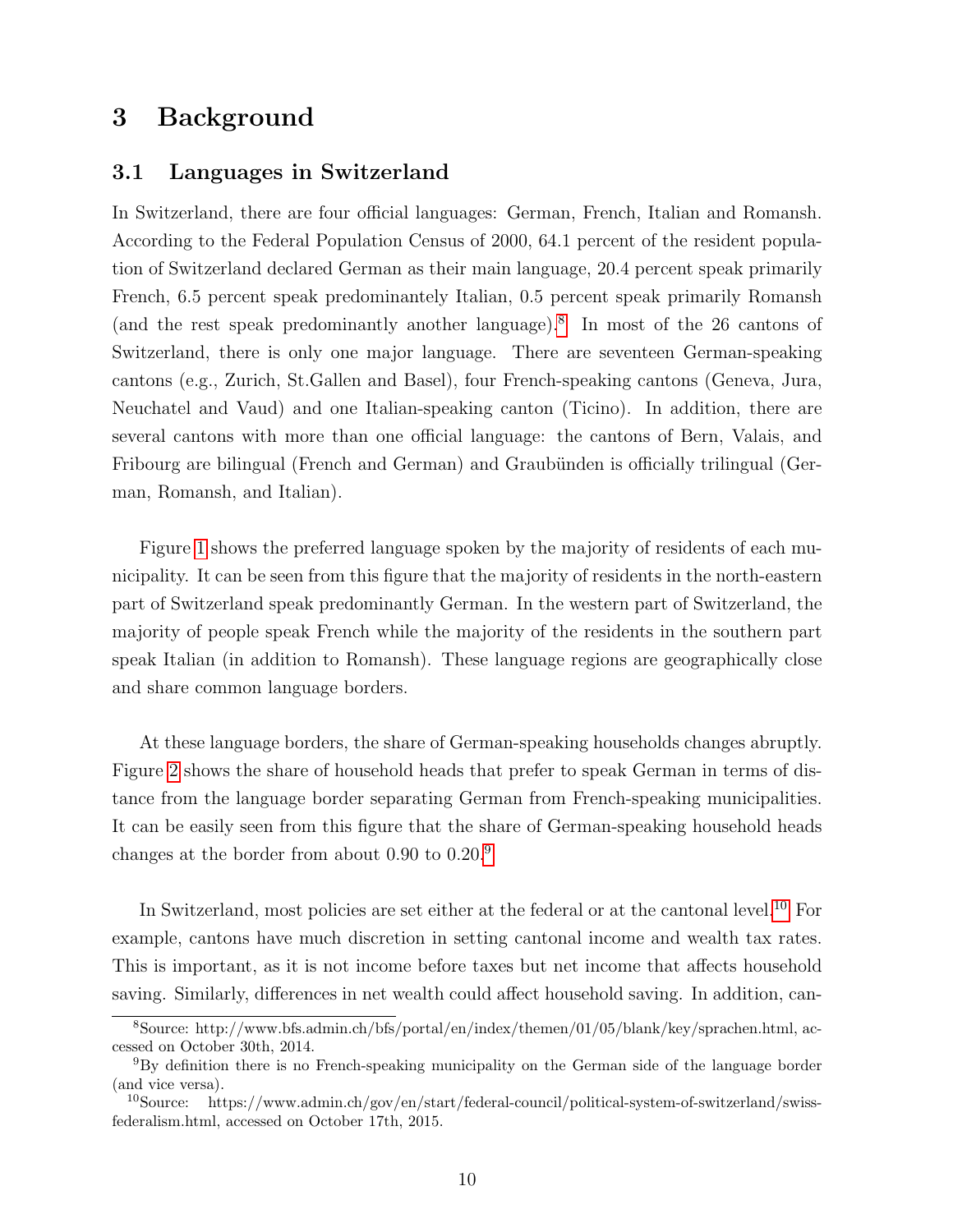tons set the curricula of primary and secondary schools, hence, literacy and - in particular - financial literacy levels could vary across cantons. These factors might themselves affect household saving.

As I intend to isolate cultural factors from differences in institutional, economic, demographic and geographic conditions, it is crucial that I focus on multilingual cantons which have the language border running through them. For this reason, I focus my empirical analysis on the three bilingual cantons (Bern, Fribourg and Valais). In addition, I only compare households located in the same canton.

### 3.2 Differences in Household Saving

While households in Switzerland have similar incentives to save a substantial amount of their income, there is substantial heterogeneity across language regions. Figure [3](#page-31-0) shows household saving rates in Switzerland in terms of language regions in 2011 (these saving rates are calculated by subtracting all expenses from the entire household income).<sup>[11](#page-10-0)</sup> This figure suggests that households in the German-speaking part save a higher share of their income (about 13.2 percent) than do households in the French-speaking part (about 10.5 percent).

My empirical analysis uses the *Swiss Household Panel*, which includes indicators of whether households can and do save a certain amount. In particular, I analyze whether households can save at least *CHF* 100 per month. Figure [4](#page-32-0) shows the share of households that save at least CHF 100 per month by income levels and by language region in the three bilingual cantons (Bern, Fribourg, Valais) between 1999-2003. Low income households are in the lowest quartile of the income distribution in Switzerland per year. Middle and high income households are in the second  $\&$  third quartile, and the highest quartile of the income distribution, respectively. This figure illustrates two stylized facts: First, almost all households in the highest income group save at least CHF 100 per month irrespective of the language region they are in. This share is substantially lower among low-income (around 60 percent) and among middle-income households (about 80 percent). Second, the share of households that save seems to be more than 10 percentage points lower among

<span id="page-10-0"></span><sup>&</sup>lt;sup>11</sup>Data are obtained from the Swiss *Household Budget Survey*, which is conducted across the seven major regions of Switzerland. About 3'000 households take part each year. They are chosen randomly from the random sample register of the Federal Statistical Office. The Household Budget Survey is conducted by means of telephone interviews and written questionnaires. Source: http://www.bfs.admin.ch, accessed on October 17th, 2015.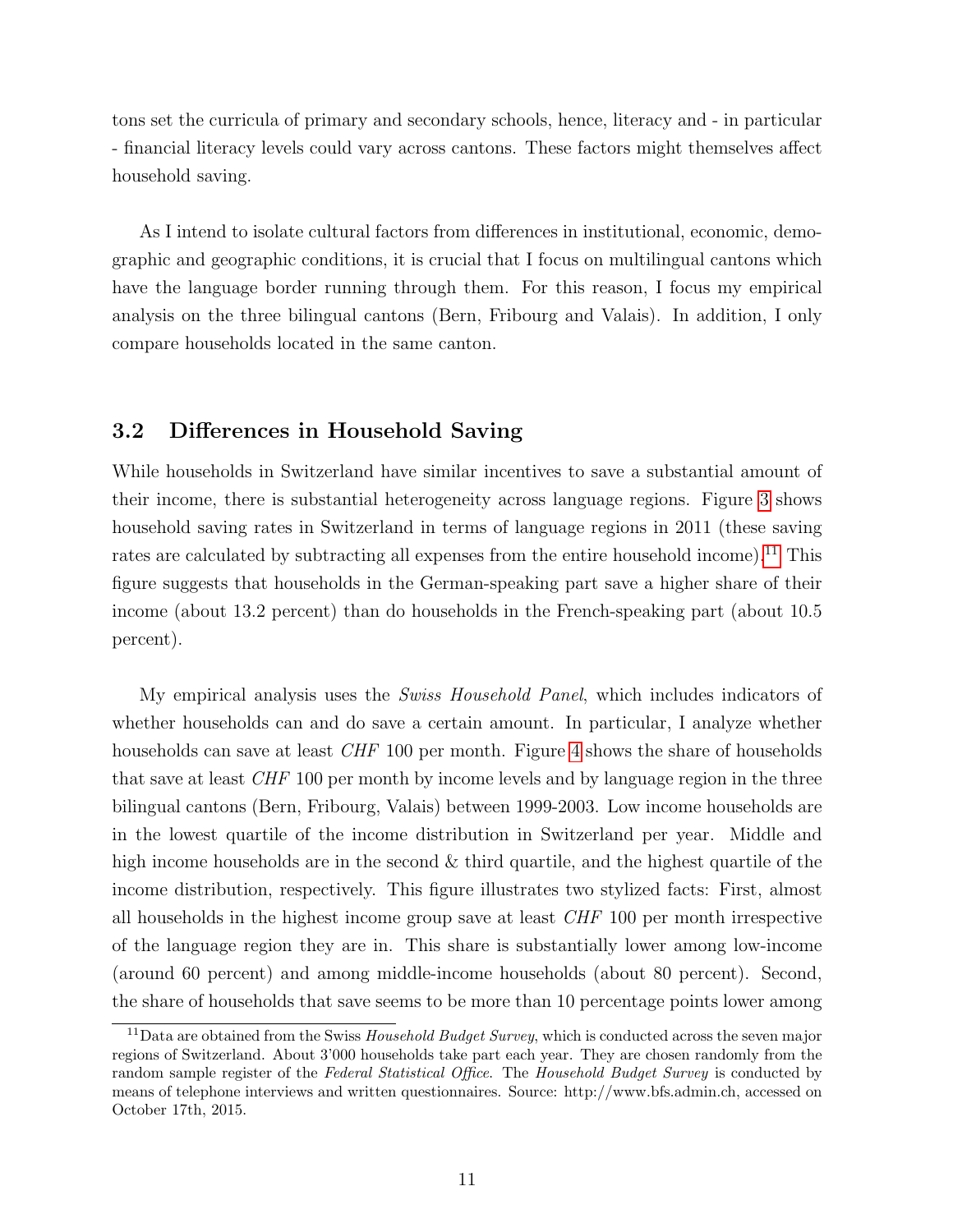households located in the French-speaking region than among the ones in the Germanspeaking region of Switzerland.

In this paper, I investigate these heterogeneities in household saving. I focus on the subsample of low- and middle-income households and ask whether the observed differences between households in the French and German-speaking regions can be explained by their different cultural exposure.

## <span id="page-11-0"></span>4 Data, Identification, Estimation

### 4.1 Data

The empirical analysis uses the *Swiss Household Panel*. It is a longitudinal survey of households whose members represent the non-institutional population resident in Switzerland. It was first conducted in 1999 and consists of two parts. The first part is a household questionnaire that contains information on the composition of the household (for example, household size, household income, etc.). In the second part of the survey, each household member is interviewed individually about his or her personal characteristics (age, gender, education, etc.) and whether he or she is responsible for the household finances. For each household, I only consider the person that is responsible for the household financial management ("household head") and match his/her responses to the information about the household he/she lives in. The survey was conducted by telephone interviews. The household interviews typically lasted 15 minutes (compared to about 35 minutes required for the individual interviews).

### Financial decisions and household characteristics

The main dependent variable in my empirical analysis is *Saving*, which indicates whether the household can save at least CHF 100 monthly. As shown in Table [1,](#page-35-0) about 83 percent of my representative sample of low- and middle-income households save at least CHF 100 monthly - which implies that about one-fifth of the households do not save a minimum share of their income.

The share of non-savers is even higher when analyzing which households save into a retirement savings account. As an alternative dependent variable, I employ Saving (3rd pillar), which indicates whether the household saves into a "pillar 3" pension fund. It turns out that the share of households without such an account is more than one-third (Table [1\)](#page-35-0). Finally, I employ the variable *Overspending*, which indicates whether the household's expenses are higher than its income. As indicated in Table [1,](#page-35-0) about 8 percent of households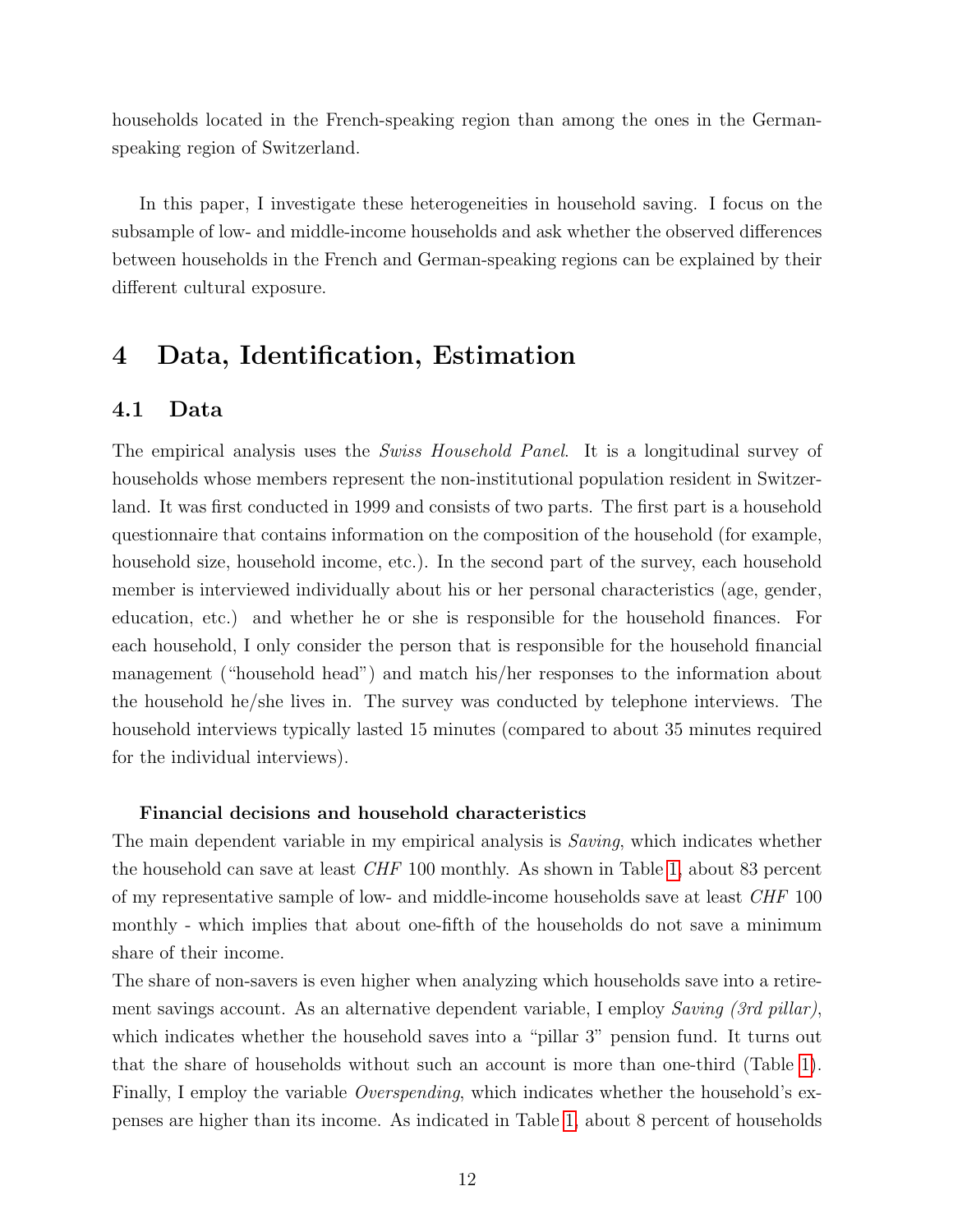spend more than they earn.

In addition, I employ the variable *Payment arrears* as a proxy for households' financial distress. This variable indicates whether the household has fallen into payment arrears within the preceding [12](#page-12-0) months.<sup>12</sup> Table [1](#page-35-0) shows that about 11 percent of all households fall into payment arrears each year.

### Language by municipality, language region and distance to the language border

I complement the household-level data of the Swiss Household Panel with further information on the municipality in which the household is located. In particular, I add information on the dominant language of each municipality. The binary variable  $G_{i,m}$  indicates whether the majority of citizens in municipality  $m$ , in which the household i is located, prefer to speak German (French otherwise).

Hence, I define a language region as the set of municipalities that have the same dominant language (French or German). Furthermore, I use the location of each municipality  $m$  in which household i is located to calculate the walking distance to the language border in kilometers as represented by the variable  $Distance_{i,m}$ . I provide further details on the calculation of these variables in Appendix [B.](#page-51-0)

#### Household covariates

I employ several household and household head covariates in the empirical analysis. Household variables are *Household income* and *Household size*. I also use household head variables that serve as proxies for gender  $(Male)$ , education  $(University)$ , employment status (*Employed, Self employed, Unemployed*), preferred language spoken (*German speaker*)<sup>[13](#page-12-1)</sup> and other socio-economic characteristics (Age, Swiss).

#### Unemployment rates

As existing research has shown that unemployment expectations can have an effect on households' saving decisions (e.g., [Basten et al.](#page-25-3) [\(2012\)](#page-25-3)), I also control for regional unemployment rates. Therefore, I have obtained information on regional unemployment rates by district and year from State Secretariat for Economic Affairs (SECO).

<span id="page-12-0"></span><sup>&</sup>lt;sup>12</sup>Definitions of the variables are provided in Table [12.](#page-46-0) Summary statistics of all variables are provided in Table [1.](#page-35-0)

<span id="page-12-1"></span> $13I$  only observe the choice of the survey language but not the preferred language in daily life.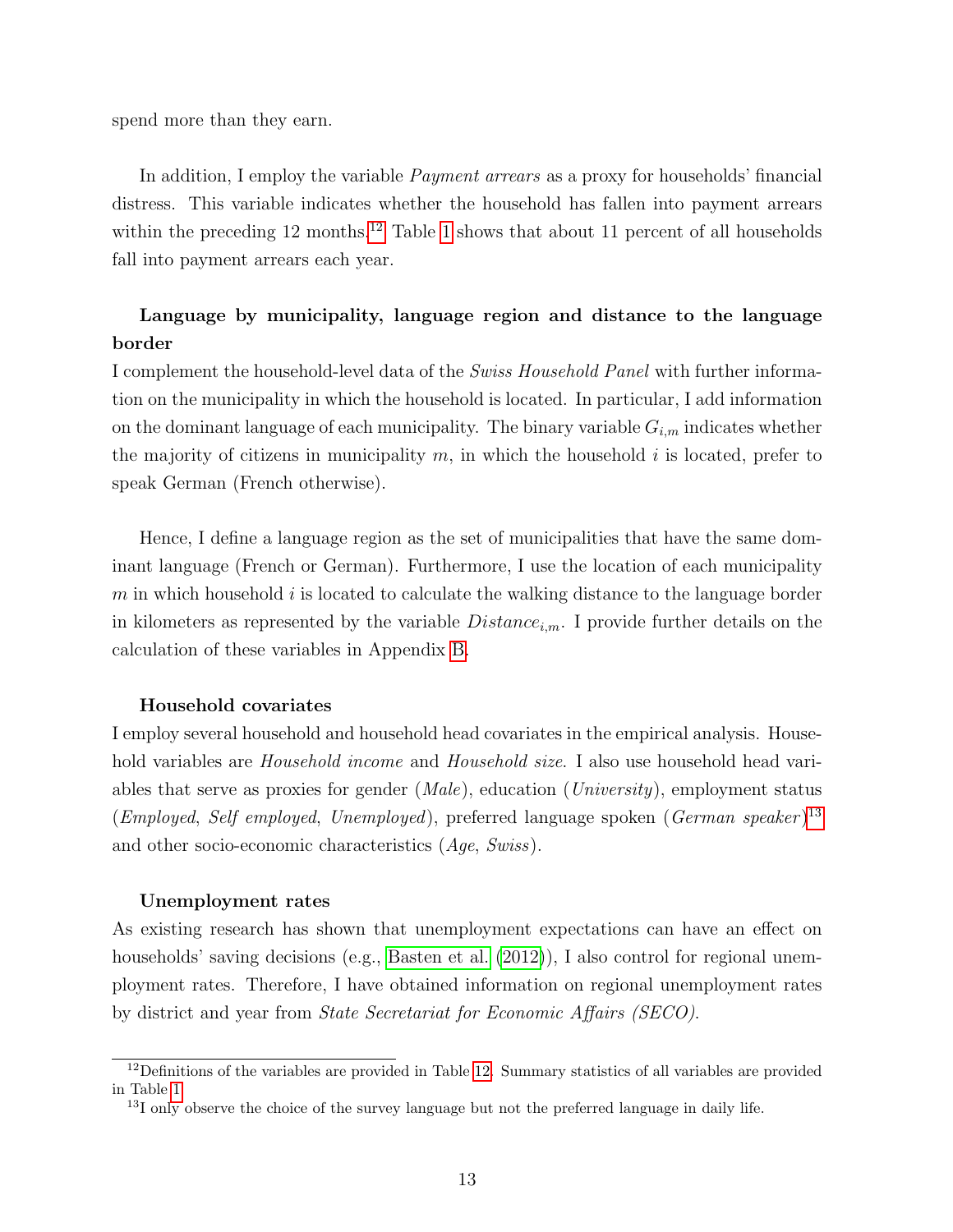As my preferred dependent variable *Saving* is only available in the surveys waves conducted between 1999 and 2003, I only consider survey respondents from this time period. Additionally, I only include households that have their primary residence in one of the three bilingual cantons (Bern, Fribourg and Valais). I also only include households whose household heads are active in the labor market<sup>[14](#page-13-0)</sup> and that are in the lowest three quartiles of the income distribution in Switzerland for each wave of the survey. My final sample consists of 577 households that represent the non-institutional low- and middleincome population in the three bilingual cantons (Bern, Fribourg, Valais) between 1999 and 2003.

### 4.2 Identification

To clarify the parameter of interest, I make use of the Potential Outcomes Framework. This enables me to define the causal effect before discussing the assignment mechanism and without specifying functional form and distributional assumptions.<sup>[15](#page-13-1)</sup>

The N=577 households covered in my sample are indexed by  $i = 1, ..., N$ . In the analysis, the treatment variable,  $G_{i,m}$ , can assume two different values:  $G_{i,m} = 1$  if household i is located in a municipality  $m$  in which German is the dominant language. Similarly,  $G_{i,m} = 0$ , if household i is located in a municipality m in which French is the dominant language. This definition of the treatment variable is mutually exclusive (as there is only one dominant language). In addition, it is exhaustive as I consider only municipalities where either French or German is the dominant language.

I am interested in discovering whether and how the exposure to a different dominant language group affects the intertemporal decisions of households - in particular, their decision to save. In the main analysis, the binary outcome variable  $Y_{i,m}$  assumes the value of one, if the household i can save at least  $CHF$  100 monthly (zero otherwise). Given the definition of the treatment, there are two potential outcomes:  $Y_{i,m}(1)$  denotes the saving decision that would be made if household  $i$  were located in a German-speaking municipality m; and  $Y_{i,m}(0)$  denotes the saving decision that would be made if household i were located in a French-speaking municipality  $m$ . When analyzing the channels of how households' exposure to certain language groups affects the observed differences in household saving, the outcome variable  $Y_{i,m}$  represents proxies for households' time preferences and their willingness to obtain credit in financial distress.

<span id="page-13-0"></span><sup>&</sup>lt;sup>14</sup>I exclude households whose household heads are retired.

<span id="page-13-1"></span><sup>&</sup>lt;sup>15</sup>See [Imbens and Wooldridge](#page-27-9) [\(2009\)](#page-27-9) for a more detailed discussion.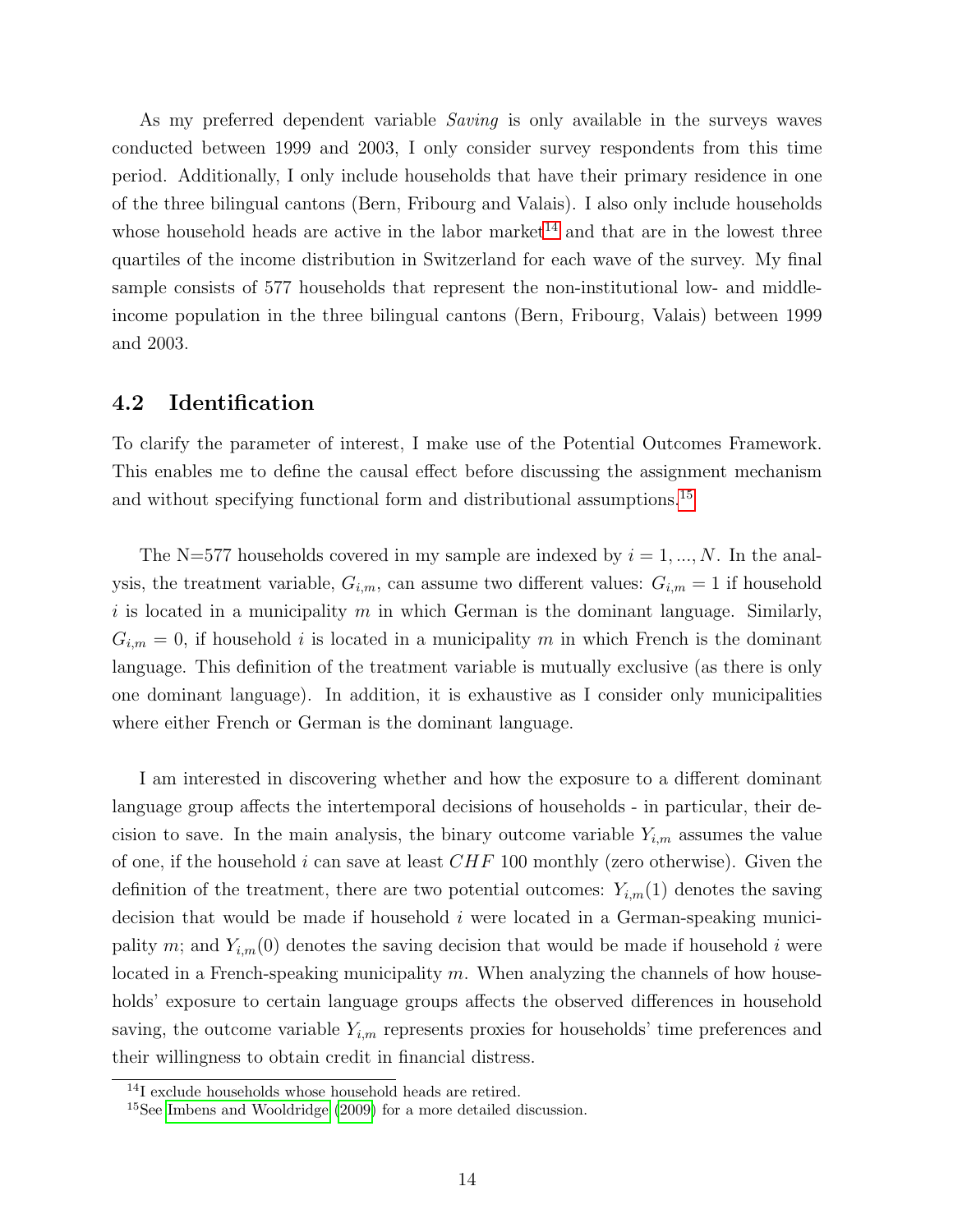Relating household saving decisions  $Y_{i,m}$  to the type of municipality  $G_{i,m}$  can be confounded by variables such as interest rates, inflation rates, unemployment risk, and access to financial services. These might vary even within Switzerland. Not controlling for all factors might lead to biased point estimates. To overcome this problem, I apply a Local Border Contrast<sup>[16](#page-14-0)</sup> which compares households that live on one side of the language border to households that are located on the other side. By considering only households that are located very close to the border, the importance of confounding variables decreases while differences in culture are preserved.

In order to implement this local border contrast, I define  $E^l(Y_{i,m})$  as the limit of the expectation of  $Y_{i,m}$  on the French-speaking side of the language border: i.e.,  $E^{l}(Y_{i,m}) =$  $\lim_{\epsilon \to 0^-} E(Y_{i,m} | Distance_{i,m} = \epsilon)$ . Similarly, I define  $E^r(Y_{i,m})$  as the limit of the expectation of  $Y_{i,m}$  on the German-speaking side of the language border: i.e.,  $E^r(Y_{i,m}) =$  $lim_{\epsilon \to 0+} E(Y_{i,m} | Distance_{i,m} = \epsilon)$ . The treatment effect of interest is as follows [\(Imbens](#page-27-10) [and Lemieux, 2008\)](#page-27-10):

$$
\delta = E[Y_{i,m}(1) - Y_{i,m}(0)|Distance_{i,m} = 0] = E^{r}(Y_{i,m}) - E^{l}(Y_{i,m})
$$

#### Discussion

The identification of this *Local Average Treatment Effect* relies on the assumption that the potential outcome variable is continuous in the running variable  $Distance_{i,m}$ . That is,

$$
E(Y_{i,m}(1)|Distance_{i,m} = x) \text{ and } E(Y_{i,m}(0)|Distance_{i,m} = x), \forall x \approx 0 \tag{11}
$$

are continuous in x. This assumption means that two households located in two different, but geographically close municipalities (that have the same dominant language) have essentially the same propensity to save. In particular, it implies that we would not expect to see an increase in household saving if we moved a household, together with its French-speaking municipality, right across the *nearby* language border to the German side (and vice versa).

This assumption would be violated if, at the language border, there was a change in not only the dominant language in the municipality, but also in factors that affect house-

<span id="page-14-0"></span> $16$ See [Hahn et al.](#page-27-11) [\(2001\)](#page-27-11) for a detailed discussion.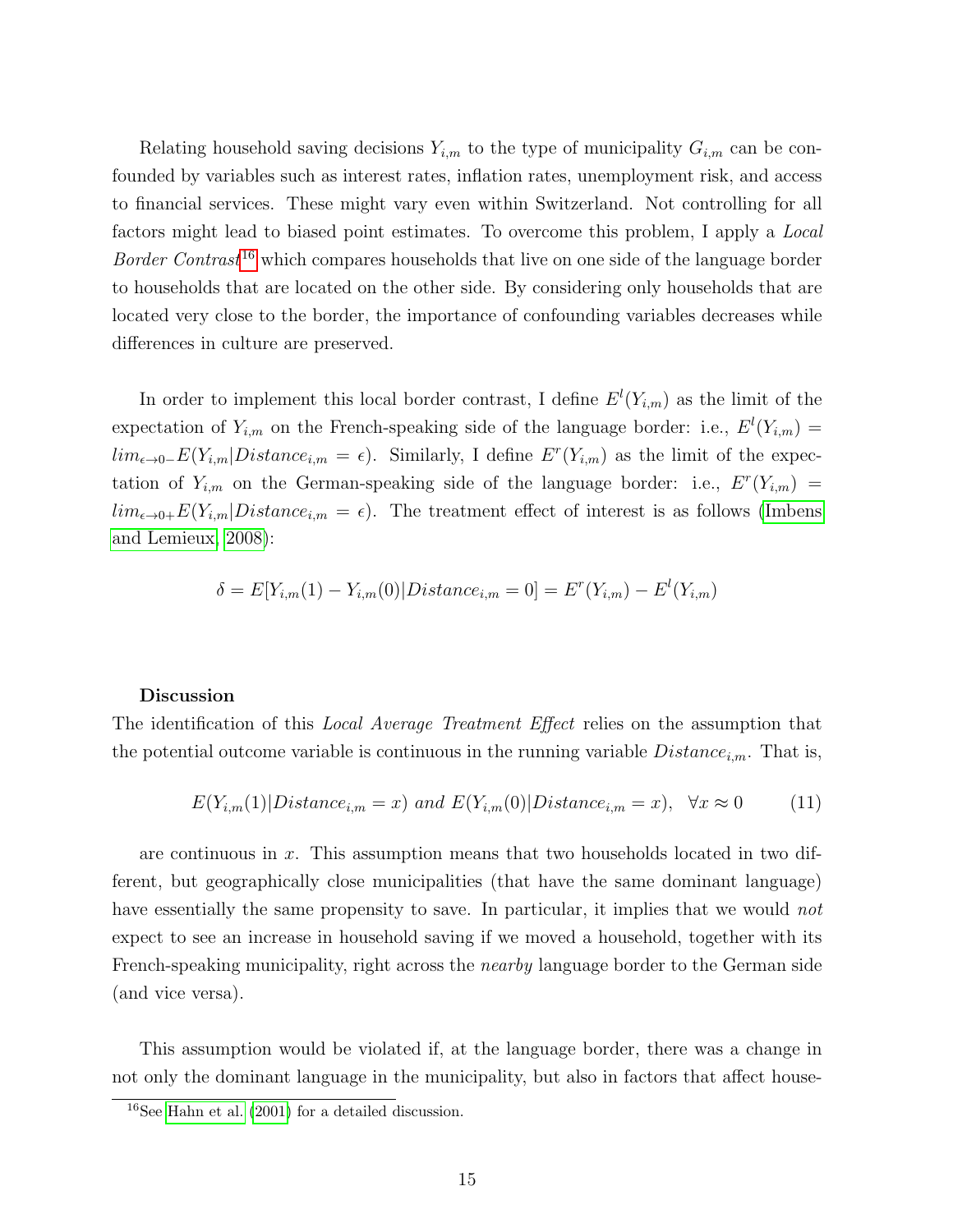holds saving decisions but are unaffected by the dominant language in the municipality. In particular, these could be economic conditions such as deposit interest rates, inflation rates or unemployment rates.<sup>[17](#page-15-0)</sup> I argue that this condition has to hold due to arbitrage. For example, if deposit interest rates were actually higher in the French-speaking part than in the German-speaking part, then households in the German-speaking part would start depositing money in banks in the French-speaking part. They would be able to do this as transaction costs close to the border are negligible. This increase in the supply of deposits would decrease equilibrium interest rates in the French-speaking part.<sup>[18](#page-15-1)</sup>

In addition, this assumption would be violated if *pre-determined* household covariates that affect household saving changed discontinuously at the language border (for example, gender of the household head). However, it does not imply that all household covariates have to be similar at the border. Instead, I expect some household covariates to be endogenous to the exposure to the dominant language. If, for example, time preferences actually differed across language regions, then we would expect different education and employment choices. Different savings rates could translate into different wealth levels over time.

### 4.3 Estimation

I estimate this effect using the following linear parametric specification.[19](#page-15-2)

<span id="page-15-3"></span>
$$
Y_{i,m} = \alpha + \delta G_{i,m} + \beta_{l1} Distance_{i,m} + \beta_{r1} G_{i,m} Distance_{i,m} + X'_{i,m} \gamma + \epsilon_{i,m}
$$
 (12)

where  $G_{i,m}$  is a binary variable that takes on the value of 1 if the majority of the municipality in which the household i is located speaks German (zero otherwise).  $X_{i,m}$  is a vector of variables that captures differences between households and municipalities and contains socio-economic household characteristics. Moreover, this vector contains canton fixed effects. The latter are important as they ensure that I compare only households that are located in the same canton. I consider different linear (and non-linear) spatial trends using the  $Distance_{i,m}$  variable. Here, the parameter  $\beta_{l1}$  estimates the linear spatial trend in the outcome variable. Similarly,  $\beta_{r1}$  measures the linear spatial trend in the outcome variable on the German-speaking side of the language border that is different from the trend on the French side. Since  $E[Y_{i,m} | Distance_{i,m} = 0, G_{i,m} = 1] = \alpha + \delta + X'_{i}\gamma$  and  $E[Y_{i,m}|Distance_{i,m} = 0, G_{i,m} = 0] = \alpha + X_i' \gamma$ , the parameter of interest is the estimate of  $\delta$ .

<span id="page-15-0"></span> $17$ It is important to understand that this assumption does allow for differences between distant parts of the two language regions but not for differences across language regions close to the border.

<span id="page-15-1"></span><sup>18</sup>Similar arguments can be made for unemployment rates or inflation rates.

<span id="page-15-2"></span> $19$ Similar to that used by [Eugster et al.](#page-26-12) [\(2011\)](#page-26-12).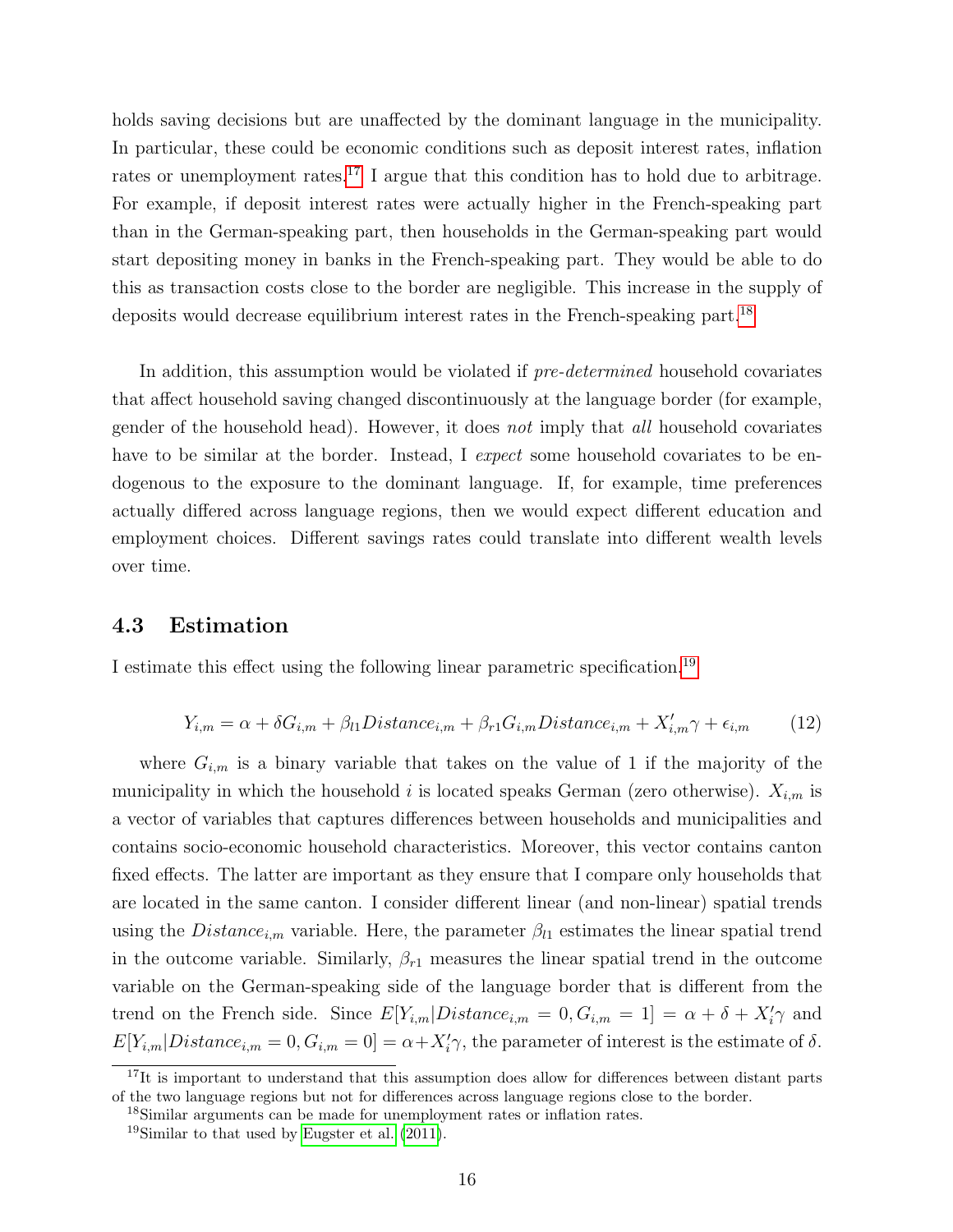Given the relatively low number of survey respondents that are located in the three bilingual cantons in my sample, I estimate equation [12](#page-15-3) including only the households that are located within 50 kilometers of the language border (similar to the procedure by [Eugster et al.](#page-26-12) [\(2011\)](#page-26-12)). In unreported robustness checks, I show that the results are robust when varying this ad-hoc bandwidth within a range of 30km to 70km.

I estimate this linear regression using ordinary least squares while clustering the standard errors on the municipality level. In robustness checks, I show that the effects are robust to nonlinear estimation.[20](#page-16-0)

## 5 Language Region and Household Saving

### 5.1 Household Characteristics & Decisions by Language Region

In this section, I document that the low-and middle-income households located in the German-speaking part are more likely to save and are less likely to spend more than they earn. Besides, I show that the households that I consider in my sample are similar in terms of the household characteristics relevant for the individual saving decision.

Panel A of Table [2](#page-36-0) presents a univariate analysis comparing the individual saving decisions of non-retired low- and middle-income households located in the German-speaking part of Switzerland to the ones located in the French-speaking region. It only considers households located within 50 km of the language border in the three bilingual cantons (Bern, Fribourg, Valais) between 1999 and 2003. The table shows that the propensity to save at least CHF 100 is about 12 percentage points higher among households located in the German-speaking part (88 percent) than among households in the French-speaking part (76 percent). This difference is statistically significant at all conventional significance levels. It is qualitatively similar when considering the share of households that saves explicitly into a "pillar 3" pension fund (differences of 11 percentage points). In addition, households in the French-speaking part seem to be about 6 percentage points more likely to spend more than they earn.

While the households I consider in the sample differ with respect to their intertemporal financial decisions, they are similar in terms of other major dimensions. Panel B of Table [2](#page-36-0) shows that there are no differences in *Household income* or *Household size*. Furthermore, the household heads differ not at all or only marginally with respect to major

<span id="page-16-0"></span><sup>&</sup>lt;sup>20</sup>I use a Probit estimation reporting marginal effects. The results are available upon request.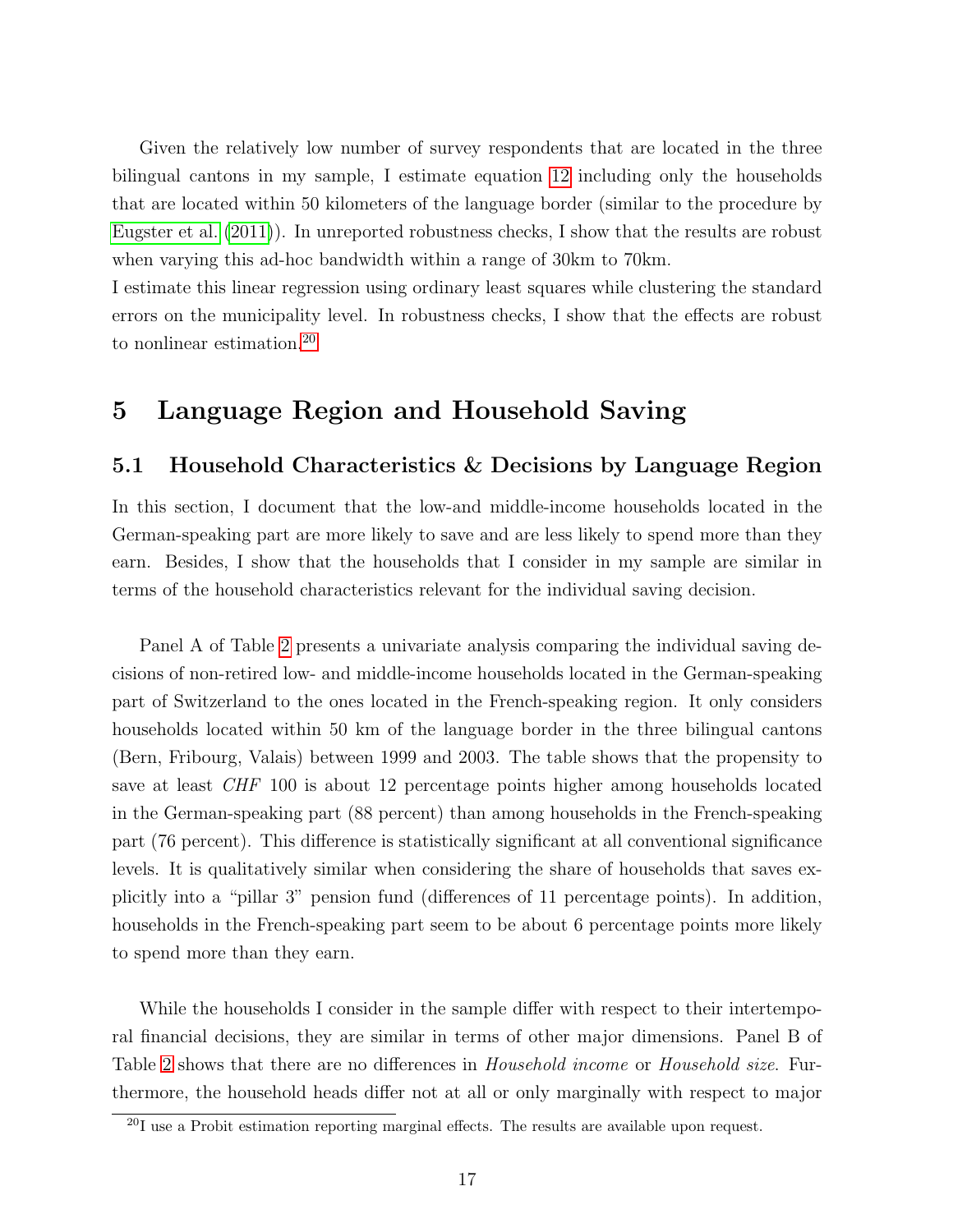socio-economic characteristics (Male, University, Age, Swiss, Employed, Self employed, Unemployed).

### 5.2 Local Border Contrast: Household Saving

In this section, I show that the univariate differences in household saving are robust to more rigorous empirical testing. Figure [5](#page-33-0) illustrates the share of households that can save at least CHF 100 per month in terms of their distance from the language border. First, it can be seen that the share of households that save more than CHF 100 is substantially lower in the French-speaking part than in the German-speaking part. Second, there is evidence that the share of households that save at least CHF 100 jumps discontinuously at the language border, where the walking distance is zero.

I am interested in whether the size of this discontinuity in household saving at the language border is economically meaningful and statistically different from zero. Therefore, I implement the regression in equation [12](#page-15-3) and report the point estimate of the parameter δ. This estimate can be interpreted as the effect of a change in the language region on households' saving behavior at the language border.

Table [3](#page-37-0) reports my baseline estimates in my preferred sample of non-retired low- and middle-income households located within 50 km of the language border in the three bilingual cantons (Bern, Fribourg, Valais). The first column shows that the effect of language region on household saving is about 12 percentage points (without controlling for spatial trends or any household or regional characteristics). When controlling for linear spatial trends, canton fixed effects and year fixed effects, this gap increases to 29 percentage points (column 2). The magnitude and statistical significance remains qualitatively similar after controlling for socio-economic household characteristics (Household income, Household size, Male, University, Age, Swiss, Employed, Self employed) and regional unemployment rates (columns  $3 \& 5$ ). Moreover, it remains robust to the inclusion of quadratic spatial trends (columns  $4 \& 5$ ).<sup>[21](#page-17-0)</sup>

In unreported robustness checks, I show that these results are robust to decreasing and increasing the bandwidths by 20 km in both language regions. Moreover, these results are robust to a non-linear estimation. Besides, the results remain qualitatively similar when additionally controlling for the main religion of the household head (Catholic, Protestant or  $Other$ ). Overall, there is strong empirical evidence that the exposure to certain language groups affects households' saving behavior.[22](#page-17-1)

<span id="page-17-0"></span> $21$ The results are robust to the inclusion of higher order distance polynomials.

<span id="page-17-1"></span><sup>&</sup>lt;sup>22</sup>This gap persists when considering households' decisions to have a "pillar 3" pension fund and to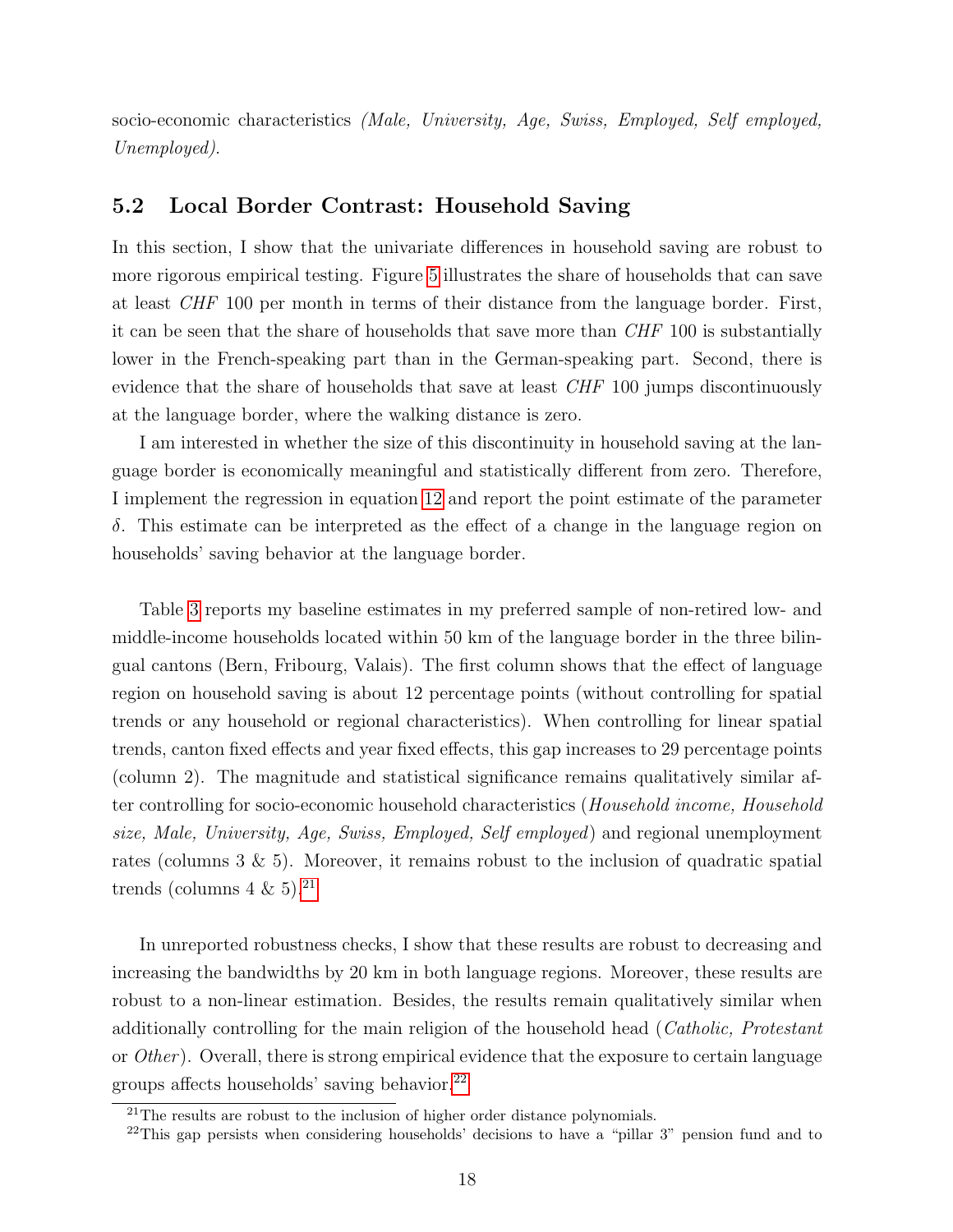## 6 Possible Channels

In this paper, I argue that different distributions of time preferences and norms of using formal or informal consumer credit in financial distress can affect households' decision to save. In this section, I explore whether these preferences and norms actually differ across language regions and whether these differences are consistent with the observed differences in household saving.

### 6.1 Channel 1: Time Preferences

Household heads might differ with respect to their individual discount factors. Higher discount factors imply that households consume less today and shift more wealth to the future, that is, they save more. It is a natural question to ask whether households in German-speaking municipalities save more because they have higher discount factors and are, hence, more patient.

To answer this question, I employ past tobacco consumption as a proxy for individual impatience and, hence, a discount factor. Several existing studies have shown that there is a direct relationship between past smoking behavior and individual impatience (e.g., [Chabris et al.](#page-26-5) [\(2008\)](#page-26-5), [Khwaja et al.](#page-27-1) [\(2006\)](#page-27-1)). The 2010  $\&$  2011 waves of the Swiss Household Panel ask household heads whether they had "ever smoked cigarettes, cigars or a pipe?". The binary variable Tobacco smoked takes on the value of one if the household head responds with "Yes" to this question. In this case, it indicates that the household head has a low discount factor. If the household head responds with "No" to this question, the binary variable Tobacco smoked takes on the value of zero. It then indicates that the household head has a high discount factor.

Again, I test for significant differences in this variable across language regions. As this variable is only available in the survey waves of 2010 & 2011, I consider households located within 50 km of the language border in the three bilingual cantons (Bern, Fribourg and Valais) in these years.

The results in Table [4](#page-38-0) show that the percentage of household heads that have ever smoked tobacco is substantially higher in the French-speaking part (64%) than in the German-speaking part (55%). The difference of 9 percentage points is economically meaningful and statistically significant at all conventional significance levels. Considering lin-

consume excessively.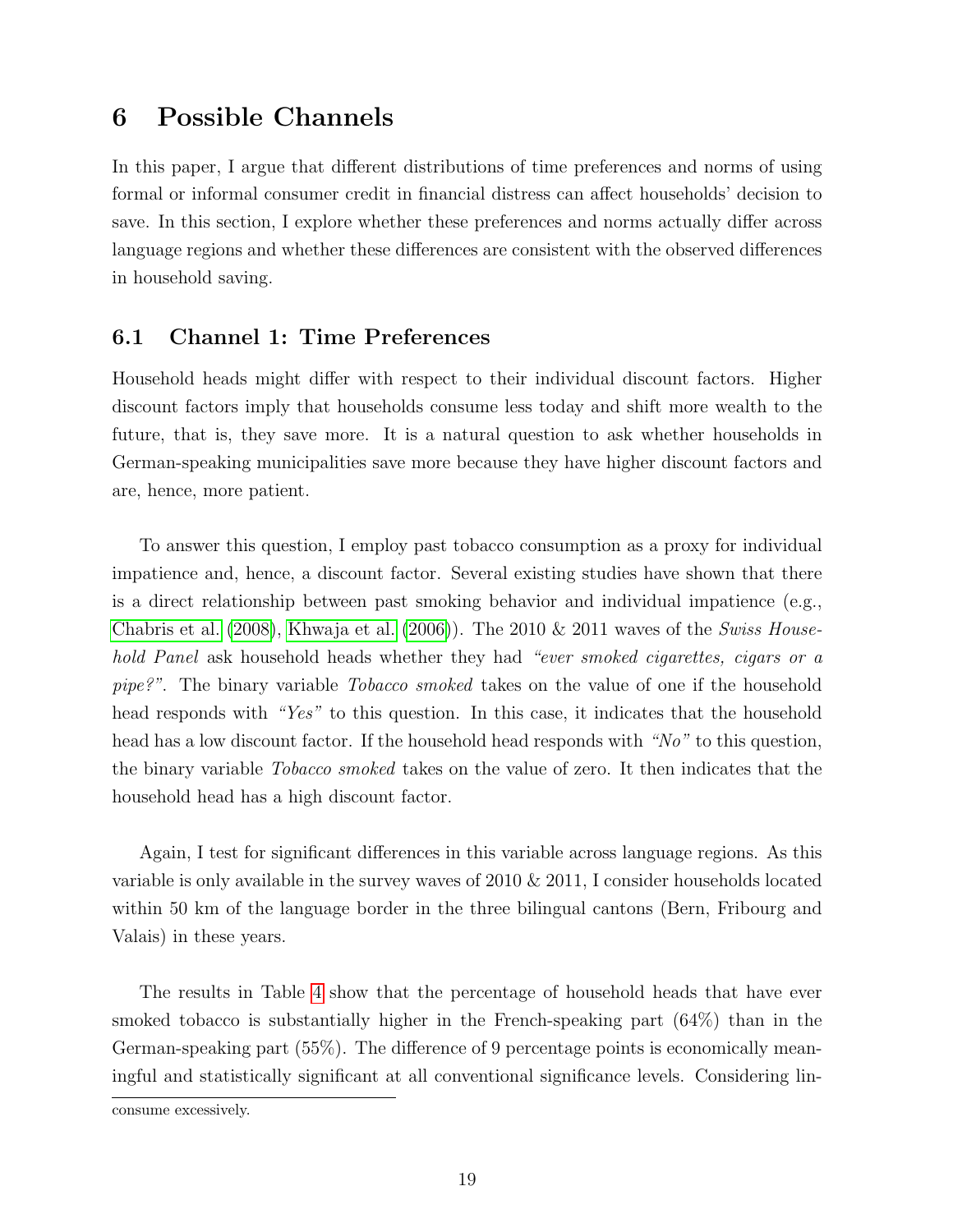ear spatial trends (and canton and year fixed effects), the French-German gap increases in magnitude (to 23 percentage points) and is statistically significant at the five percent level. The magnitude and statistical significance remains qualitatively similar after controlling for socio-economic household characteristics (Household income, Household size, Male, University, Age, Swiss, Employed, Self employed) and regional unemployment rates (columns  $3 \& 5$ ). Moreover, I find similar results after additionally considering quadratic spatial trends (columns 4 & 5).

Overall, there is evidence of a discontinuity in my proxy of impatience at the language border. In unreported robustness checks, I show that these results are similar when changing the ad-hoc bandwidths by 20 km and using a non-linear estimation procedure.

### 6.2 Channel 2: Formal or Informal Credit in Financial Distress

Households face uncertainty regarding future adverse income and expenditure shocks (for example, due to unemployment, lower bonus payments or unanticipated medical expenses in case of illness). Ex-ante insurance against these events is often infeasible if insurance markets are incomplete and do not offer insurance for all contingencies. Besides, ex-ante insurance might often not be expedient if the insurance premiums offered are not actuarially fair. If this is the case, households might conduct higher ex-ante precautionary savings to accumulate enough wealth that might serve as a buffer against these negative shocks. Alternatively, households may rely on their informal networks of family and friends to share the risks of these adverse shocks and smooth consumption. That is, they may take Informal credit from their networks of family and friends once income shocks materialize and the household is in financial distress (e.g., [Ortigueira and Siassi](#page-28-1) [\(2013\)](#page-28-1), [Bloch et al.](#page-25-0) [\(2008\)](#page-25-0), [Hayashi et al.](#page-27-12) [\(1996\)](#page-27-12), [Ligon](#page-27-13) [\(1998\)](#page-27-13)). Alternatively, these households might take Formal credit from financial institutions to smooth consumption (e.g., [Gertler](#page-26-13) [et al.](#page-26-13) [\(2009\)](#page-26-13)).

In this section, I investigate whether households in the French-speaking part are less likely to save because they expect to take credit from their informal networks or from banks when adverse income shocks materialize. I argue that the households I compare in the empirical analysis are faced with similar conditions on the formal insurance market, as (i) they are similar in terms of major socio-economic characteristics and (ii) they are located in geographic proximity within the same canton. Hence, lower savings among households could be rooted in different norms of taking Formal credit or Informal credit in financial distress.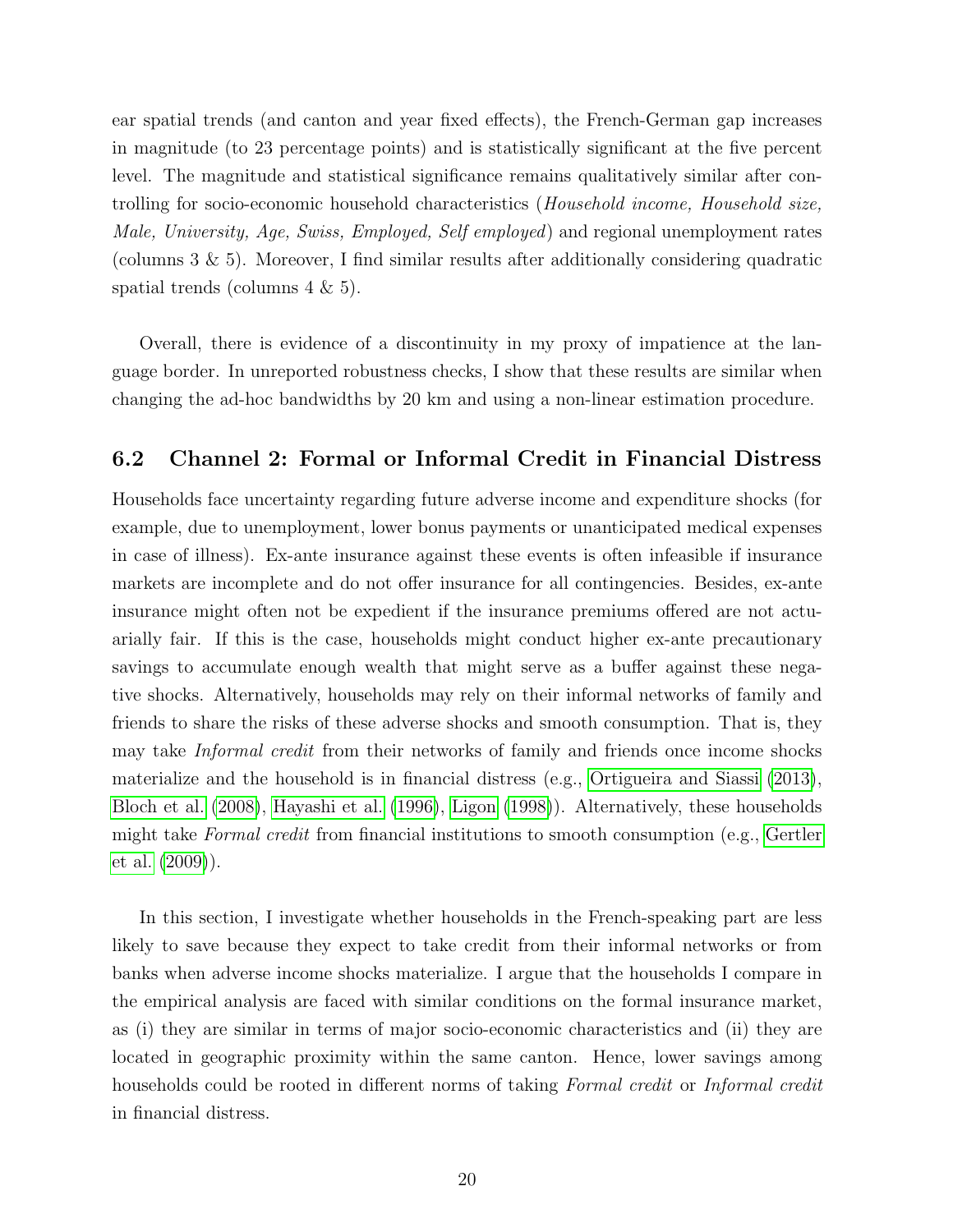I suggest an indirect test of this hypothesis by pointing out differences in how households resolve financial distress. In the survey, the respondents are asked whether they are in payment arrears and how they resolve such arrears. In particular, they are asked whether they react to these financial problems " $(...)$  by borrowing from relatives or friends" or "(...) by borrowing from banks". In the following analysis, I rely on the binary variable Informal credit which takes on the value of one, if the household head has borrowed at least once from family members or friends in case of financial problems (zero otherwise). Similarly, Formal credit takes on the value of one, if the household head has borrowed at least once from banks in the time period considered (zero otherwise).

As these questions are asked in each survey wave, I consider all households located within 50 km of the language border in the three bilingual cantons (Bern, Fribourg, Valais) over time (1999-2012). Among these households, 308 fell into payment arrears at some point between 1999 and 2012. In total, there are 740 incidences of financial distress. (This implies that there are several households that fell into payment arrears more than once).

Table [5](#page-39-0) illustrates that there is some evidence that households in the French-speaking part are more likely to rely on Informal credit once they fall into payment arrears. The simple mean comparison suggests that these households are on average two percentage points more likely to take Informal credit. Yet, this difference is not statistically significant (column 1). When controlling for linear spatial trends (columns  $2 \& 3$ ) and additionally controlling for quadratic spatial trends (columns  $4 \& 5$ ), there is evidence that households in the French-speaking parts are about  $11 - 27$  percentage points more likely to take Informal credit. Again, these point estimates remain qualitatively similar when decreasing and increasing the bandwidths by 20 km in both language regions.

In Table [6,](#page-40-0) I test for differences in relying on *Formal credit* when falling into payment arrears. A simple mean comparison reveals that households in the German-speaking part are about 8 percentage points less likely to take Formal credit than are households in the French-speaking part (column 1). When linear spatial trends (columns  $2 \& 3$ ) are considered and additionally quadratic spatial trends are controlled for (columns  $4 \& 5$ ), this difference increases slightly in economic magnitude but remains largely statistically significant (columns 1, 4 and 5).

I conclude that there are some differences in how households in the French-speaking part resolve financial distress compared to how households do so in the German-speaking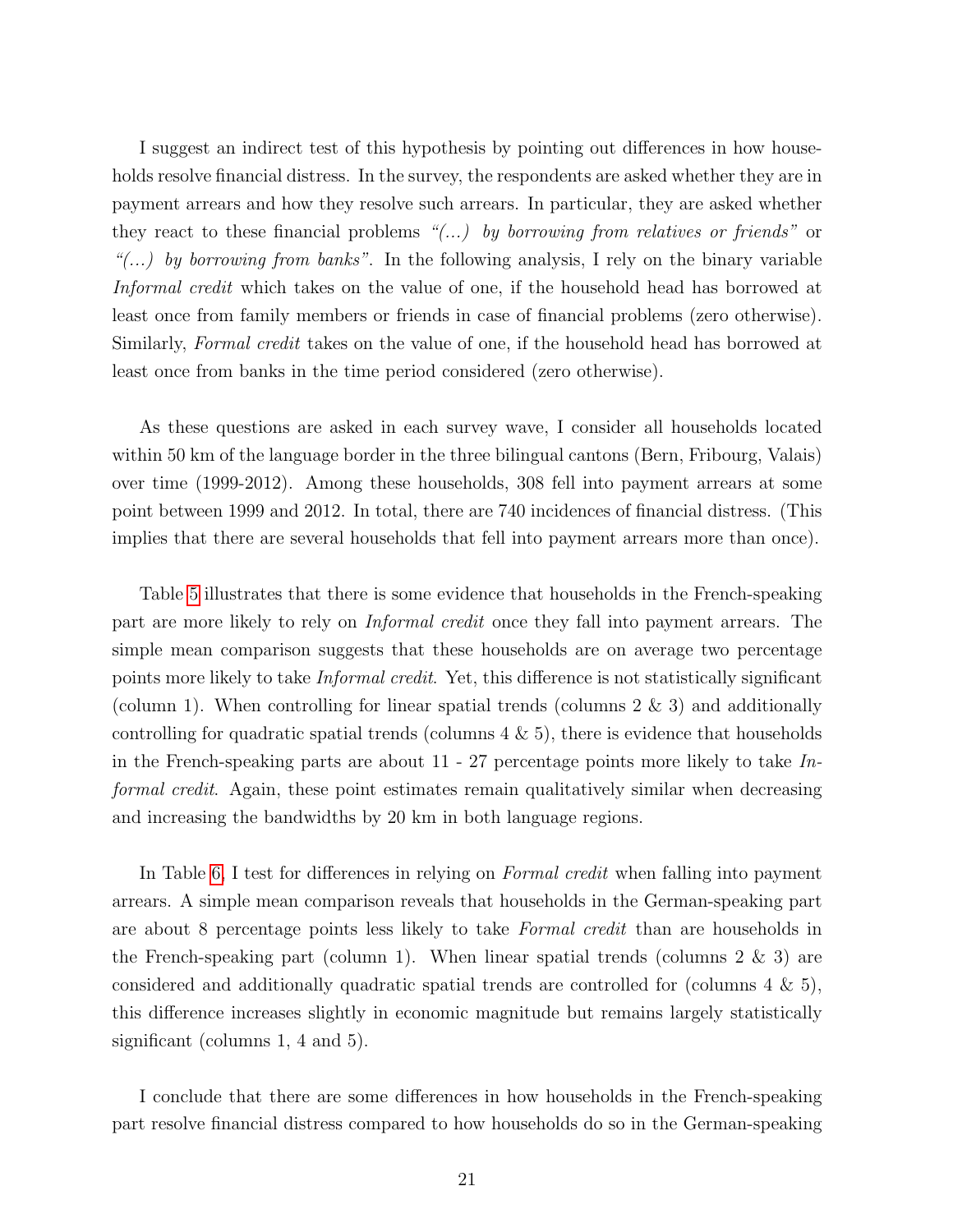part. There is some evidence that the former are more likely to rely on an informal network of family and friends once they fall into payment arrears than are the latter. Given that the households are similar in terms of relevant dimensions and assuming that there are no differences in the supply of financial products, I interpret this as evidence for higher risk-sharing among French-speaking households.

In addition, there is also weak evidence that households in the French-speaking part are more likely to take consumer credit from banks once they fall into payment arrears than are households in the German-speaking part. A higher degree of risk-sharing and a higher willingness to take Formal credit might ultimately lead to lower precautionary saving (e.g., [Ortigueira and Siassi](#page-28-1) [\(2013\)](#page-28-1)).

## 7 Robustness & Validity

### 7.1 Measuring Household Saving and Sample Selection

My preferred outcome variable Saving indicates whether a household can save at least CHF 100 per month. Using this variable might raise three concerns. First, households that report that they can save at least CHF 100 do not necessarily actually save. Second, this binary variable is essentially an arbitrage cutoff point of the distribution of household saving within Switzerland. Third, this variable only asks for explicit saving of money but does not take into consideration other forms of saving. In particular, households in the French-speaking part might be more inclined to put money into housing - for example, by taking a mortgage to buy a house. In this case, they might have less available income to save as they have to pay back their mortgage.

In this section, I run several tests to mitigate these concerns. First, I employ two different measures of household saving. I use Saving (3rd pillar) which indicates whether the household saves into a "pillar 3" pension fund. I also employ the variable *Overspending* which indicates whether the household's expenses are higher than its income. Both variables ask households not only whether they can save but whether they actually do save. Panel A and Panel B of Table [7](#page-41-0) suggest that there are - indeed - differences in households' saving behavior across language regions employing these variables. This result should mitigate concerns that saving behavior might be different at other cutoffs in the saving distribution and that households' *actual* saving behavior might not be appropriately represented by my preferred saving variable.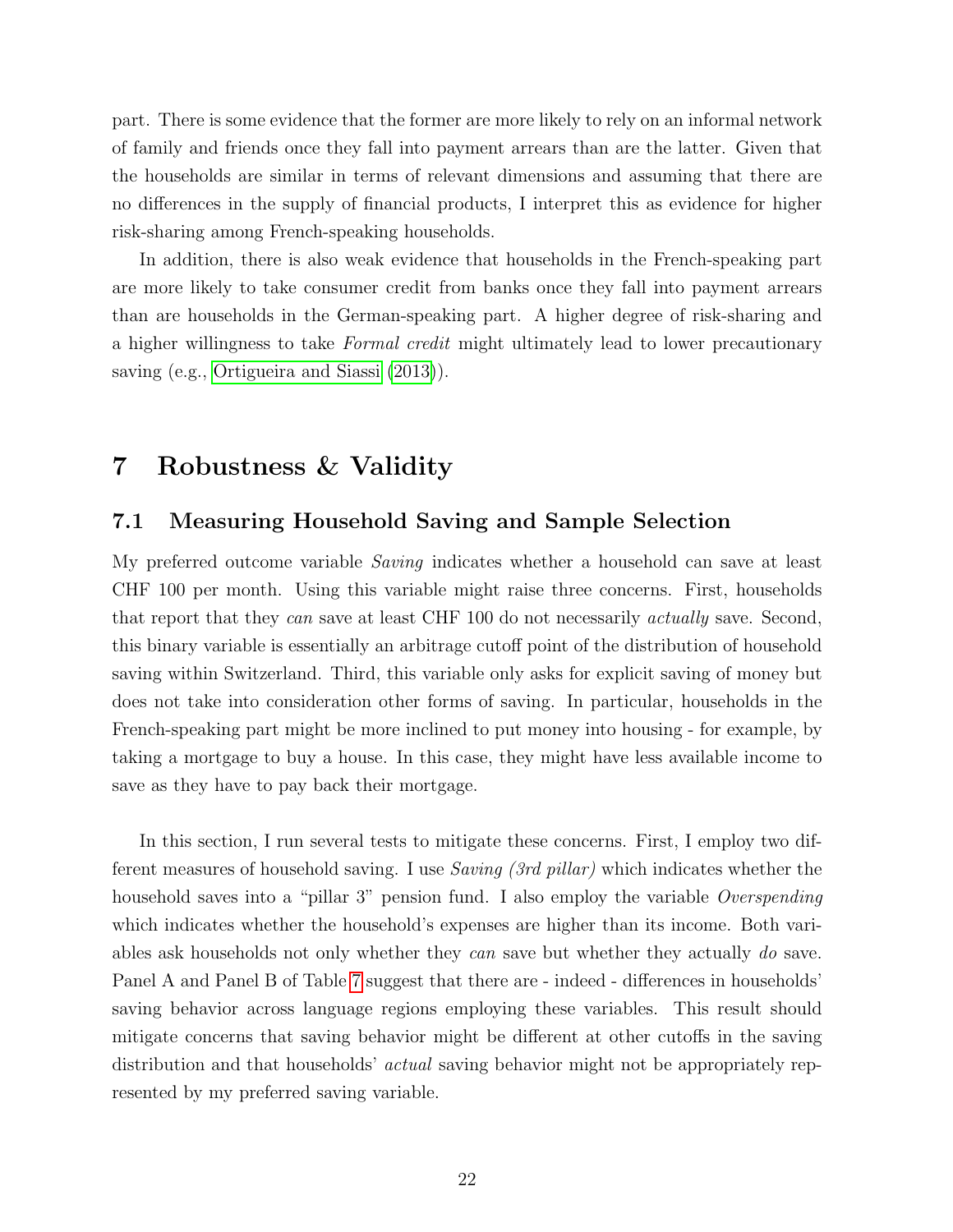Furthermore, I repeat my main analysis (as reported in Table [3\)](#page-37-0) but now controlling for home ownership. If different levels of home ownership were driving the observed differences in households' saving behavior, then controlling for it should lower the statistical and economic significance of the point estimate of the variable German-speaking part. Panel A of Table [8,](#page-42-0) however, shows that this is *not* the case. The point estimates stay statistically significant and similar in magnitude.

Last, I mitigate concerns that arise due to the selection of my sample. I explicitly considered only the low- and middle-income households as almost all high-income households can save at least CHF 100. To mitigate concerns of data mining, I run a robustness test on the full sample of all households. The results reported in Panel B of Table [8](#page-42-0) suggest that the point estimates of the language region remain robust when considering the full sample of all households.

### 7.2 Validity of the Research Design

For robustness, I run a battery of tests that verify the validity of my research design (as suggested by [Imbens and Lemieux](#page-27-10) [\(2008\)](#page-27-10)). First, I test for differences in household characteristics across language regions. The mean-comparisons presented in Panel B of Table 2 indicate that the households do not differ in terms of most of the observable household characteristics that could be relevant for the households' saving decisions. In addition, I provide a formal test of the discontinuity of all relevant household characteristics at the language border. As illustrated in Table [9,](#page-43-0) I do not find evidence for discrete jumps in most household covariates at the border.

Second, I test whether there are discontinuities in household saving within the same language region. As suggested by [Imbens and Lemieux](#page-27-10) [\(2008\)](#page-27-10), I employ two placebo tests. In each language region, I take the median distance to the border as a alternative ("placebo") borders. I then test whether there are discontinuities in household saving at these borders. As illustrated in Table [10,](#page-44-0) I do not find evidence for discrete jumps in household saving when applying these placebo tests.

Third, I analyze the residuals of the main regression shown in column 2 of Table [3.](#page-37-0) If households in the French-speaking part differed in unobservable characteristics from households in the German-speaking part, the residuals of this regression should be systematically different. Figure [6](#page-34-0) shows that this is not the case: The residuals are scattered randomly around zero on both sides of the language border.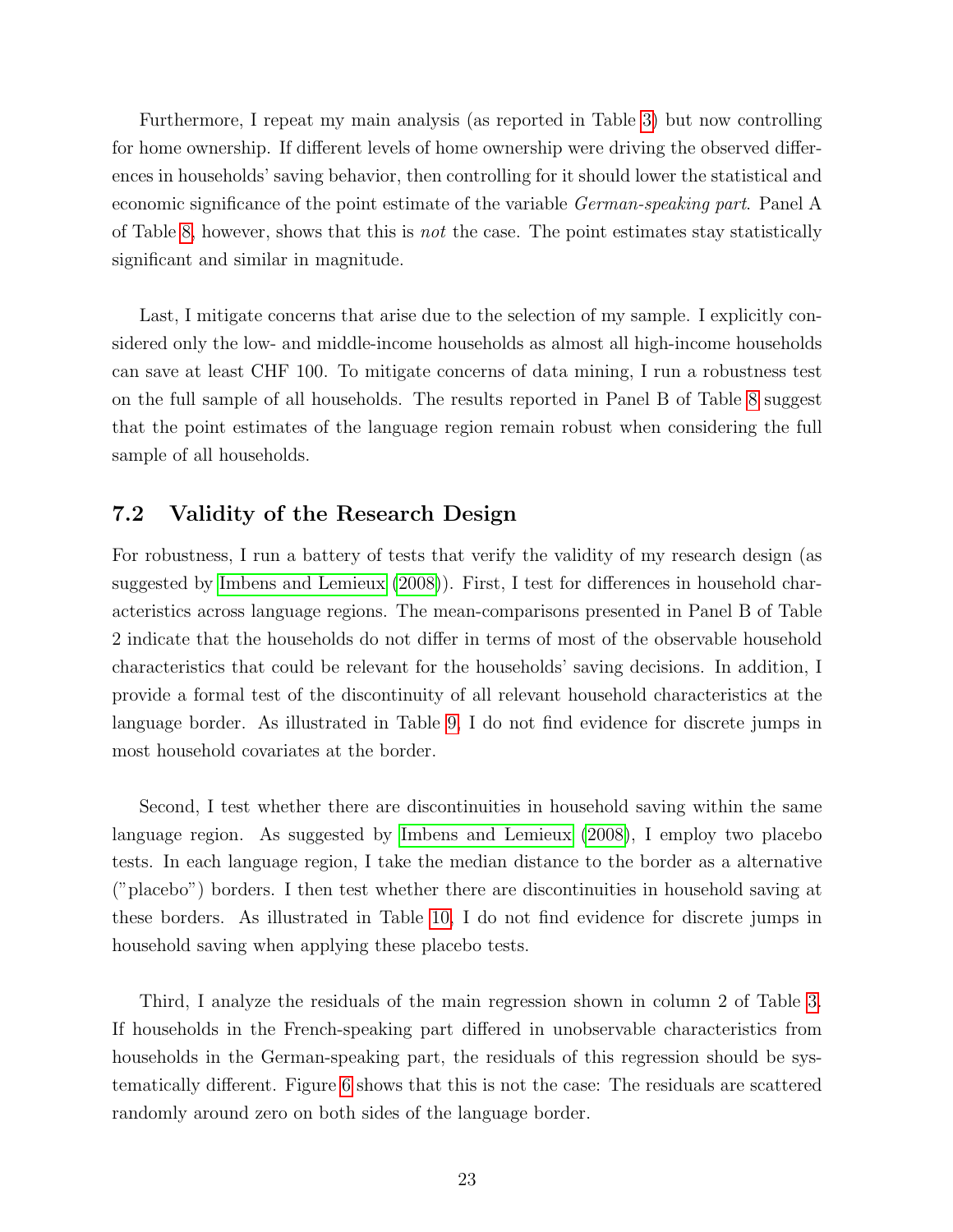Last, I apply an alternative identification strategy. Instead of using the language region as the treatment variable, I estimate the effect of the preferred language spoken on the propensity to save. I control for all observable household and regional characteristics that I believe can determine the individual saving decision and could be correlated with the language spoken. I find that French-speaking households are about 11 to 12 percentage points less likely to save at least CHF 100 per month and are 10 to 11 percentage points more likely to spend more money than they earn (Table [11\)](#page-45-0).

## 8 Conclusion

In this paper, I analyze the role of culture in households' intertemporal financial decisions making. In particular, I examine whether the exposure to specific language groups affects households' decision to save or to overspend. In addition, I elicit potential channels of how the exposure to certain language groups affects these decisions.

Hereby, I exploit within-country variation of historically determined language regions in Switzerland. I compare the financial decisions of a representative and homogeneous sample of low- and middle income households, which are similar on major relevant socioeconomic characteristics on the German-speaking side of the language border, to the ones on the French-speaking side. To do so, I implement a spatial local border contrast design, through which I am able to isolate cultural differences of a representative sample of the population from differences in economic (e.g., business cycles, interest rates and inflation), institutional (e.g., pension systems, education) and other conditions (e.g., access to financial services).

The analysis is based on data from the *Swiss Household Panel*. This survey includes a wide range of socio-economic household characteristics such as income, the employment status and the exact location of each household. Furthermore, it includes characteristics of the person responsible for the management of household finances ("household head") (in particular age, gender, and education), the preferred language spoken (French, Italian or German) and variables that have been shown to be good proxies for time preferences (for example, past tobacco consumption). I complement the data with detailed information on language regions and further geographic information about Switzerland.

I document that households in the German-speaking part are more than 12 percentage points more likely to save and 6 percentage points less likely to spend excessively. These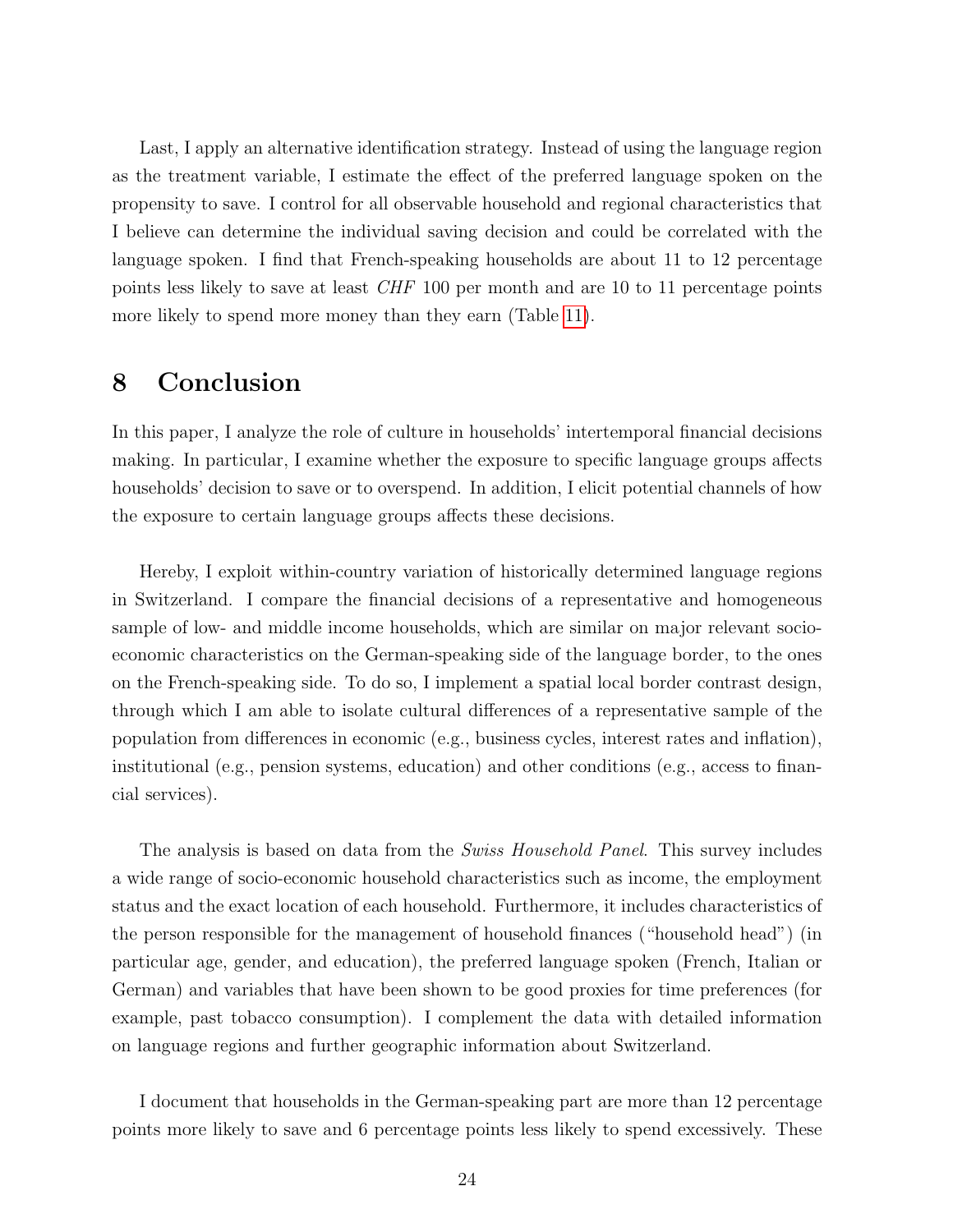results are robust in comparison with more formal testing when implementing the local border contrast. I find evidence that the greater use of formal credit in financial distress, of informal networks of friends and family, and higher time discount rates among Frenchspeaking households can explain these differences.

Overall, this empirical evidence suggests that culture can - at least partly - explain some of the observed differences in saving rates we observe across countries.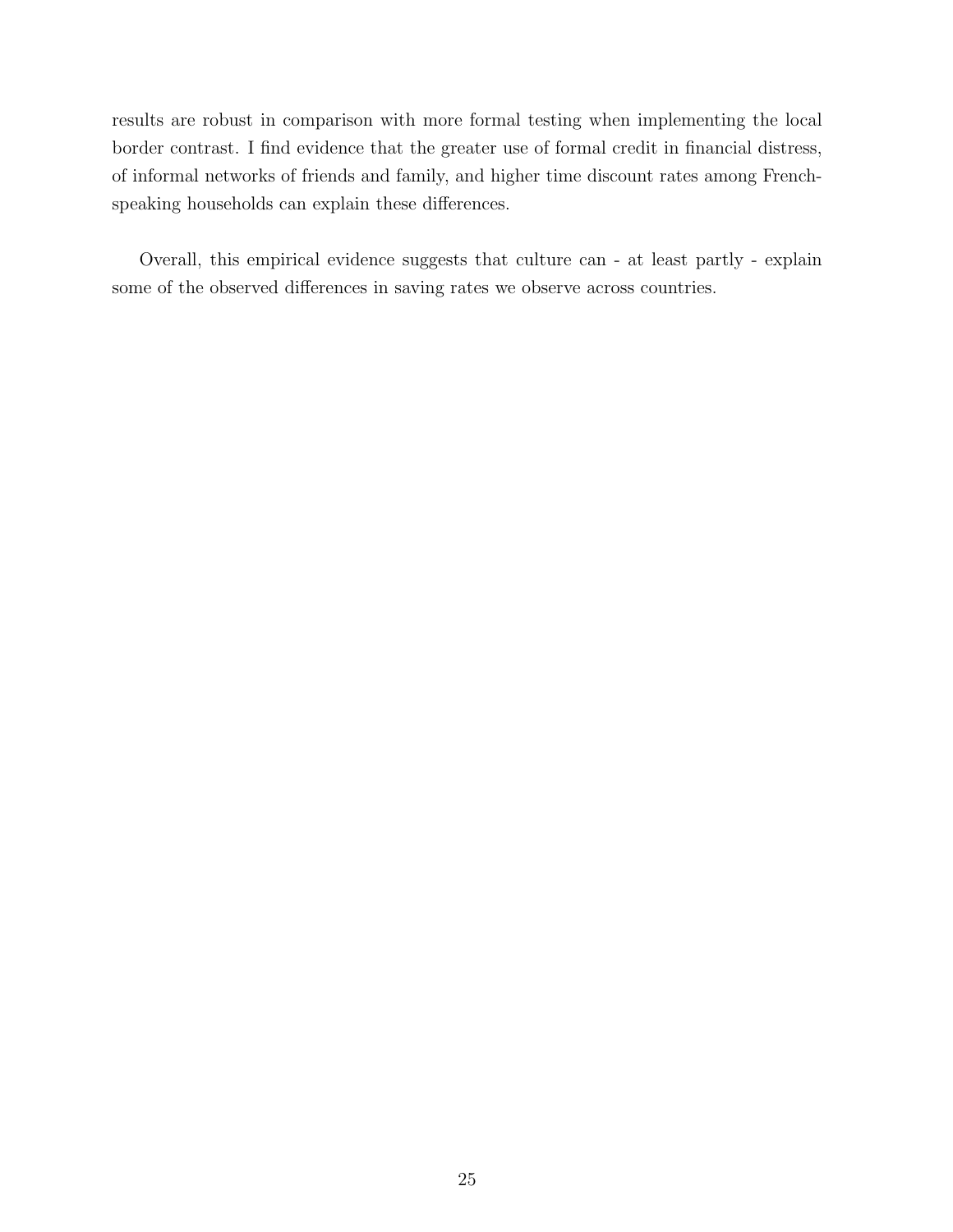## References

- <span id="page-25-4"></span>Agarwal, S. and R. Hauswald (2010). Distance and Private Information in Lending. Review of Financial Studies, 1–32.
- <span id="page-25-6"></span>Angelucci, M. and G. De Giorgi (2009). Indirect Effects of an Aid Program: How Do Cash Transfers Affect Ineligibles' Consumption? American Economic Review 99(1), 486–508.
- <span id="page-25-3"></span>Basten, C., A. Fagereng, and K. Telle (2012). Saving and portfolio allocation before and after job loss. Working Paper (672).
- <span id="page-25-11"></span>Bauer, T. K. and M. G. Sinning (2011). The savings behavior of temporary and permanent migrants in Germany. Journal of Population Economics 24, 421–449.
- <span id="page-25-0"></span>Bloch, F., G. Genicot, and D. Ray (2008). Informal insurance in social networks. Journal of Economic Theory  $143(1)$ , 36–58.
- <span id="page-25-1"></span>Börsch-Supan, A., A. Reil-Held, and D. Schunk (2008). Saving incentives, old-age provision and displacement effects: evidence from the German pension reform. Journal of Pension Economics and Finance 7, 295–319.
- <span id="page-25-8"></span>Bover, O., J. M. Casado, S. Costa, P. D. Caju, Y. McCarthy, E. Sierminska, P. Tzamourani, E. Villanueva, and T. Zavadil (2014). The distribution of debt across euro area countries: the role of individual characteristics, institutions and credit conditions. Deutsche Bundesbank Discussion Paper (1).
- <span id="page-25-9"></span>Breuer, W. and A. J. Salzmann (2012). National Culture and Household Finance. Global Economy and Finance Journal (5).
- <span id="page-25-7"></span>Brown, J. R., Z. Ivkovic, P. A. Smith, and S. Weisbenner (2008). Neighbors Matter: Causal Community Effects and Stock Market Participation. Journal of Finance LXIII(3), 1509–1531.
- <span id="page-25-5"></span>Brown, M., B. Guin, and S. Morkötter (2014). Deposit Withdrawals from Distressed Commercial Banks. Working Paper.
- <span id="page-25-2"></span>Carroll, C., J. Overland, and D. N. Weil (2000). Saving and Growth with Habit Formation. American Economic Review 90(3), 341–355.
- <span id="page-25-10"></span>Carroll, C., B.-K. Rhee, and C. Rhee (1994). Are there cultural effects on saving? Some cross-sectional evidence. Quarterly Journal of Economics 3, 685–699.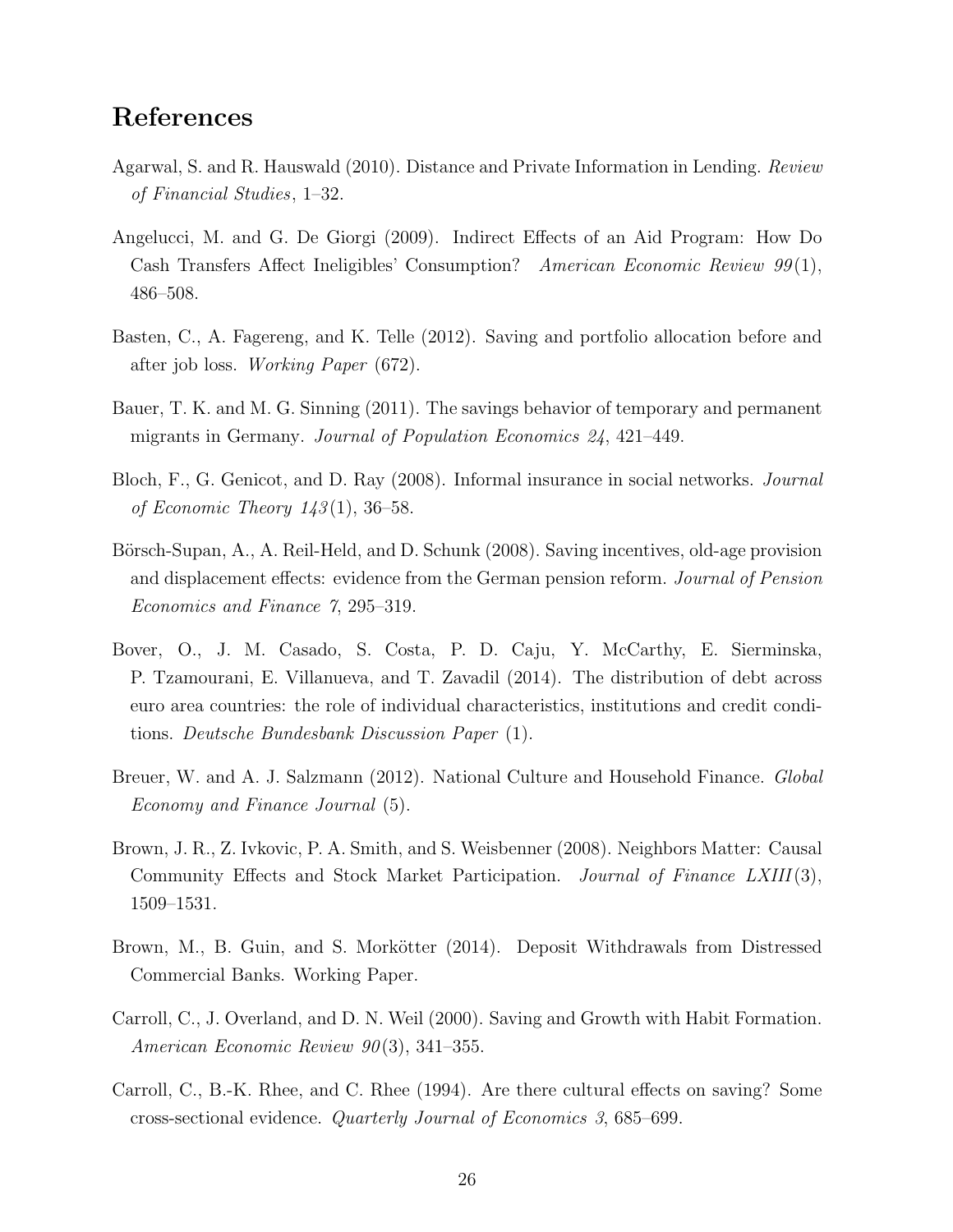- <span id="page-26-3"></span>Carroll, C. and L. H. Summers (1987). Why Have Private Savings Rates in the United States and Canada Diverged? Journal of Monetary Economics 20, 249–279.
- <span id="page-26-5"></span>Chabris, C., D. Laibson, C. Morris, J. Schuldt, and D. Taubinsky (2008). Individual laboratory-measured discount rates predict field behavior. Journal of Risk and Uncertainty 37, 237–269.
- <span id="page-26-10"></span>Chen, K. (2013). The Effect of Language on Economic Behavior: Evidence from Savings Rates, Health Behaviors, and Retirement Assets. American Economic Review 103(2), 690–731.
- <span id="page-26-9"></span>Christelis, D., M. Ehrmann, and D. Georgarakos (2013). Exploring Differences in Household Debt across Euro Area Countries and the US. Working Paper, 1–38.
- <span id="page-26-8"></span>Christelis, D., D. Georgarakos, and M. Haliassos (2011). Stockholding: Participation, location, and spillovers. Journal of Banking and Finance 35, 1918–1930.
- <span id="page-26-4"></span>Degryse, H. and S. Ongena (2005). Distance, Lending Relationships, and Competition. Journal of Finance  $60(1)$ , 231–266.
- <span id="page-26-1"></span>Duflo, E., W. Gale, J. Liebman, P. Orszag, and E. Saez (2006). Saving Incentives for Low- and Middle-Income Families: Evidence from a Field Experiment with H&R Block. Quarterly Journal of Economics (November), 1311–1346.
- <span id="page-26-7"></span>Duflo, E. and E. Saez (2002). Participation and investment decisions in a retirement plan: the influence of colleagues choices. Journal of Public Economics 85, 121–148.
- <span id="page-26-2"></span>Engen, E. M. and J. Gruber (2001). Unemployment insurance and precautionary saving. Journal of Monetary Economics 47, 545–579.
- <span id="page-26-12"></span>Eugster, B., R. Lalive, A. Steinhauer, and J. Zweimüller (2011). The Demand for Social Insurance: Does Culture Matter? Economic Journal 121, 413–448.
- <span id="page-26-11"></span>Fay, S., E. Hurst, and M. White (2002). An Empirical Analysis of Personal Bankruptcy and Delinquency. American Economic Review 92 (3), 706–718.
- <span id="page-26-0"></span>Fernández, R. (2011). *Does Culture Matter?* (1A ed.), Volume 1. Elsevier.
- <span id="page-26-6"></span>Georgarakos, D., M. Haliassos, and G. Pasini (2014). Household Debt and Social Interactions. Review of Financial Studies.
- <span id="page-26-13"></span>Gertler, P., D. Levine, and E. Moretti (2009). Do microfinance programs help families insure consumption against illness? Health Economics  $18(3)$ ,  $257-273$ .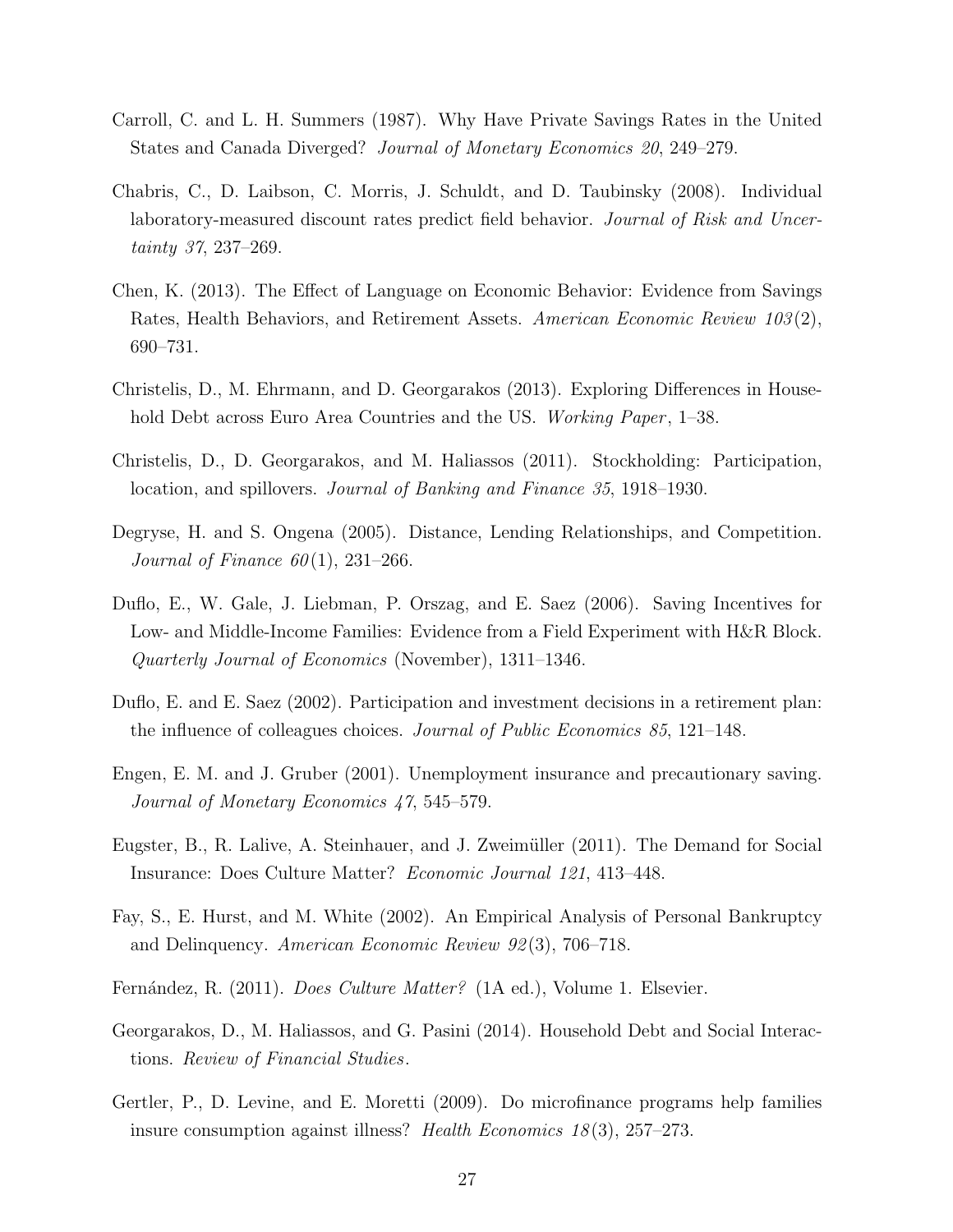- <span id="page-27-7"></span>Gross, D. and N. Souleles (2002). An Empirical Analysis of Personal Bankruptcy and Delinquency. Review of Financial Studies 15(1), 319–347.
- <span id="page-27-0"></span>Guiso, L., P. Sapienza, and L. Zingales (2006). Does Culture Affect Economic Outcomes? Journal of Economic Perspectives 20 (2), 23–48.
- <span id="page-27-6"></span>Guiso, L., P. Sapienza, and L. Zingales (2013). The Determinants of Attitudes toward Strategic Default on Mortgages. Journal of Finance LXVIII(4), 1473–1515.
- <span id="page-27-11"></span>Hahn, J., P. Todd, and W. V. der Klaauw (2001). Identification and Estimation of Treatment Effects with a Regression-Discontinuity Design. *Econometrica 69*(1), 201–209.
- <span id="page-27-5"></span>Haliassos, M., T. Jansson, and Y. Karabulut (2014). Incompatible European Partners? Cultural Predispositions and Household Financial Behavior. Working Paper, 1–65.
- <span id="page-27-12"></span>Hayashi, F., J. Altonji, and L. Kotlikoff (1996). Risk-Sharing between and within Families. Econometrica 64 (2), 261–294.
- <span id="page-27-4"></span>Hong, H., J. D. Kubik, and J. C. Stein (2004). Social Interaction and Stock-Market Participation. Journal of Finance  $LIX(1)$ , 137–163.
- <span id="page-27-10"></span>Imbens, G. M. and T. Lemieux (2008). Regression Discontinuity Designs: A guide to practice. Journal of Econometrics 142, 615–635.
- <span id="page-27-9"></span>Imbens, G. M. and J. M. Wooldridge (2009). Recent Developments in the Econometrics of Program Evaluation. Journal of Economic Literature  $47(1)$ , 5–86.
- <span id="page-27-3"></span>Kaustia, M. and S. Knüpfer (2012). Peer performance and stock market entry. *Journal* of Financial Economics 104, 321–338.
- <span id="page-27-1"></span>Khwaja, A., F. Sloan, and M. Salm (2006). Evidence on preferences and subjective beliefs of risk takers: The case of smokers. International Journal of Industrial Organization 24, 667–682.
- <span id="page-27-8"></span>Kimball, M. (1990). Precautionary Savings in the Small and in the Large. *Economet*rica  $58(1), 53-73.$
- <span id="page-27-2"></span>Kuhn, P., P. Kooreman, A. Soetevent, and A. Kapteyn (2011). The Effects of Lottery Prizes on Winners and Their Neighbors: Evidence from the Dutch Postcode Lottery. American Economic Review 101, 2226–2247.
- <span id="page-27-13"></span>Ligon, E. (1998). Risk Sharing and Information in Village Economies. Review of Economic Studies 65, 847–864.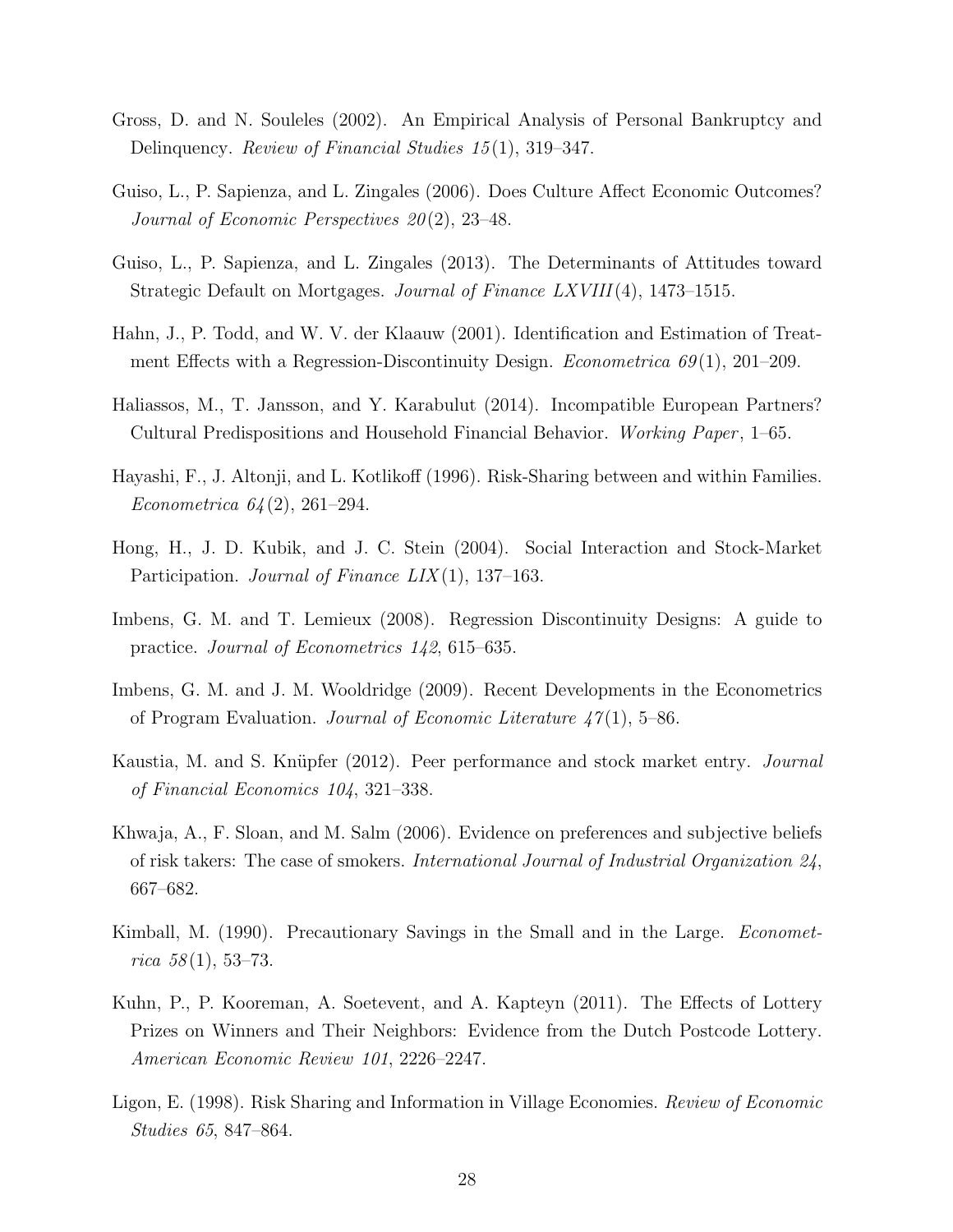- <span id="page-28-2"></span>Luttmer, E. F. (2005). Neighbors as Negatives: Relative Earnings and Well-Being. Quarterly Journal of Economics  $120(3)$ , 963-1002.
- <span id="page-28-1"></span>Ortigueira, S. and N. Siassi (2013). How important is intra-household risk sharing for savings and labor supply? *Journal of Monetary Economics 60*, 650–666.
- <span id="page-28-4"></span>Piracha, M. and Y. Zhu (2012). Precautionary savings by natives and immigrants in Germany. Applied Economics 44 (21), 2767–2776.
- <span id="page-28-3"></span>Sinning, M. G. (2011). Determinants of savings and remittances: empirical evidence from immigrants to Germany. Review of Economics of the Household  $9(1)$ , 45–67.
- <span id="page-28-5"></span>Sutter, M., S. Angerer, D. Glätzle-Rützler, and P. Lergetporer (2014). The effects of language on children's intertemporal choices. Working Paper.
- <span id="page-28-0"></span>Sutter, M., M. Kocher, D. Glätzle-Rützler, and S. Trautmann (2013). Impatience and Uncertainty: Experimental Decisions Predict Adolescents' Field Behavior. American Economic Review 103 (1), 510–531.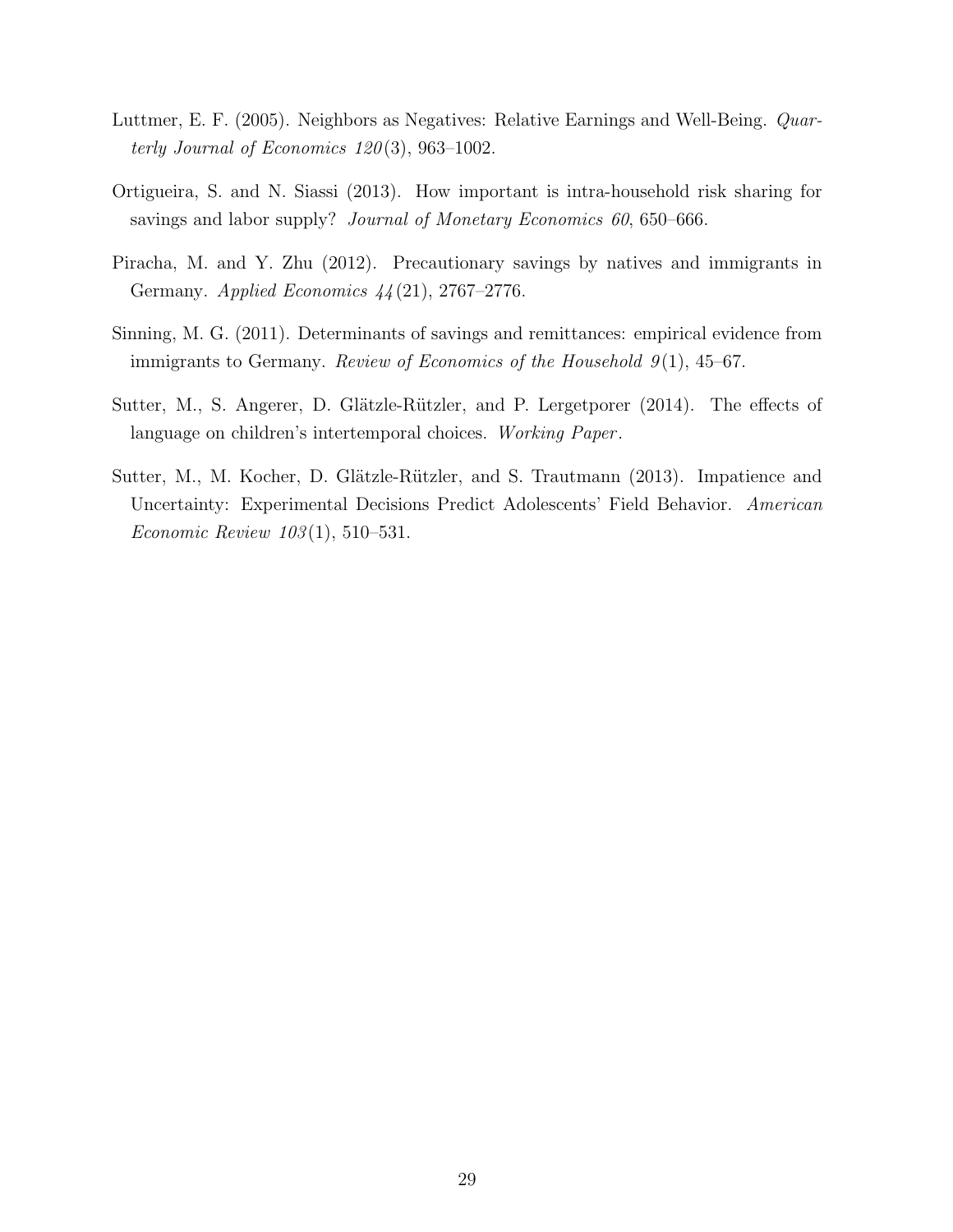## Figure 1: Language regions in Switzerland

<span id="page-29-0"></span>This figure shows the main language by municipality in Switzerland. Orange illustrates municipalities with an Italian-speaking majority, dark navy illustrates municipalities with a German-speaking majority, and red illustrates municipalities with a French-speaking majority (in 2000).

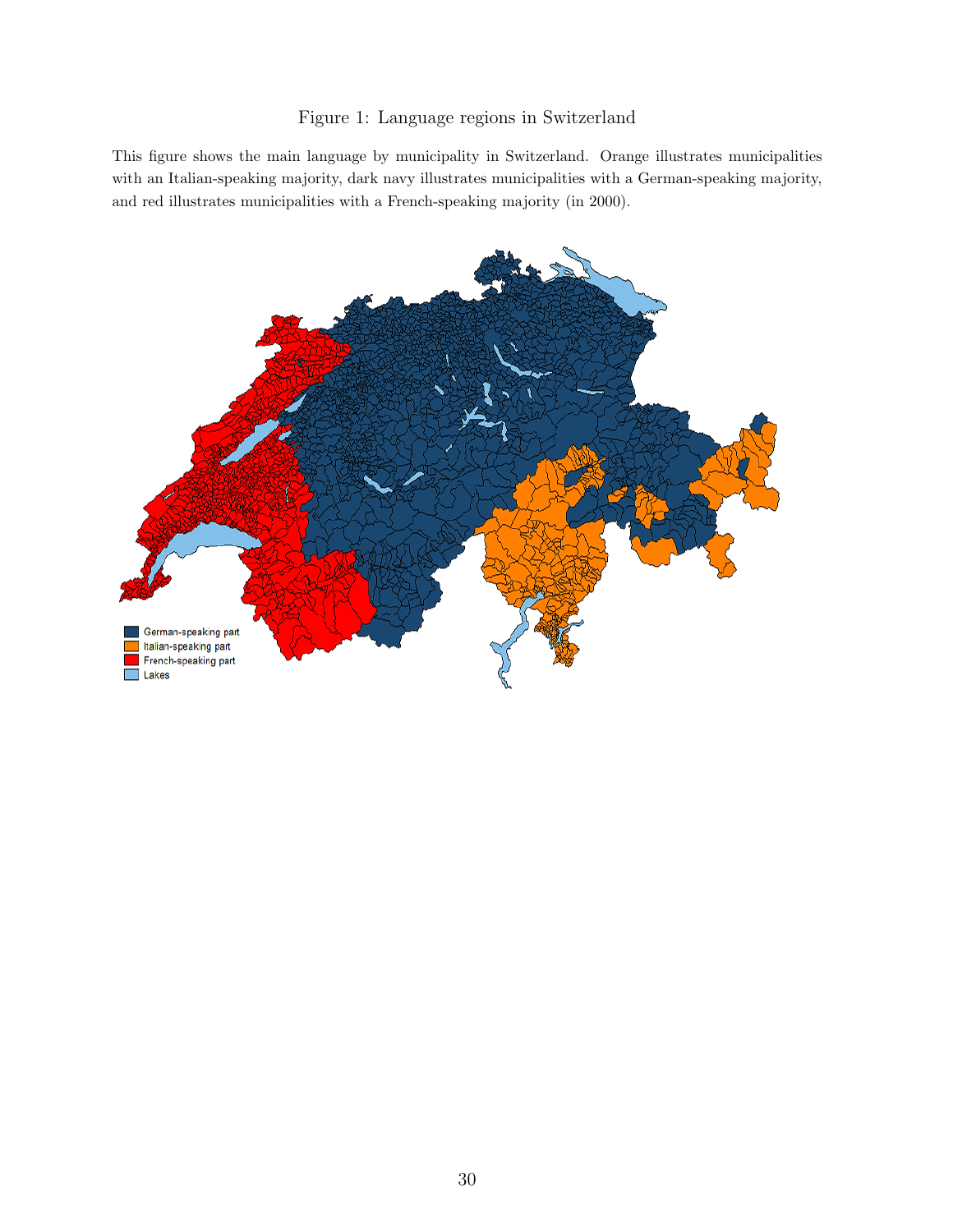### Figure 2: German speakers and distance to the language border

<span id="page-30-0"></span>This figure shows the share the share of German-speaking household heads depending on the distance to the language border. The vertical line indicates the language border as detailed in the text. Dots left of (right of) the vertical line indicate the share of German-speaking household heads in 10km segments in the French-speaking part (German-speaking part). Source: Swiss Household Panel (1999-2012).

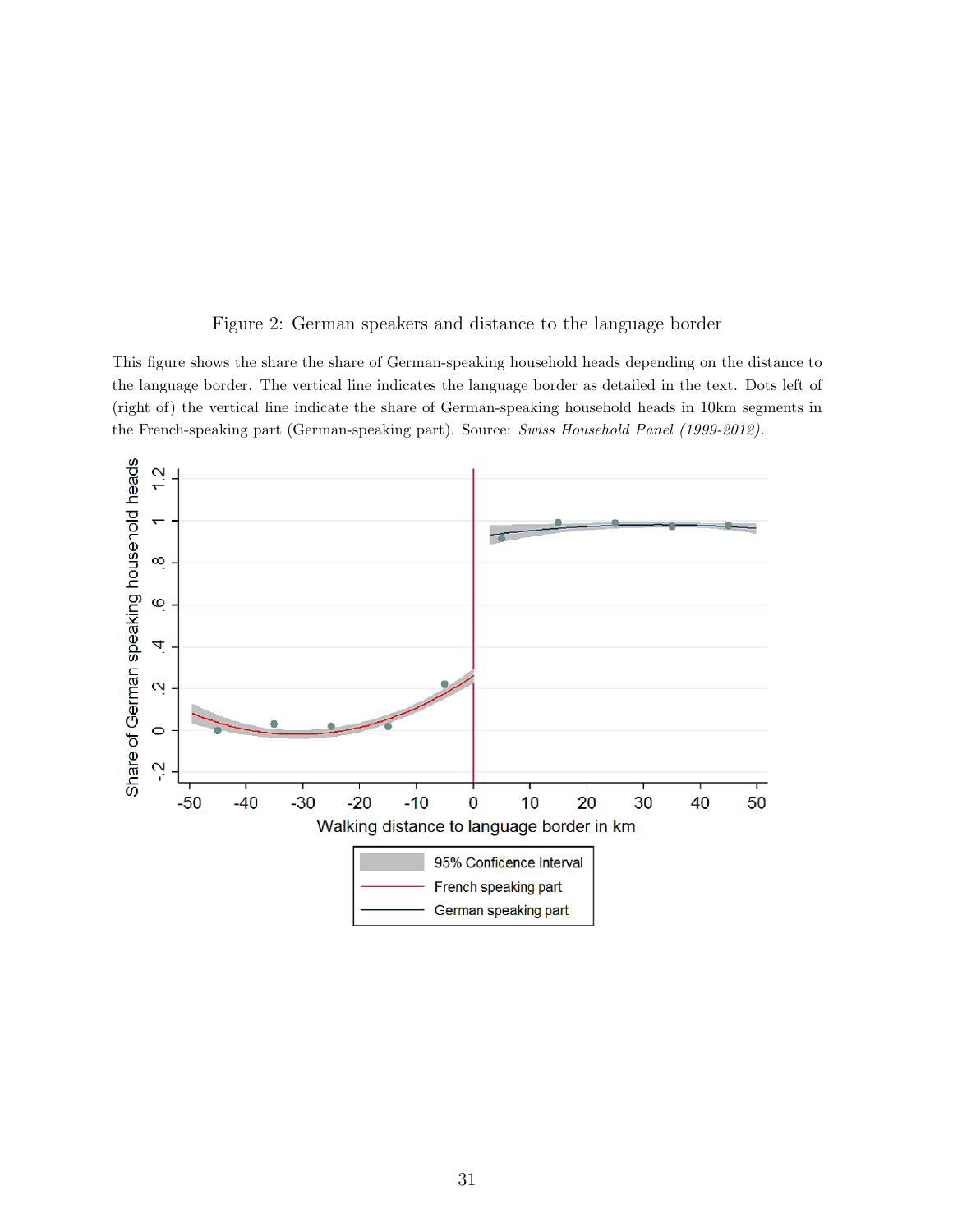Figure 3: Household saving in terms of language region in Switzerland

<span id="page-31-0"></span>This figure shows the saving rates of households in Switzerland in terms of language regions in 2011. The household saving rate is calculated by subtracting all expenses from the entire household income. Source: Household Budget Survey (HBS) (2011).

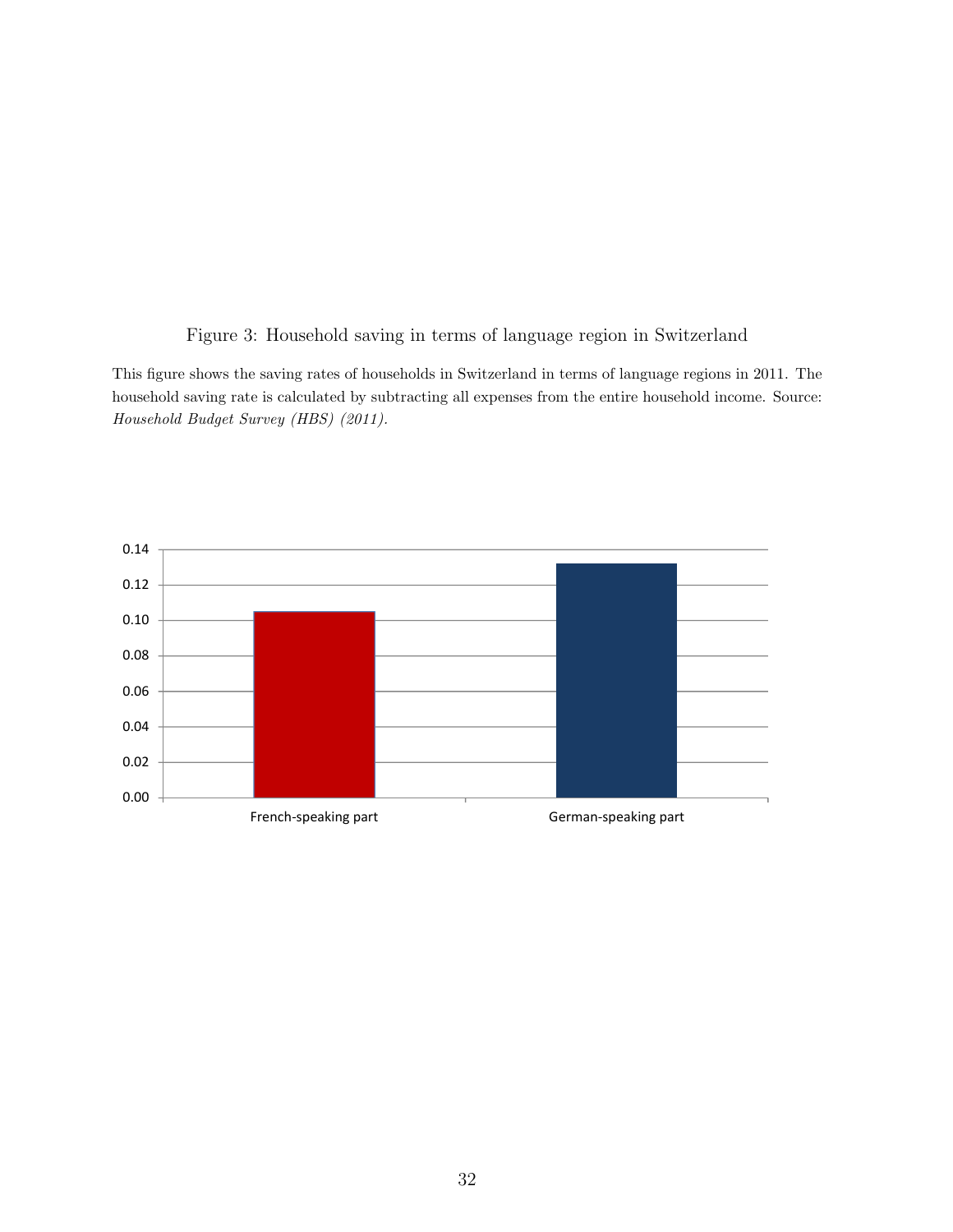#### Figure 4: Household saving by language regions and income in Switzerland

<span id="page-32-0"></span>This figure shows the share of households that can save at least CHF 100 per month in terms of income levels and language regions in the three bilingual cantons (Bern, Fribourg, Valais) in 1999-2003. Lowincome (middle-income, high-income) households are households whose household income is in the lowest quartile (second and third quartile, highest quartile) of the income distribution in Switzerland per survey wave. Source: Swiss Household Panel (1999-2003).

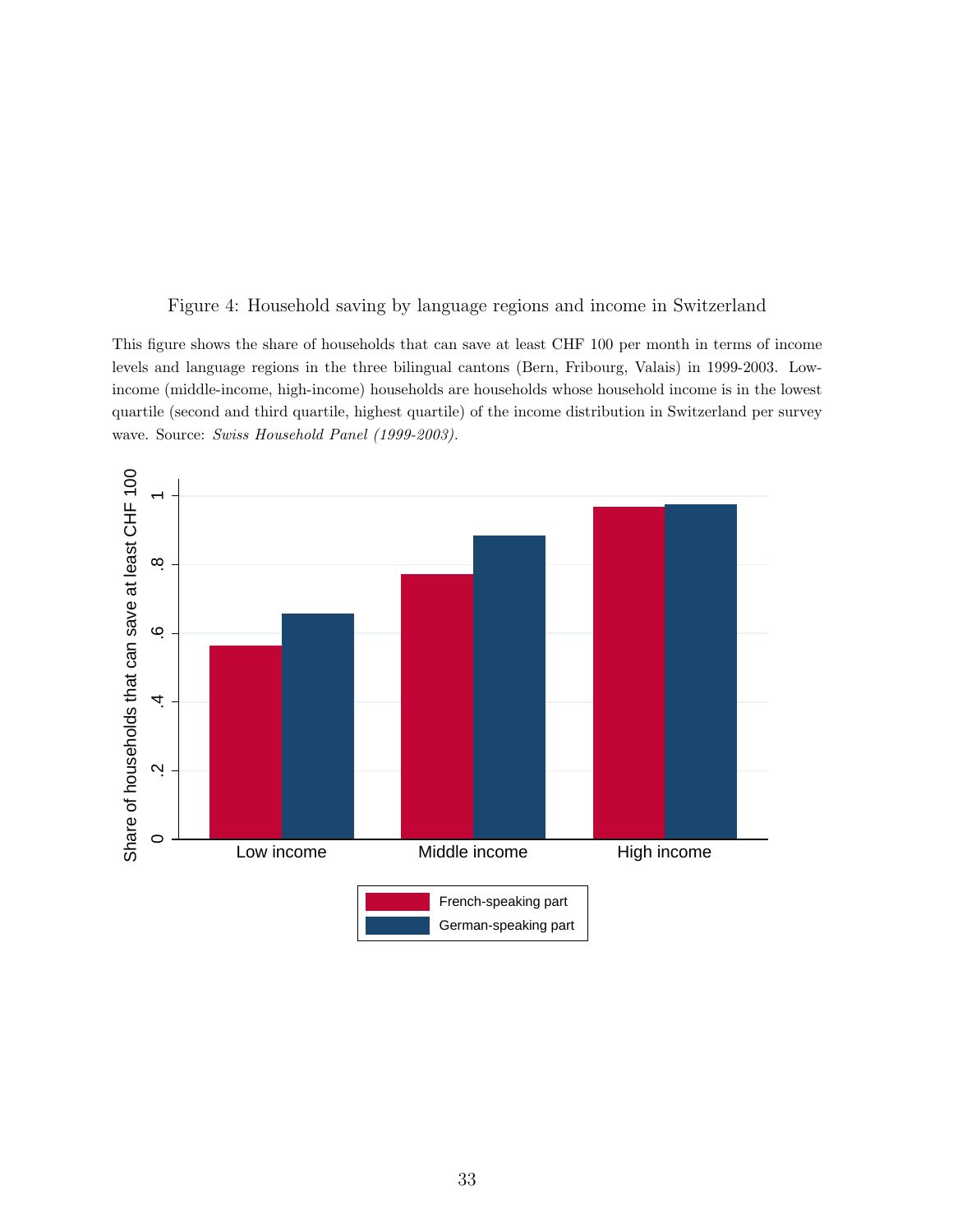### Figure 5: Saving in terms of language region

<span id="page-33-0"></span>This figure shows the share of households that can save at least CHF 100 per month depending on the distance to the language border. The vertical line indicates the language border as detailed in the text. Dots left to (right to) the vertical line indicate the share of households that can save at least CHF 100 per 10km segments in the French-speaking part (German-speaking part). Source: Swiss Household Panel (1999-2003).

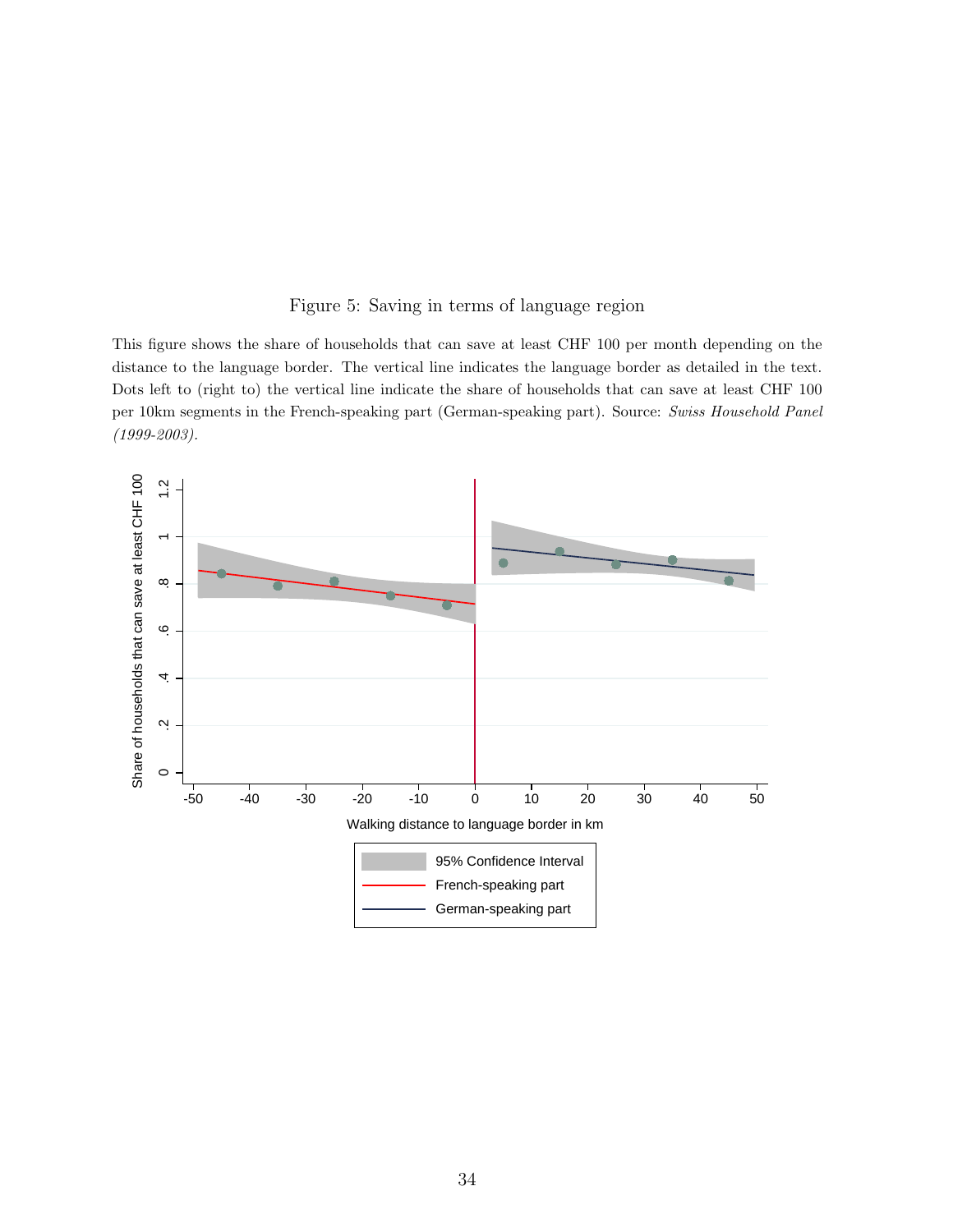### Figure 6: Residuals in terms of language region

<span id="page-34-0"></span>This figure shows the residuals of the regression specified in Table 3 Column 2 in the three multilingual cantons (Bern, Fribourg, Valais) depending on the distance to the language border. The vertical line indicates the language border as detailed in the text. Dots left to (right to) the vertical line indicate average residuals per 10km segments in the French-speaking part (German-speaking part). Source: Swiss Household Panel (1999-2003).

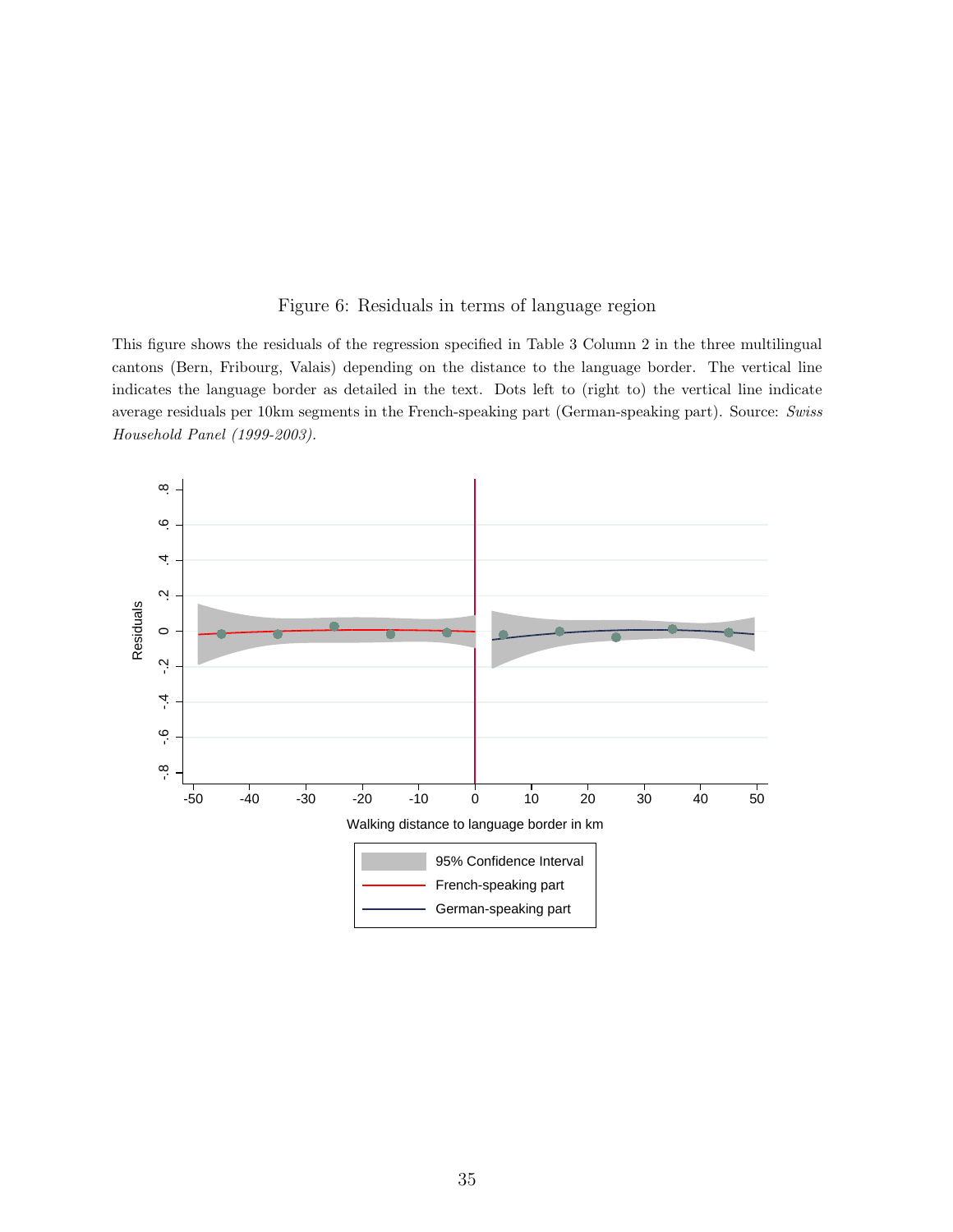<span id="page-35-0"></span>

| Variable name                            | Mean  | Std. Dev. | Minimum  | Maximum | <b>Observations</b> |
|------------------------------------------|-------|-----------|----------|---------|---------------------|
| <b>Intertemporal Financial Decisions</b> |       |           |          |         |                     |
| Saving                                   | 0.83  | 0.38      | 0.00     | 1.00    | 577                 |
| Saving (3rd pillar)                      | 0.63  | 0.48      | 0.00     | 1.00    | 577                 |
| Overspending                             | 0.08  | 0.26      | 0.00     | 1.00    | 577                 |
| Homeowner                                | 0.42  | 0.49      | 0.00     | 1.00    | 577                 |
| Payment arrears                          | 0.11  | 0.32      | 0.00     | 1.00    | 6'592               |
| Language variables                       |       |           |          |         |                     |
| German-speaking part                     | 0.55  | 0.50      | 0.00     | 1.00    | 577                 |
| German speaker                           | 0.55  | 0.50      | 0.00     | 1.00    | 577                 |
| Distance                                 | 9.17  | 29.40     | $-49.09$ | 49.47   | 577                 |
| Distance $>25km$                         | 0.86  | 0.34      | 0.00     | 1.00    | 577                 |
| Socio-economic characteristics           |       |           |          |         |                     |
| Household income                         | 10.46 | 0.49      | 8.29     | 11.13   | 577                 |
| Household size                           | 2.81  | 1.39      | 1.00     | 7.00    | 577                 |
| Male                                     | 0.44  | 0.50      | 0.00     | 1.00    | 577                 |
| University                               | 0.14  | 0.35      | 0.00     | 1.00    | 577                 |
| Age                                      | 40.35 | 11.82     | 19.00    | 68.00   | 577                 |
| Swiss                                    | 0.91  | 0.28      | 0.00     | 1.00    | 577                 |
| Employed                                 | 0.77  | 0.42      | 0.00     | 1.00    | 577                 |
| Self employed                            | 0.02  | 0.15      | 0.00     | 1.00    | 577                 |
| Unemployed                               | 0.02  | 0.14      | 0.00     | 1.00    | 577                 |
| <b>Resolving Payment Arrears</b>         |       |           |          |         |                     |
| Informal credit                          | 0.36  | 0.48      | 0.00     | 1.00    | 308                 |
| Formal credit                            | 0.16  | 0.36      | 0.00     | 1.00    | 308                 |
| Impatience & Planning                    |       |           |          |         |                     |
| Tobacco smoked                           | 0.59  | 0.49      | 0.00     | 1.00    | 508                 |
| Regional characteristics                 |       |           |          |         |                     |
| Unemployment                             | 2.22  | 0.99      | 0.72     | 5.20    | 577                 |

## Table 1: Summary statistics

Definitions of the variables are provided in Table [12.](#page-46-0)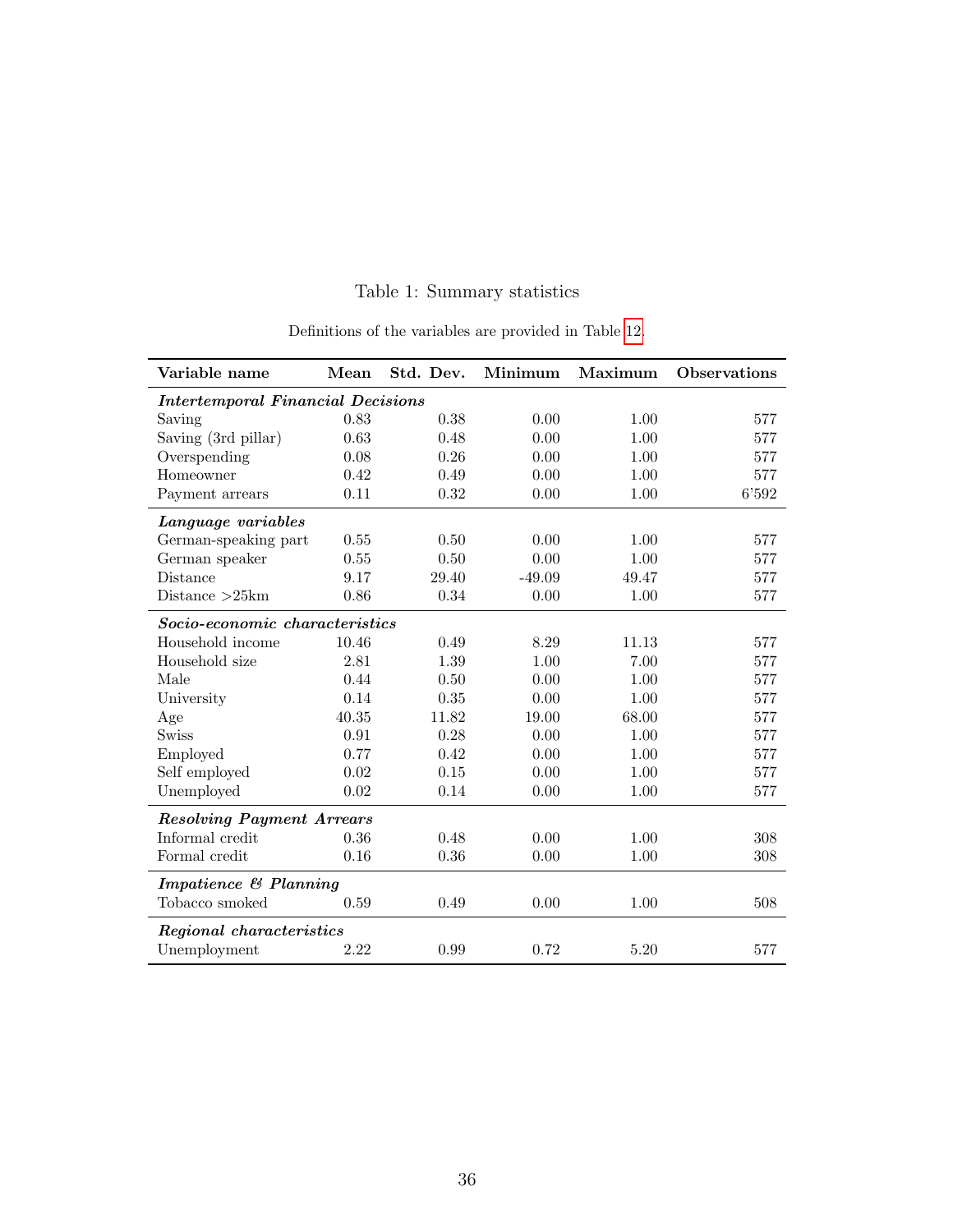<span id="page-36-0"></span>Table 2: Household decisions & socio-economic characteristics in terms of language region

This table compares households' saving and expenses (Panel A) and household and household head characteristics (Panel B) of non-retired low- and middle-income households located in the German-speaking part of Switzerland to those of the ones located in the French-speaking part of Switzerland between 1999 and 2003. It only considers households located within 50 km of the language border. The last column tests the differences in means (t-test). The number of household observations (N) is reported in parentheses. \*\*\*, \*\*, \* denote statistical significance at the 0.01, 0.05 and 0.10-levels, respectively. Definitions of the variables are provided in Table [12.](#page-46-0)

| Panel A. Households' financial decisions |                         |                         |                   |
|------------------------------------------|-------------------------|-------------------------|-------------------|
|                                          | German-speaking<br>part | French-speaking<br>part | <b>Difference</b> |
| Saving                                   | 0.881                   | 0.760                   | $0.121***$        |
|                                          | $(N=319)$               | $(N=258)$               | $(N=577)$         |
| Saving (3rd pillar)                      | 0.674                   | 0.566                   | $0.108***$        |
|                                          | $(N=319)$               | $(N=258)$               | $(N=577)$         |
| Overspending                             | 0.049                   | 0.109                   | $-0.061***$       |
|                                          | $(N=308)$               | $(N=247)$               | $(N=555)$         |

| Panel B. Household and household head characteristics |  |  |  |
|-------------------------------------------------------|--|--|--|
|-------------------------------------------------------|--|--|--|

|                                | French-speaking<br>German-speaking |           |                   |
|--------------------------------|------------------------------------|-----------|-------------------|
|                                | part                               | part      | <b>Difference</b> |
| Household characteristics      |                                    |           |                   |
| Household income               | 10.485                             | 10.424    | 0.061             |
|                                | $(N=319)$                          | $(N=258)$ | $(N=577)$         |
| Household size                 | 2.859                              | 2.748     | 0.111             |
|                                | $(N=319)$                          | $(N=258)$ | $(N=577)$         |
| Household head characteristics |                                    |           |                   |
| Male                           | 0.458                              | 0.407     | 0.051             |
|                                | $(N=319)$                          | $(N=258)$ | $(N=577)$         |
| University                     | 0.141                              | 0.147     | $-0.006$          |
|                                | $(N=319)$                          | $(N=258)$ | $(N=577)$         |
| Age                            | 41.179                             | 39.318    | $1.861*$          |
|                                | $(N=319)$                          | $(N=258)$ | $(N=577)$         |
| <b>Swiss</b>                   | 0.925                              | 0.895     | 0.029             |
|                                | $(N=319)$                          | $(N=258)$ | $(N=577)$         |
| Employed                       | 0.762                              | 0.787     | $-0.025$          |
|                                | $(N=319)$                          | $(N=258)$ | $(N=577)$         |
| Self employed                  | 0.034                              | 0.008     | $0.027**$         |
|                                | $(N=319)$                          | $(N=258)$ | $(N=577)$         |
| Unemployed                     | 0.025                              | 0.016     | 0.010             |
|                                | $(N=319)$                          | $(N=258)$ | $(N=577)$         |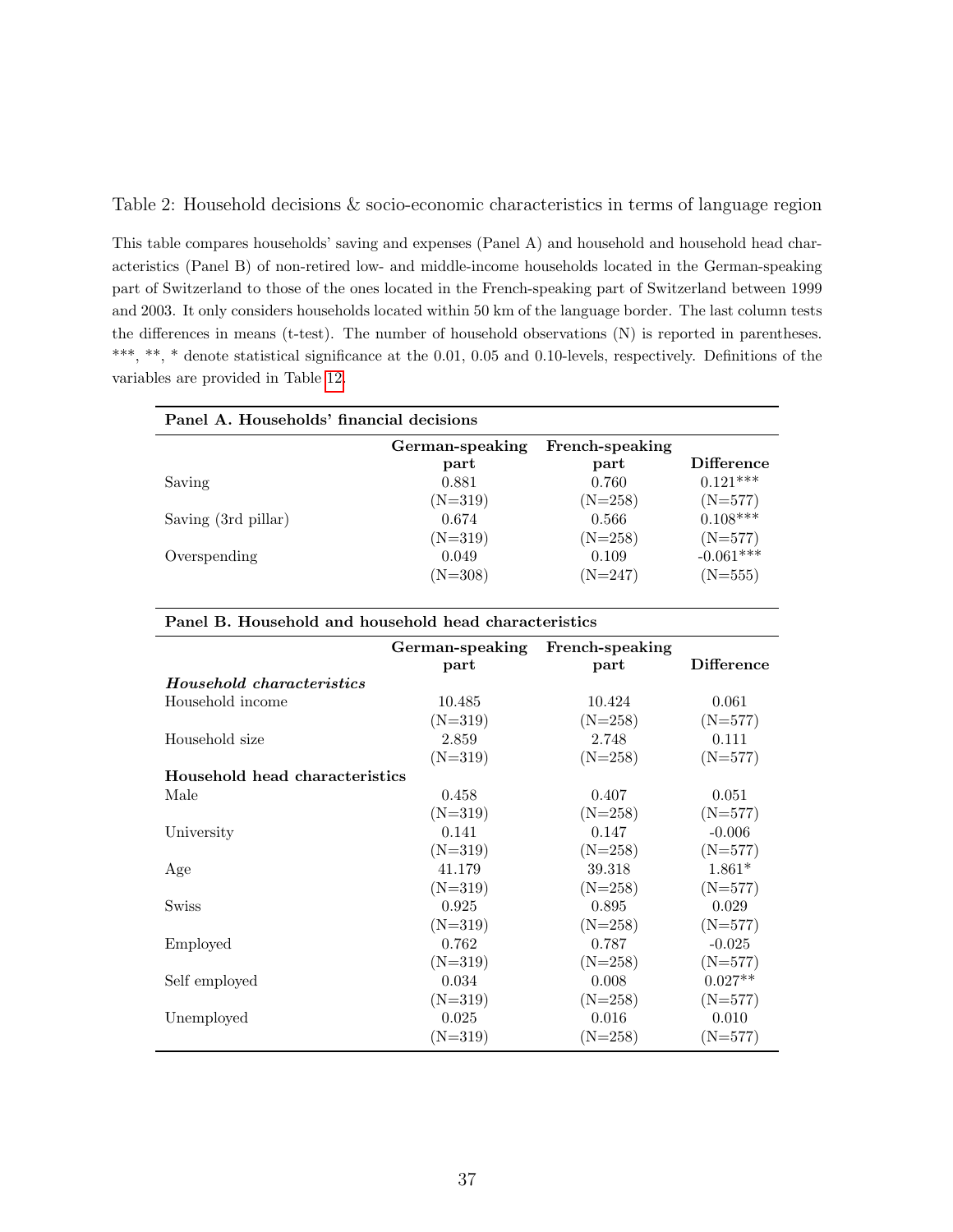<span id="page-37-0"></span>

| The dependent variable <i>Saving</i> is a binary variable indicating whether the household can save at least CHF  |
|-------------------------------------------------------------------------------------------------------------------|
| 100 per month. <i>German-speaking part</i> is a binary variable indicating whether the household is located       |
| in the German-speaking part of Switzerland (French-speaking part of Switzerland otherwise). Household             |
| control variables are Household income, Household size, Male, University, Age, Swiss, Employed, Self              |
| employed. The regional control variable is the <i>Unemployment rate</i> at the district level. Definitions of the |
| variables are provided in Table 12. Standard errors are clustered on the municipality level and are reported      |
| in parentheses. ***, **, * denote statistical significance at the 0.01, 0.05 and 0.10-levels, respectively.       |

Table 3: Household saving in terms of language region

|                                                | 1                           | $\mathfrak{D}$ | 3                           | 4          | 5                           |
|------------------------------------------------|-----------------------------|----------------|-----------------------------|------------|-----------------------------|
| Survey Wave<br>Bandwidth<br>Dependent variable | 1999-2003<br>50km<br>Saving |                | 1999-2003<br>50km<br>Saving |            | 1999-2003<br>50km<br>Saving |
| German-speaking part                           | $0.121***$                  | $0.294***$     | $0.359***$                  | $0.280***$ | $0.355***$                  |
|                                                | [0.031]                     | [0.045]        | [0.061]                     | [0.057]    | [0.079]                     |
| Distance                                       | NΟ                          | Linear         | Linear                      | Quadratic  | Quadratic                   |
| Household controls                             | NO                          | N <sub>O</sub> | YES                         | NO.        | YES                         |
| Regional controls                              | NO                          | NO.            | YES                         | NO.        | YES                         |
| Year FE                                        | NO                          | YES            | YES                         | YES        | YES                         |
| Canton FE                                      | NO                          | YES            | YES                         | YES        | YES                         |
| Observations                                   | 577                         | 577            | 577                         | 577        | 577                         |
| Households                                     | 577                         | 577            | 577                         | 577        | 577                         |
| Share in German-speaking part                  | 0.55                        | 0.55           | 0.55                        | 0.55       | 0.55                        |
| Municipalities                                 | 157                         | 157            | 157                         | 157        | 157                         |
| Mean of dependent variable                     | 0.83                        | 0.83           | 0.83                        | 0.83       | 0.83                        |
| R-squared                                      | 0.025                       | 0.048          | 0.137                       | 0.050      | 0.137                       |
| Method                                         | <b>OLS</b>                  | <b>OLS</b>     | OLS                         | <b>OLS</b> | OLS                         |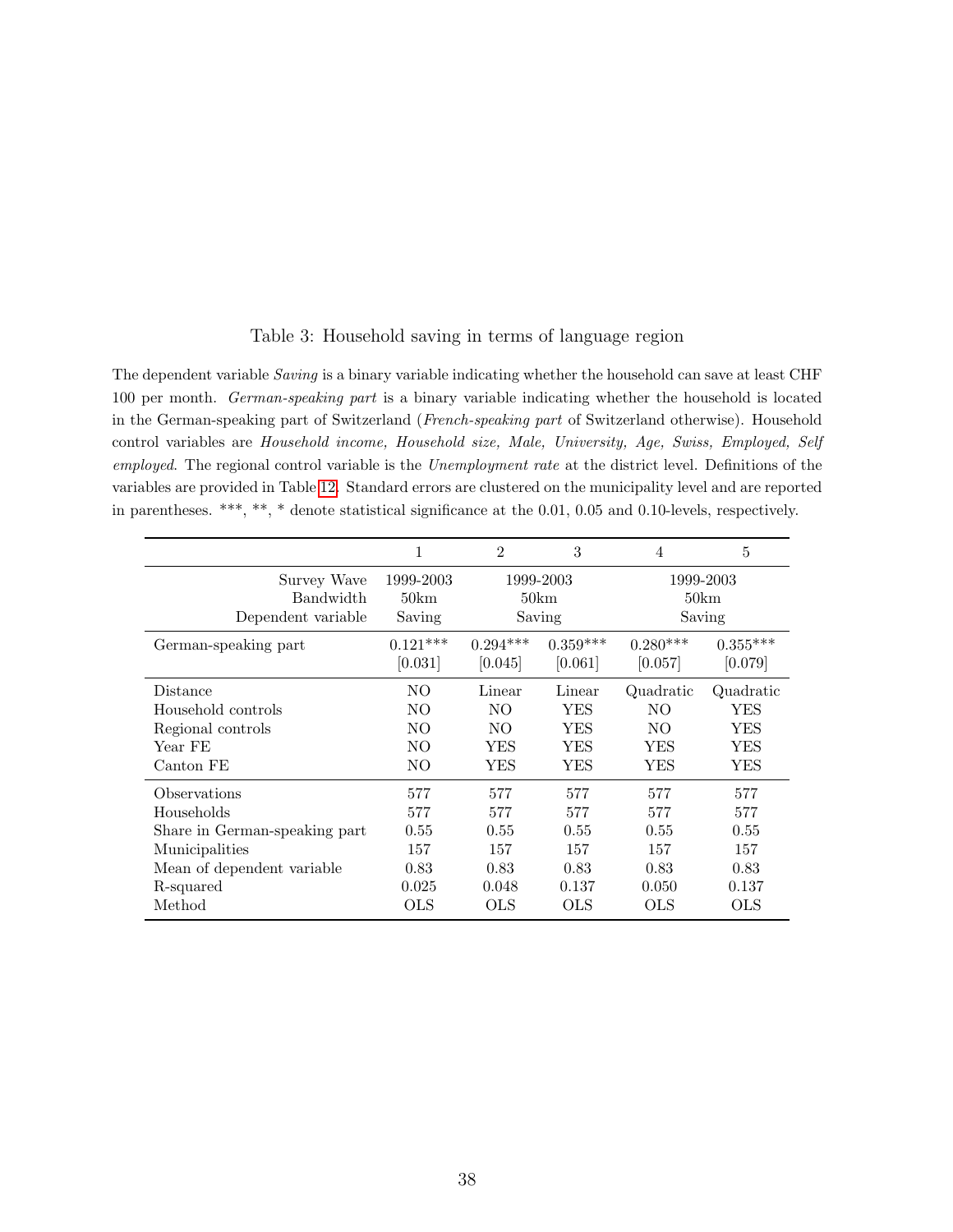<span id="page-38-0"></span>

| The dependent variable <i>Tobacco smoked</i> indicates whether the household head has ever smoked tobacco.    |
|---------------------------------------------------------------------------------------------------------------|
| German-speaking part is a binary variable indicating whether the household is located in the German-          |
| speaking part of Switzerland (French-speaking part of Switzerland otherwise). Household control variables     |
| are Household income, Household size, Male, University, Age, Swiss, Employed, Self employed. The              |
| regional control variable is the <i>Unemployment rate</i> at the district level. Definitions of the variables |
| are provided in Table 12. Standard errors are clustered at the municipality level and are reported in         |
| parentheses. ***, **, * denote statistical significance at the 0.01, 0.05 and 0.10-levels, respectively.      |

|                                                                                                                                           |                                                   | $\overline{2}$                                    | 3                                                 | 4                                                 | 5                                                 |
|-------------------------------------------------------------------------------------------------------------------------------------------|---------------------------------------------------|---------------------------------------------------|---------------------------------------------------|---------------------------------------------------|---------------------------------------------------|
| Survey Wave<br><b>Bandwidth</b><br>Dependent variable                                                                                     | 2010 & 2011<br>50km<br>Tobacco smoked             |                                                   | 2010 & 2011<br>50km<br>Tobacco smoked             |                                                   | 2010 & 2011<br>50km<br>Tobacco smoked             |
| German-speaking part                                                                                                                      | $-0.091**$<br>[0.046]                             | $-0.226**$<br>[0.098]                             | $-0.324***$<br>[0.107]                            | $-0.208*$<br>[0.107]                              | $-0.256**$<br>[0.119]                             |
| Distance<br>Household controls<br>Regional controls<br>Canton FE<br>Year FE                                                               | NO.<br>NO.<br>NO.<br>N <sub>O</sub><br>NO.        | Linear<br>NO.<br>NO.<br><b>YES</b><br>YES         | Linear<br><b>YES</b><br>YES<br>YES<br>YES         | Quadratic<br>NO.<br>NO.<br>YES<br>YES             | Quadratic<br>YES<br>YES<br><b>YES</b><br>YES      |
| <b>Observations</b><br>Households<br>Share in German-speaking part<br>Municipalities<br>Mean of dependent variable<br>R-squared<br>Method | 508<br>508<br>0.60<br>194<br>0.59<br>0.008<br>OLS | 508<br>508<br>0.60<br>194<br>0.59<br>0.022<br>OLS | 508<br>508<br>0.60<br>194<br>0.59<br>0.066<br>OLS | 508<br>508<br>0.60<br>194<br>0.59<br>0.034<br>OLS | 508<br>508<br>0.60<br>194<br>0.59<br>0.077<br>OLS |
|                                                                                                                                           |                                                   |                                                   |                                                   |                                                   |                                                   |

## Table 4: Time preferences in terms of language region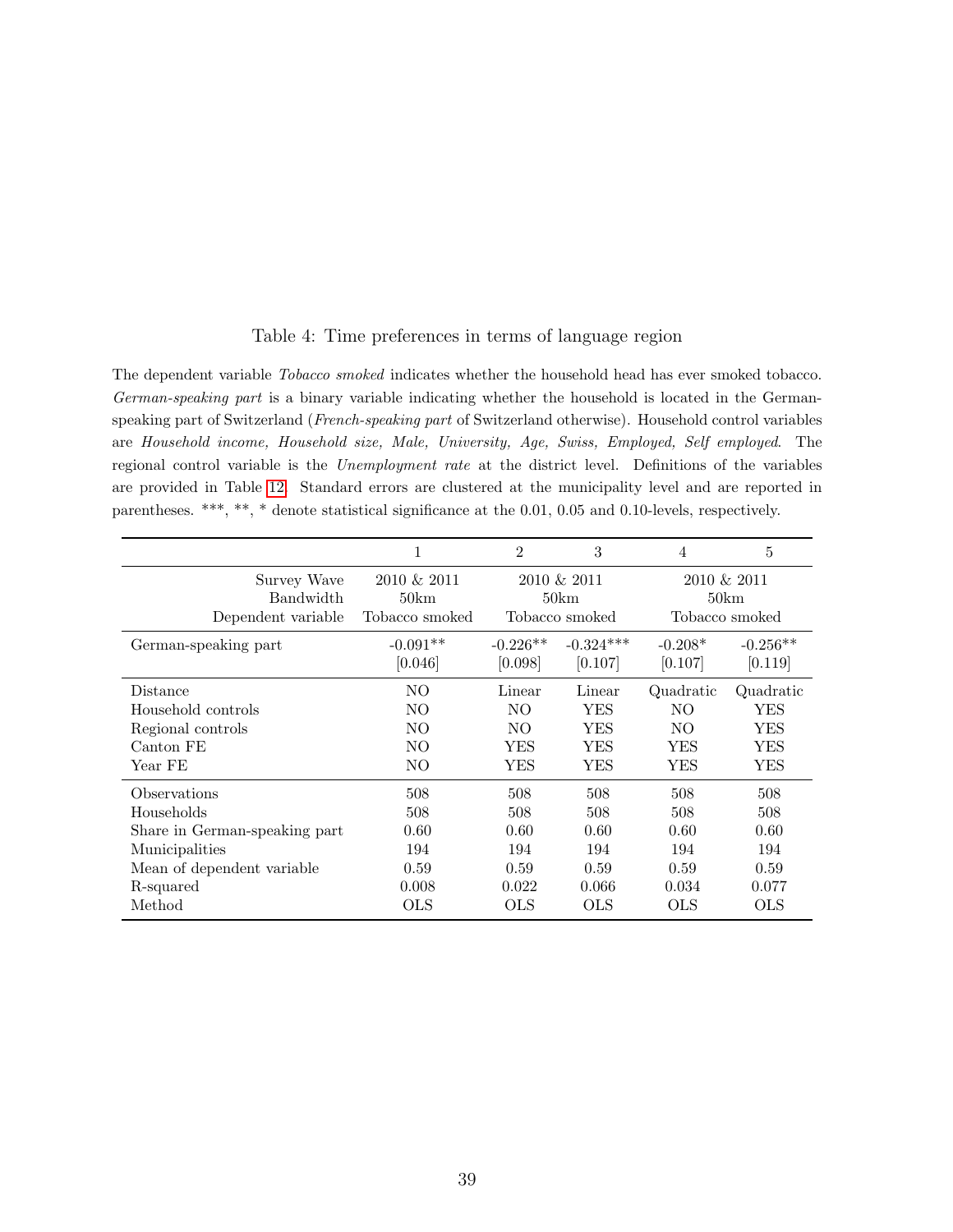### Table 5: Informal credit in financial distress in terms of language region

<span id="page-39-0"></span>The dependent variable Informal credit is a binary variable indicating whether the household has borrowed at least once from family or friends in case of financial distress. German-speaking part is a binary variable indicating whether the household is located in the German-speaking part of Switzerland (French-speaking part of Switzerland otherwise). Household control variables are Household income, Household size, Male, University, Age, Swiss, Employed, Self employed. The regional control variable is the Unemployment rate at the district level. Definitions of the variables are provided in Table [12.](#page-46-0) Standard errors are clustered at the municipality level and are reported in parentheses. \*\*\*, \*\*, \* denote statistical significance at the 0.01, 0.05 and 0.10-levels, respectively.

|                                                       | 1                                    | $\overline{2}$ | 3                                    | 4           | 5                                    |
|-------------------------------------------------------|--------------------------------------|----------------|--------------------------------------|-------------|--------------------------------------|
| Survey Wave<br><b>Bandwidth</b><br>Dependent variable | 1999-2012<br>50km<br>Informal credit |                | 1999-2012<br>50km<br>Informal credit |             | 1999-2012<br>50km<br>Informal credit |
| German-speaking part                                  | $-0.020$                             | $-0.122$       | $-0.111$                             | $-0.271***$ | $-0.258**$                           |
|                                                       | [0.057]                              | [0.094]        | [0.108]                              | [0.079]     | [0.108]                              |
| Distance                                              | NO                                   | Linear         | Linear                               | Quadratic   | Quadratic                            |
| Household controls                                    | NO.                                  | NO.            | YES                                  | NO.         | YES                                  |
| Regional controls                                     | NO.                                  | NO.            | YES                                  | NO.         | YES                                  |
| Canton FE                                             | NO.                                  | YES            | YES                                  | YES         | YES                                  |
| Year FE                                               | NO.                                  | YES            | YES                                  | YES         | YES                                  |
| Observations                                          | 308                                  | 308            | 308                                  | 308         | 308                                  |
| Households                                            | 308                                  | 308            | 308                                  | 308         | 308                                  |
| Share in German-speaking part                         | 0.56                                 | 0.56           | 0.56                                 | 0.56        | 0.56                                 |
| Municipalities                                        | 131                                  | 131            | 131                                  | 131         | 131                                  |
| Mean of dependent variable                            | 0.36                                 | 0.36           | 0.36                                 | 0.36        | 0.36                                 |
| R-squared                                             | 0.000                                | 0.064          | 0.154                                | 0.075       | 0.164                                |
| Method                                                | OLS                                  | OLS            | OLS                                  | OLS         | OLS                                  |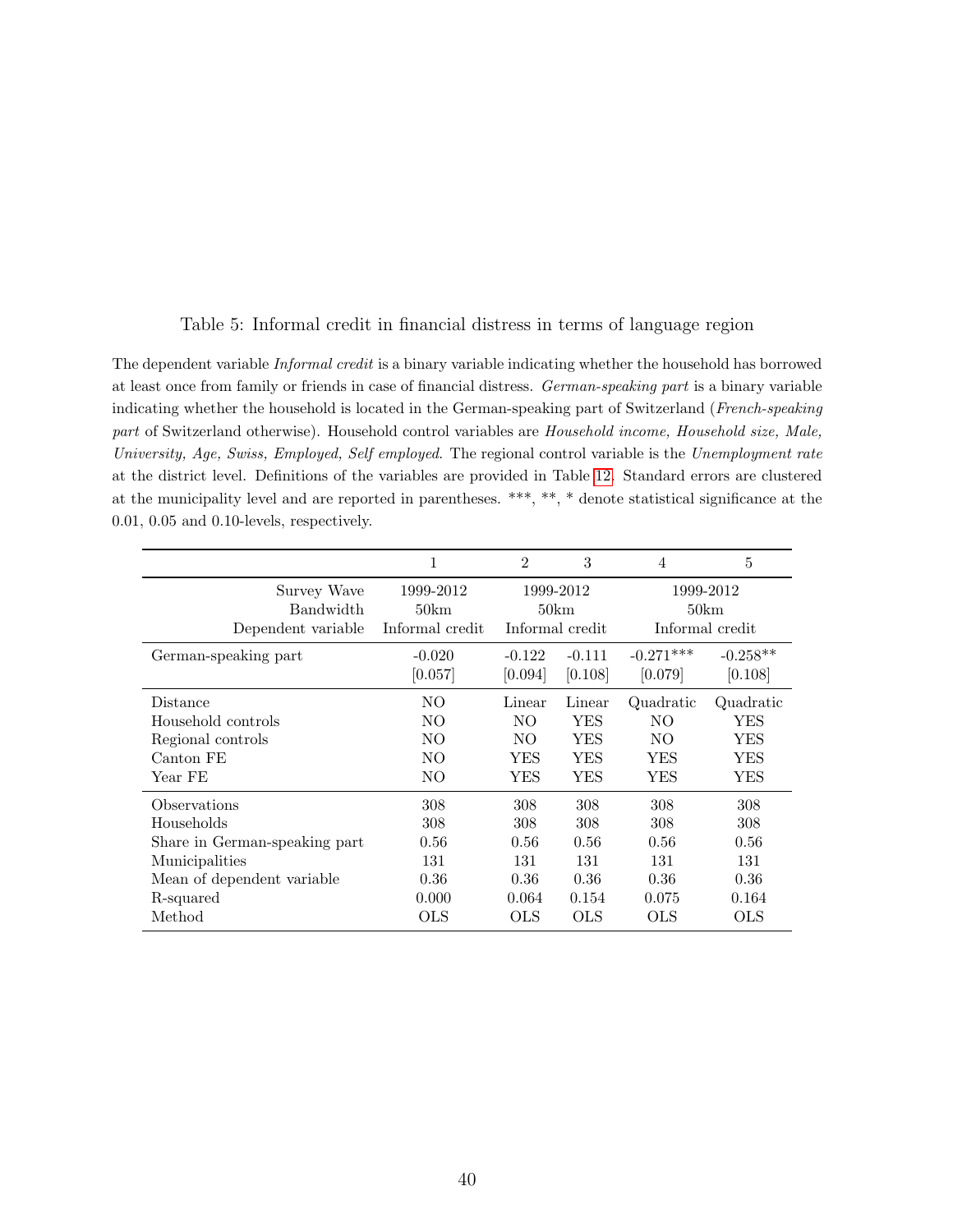#### Table 6: Formal credit in financial distress in terms of language region

<span id="page-40-0"></span>The dependent variable Formal credit is a binary variable indicating whether the household has borrowed at least once from banks in case of financial distress. German-speaking part is a binary variable indicating whether the household is located in the German-speaking part of Switzerland (French-speaking part of Switzerland otherwise). Household control variables are Household income, Household size, Male, University, Age, Swiss, Employed, Self employed. The regional control variable is the Unemployment rate at the district level. Definitions of the variables are provided in Table [12.](#page-46-0) Standard errors are clustered at the municipality level and are reported in parentheses. \*\*\*, \*\*, \* denote statistical significance at the 0.01, 0.05 and 0.10-levels, respectively.

|                                                       | 1                                  | $\mathfrak{D}$ | 3                                  | $\overline{4}$ | 5                                  |
|-------------------------------------------------------|------------------------------------|----------------|------------------------------------|----------------|------------------------------------|
| Survey Wave<br><b>Bandwidth</b><br>Dependent variable | 1999-2012<br>50km<br>Formal credit |                | 1999-2012<br>50km<br>Formal credit |                | 1999-2012<br>50km<br>Formal credit |
| German-speaking part                                  | $-0.076**$                         | $-0.075$       | $-0.083$                           | $-0.117*$      | $-0.126*$                          |
|                                                       | [0.038]                            | [0.061]        | [0.068]                            | [0.062]        | [0.075]                            |
| Distance                                              | NO.                                | Linear         | Linear                             | Quadratic      | Quadratic                          |
| Household controls                                    | NO.                                | NO.            | <b>YES</b>                         | NO.            | YES                                |
| Regional controls                                     | NO                                 | NO.            | YES                                | NO.            | YES                                |
| Canton FE                                             | NO.                                | YES            | YES                                | YES            | YES                                |
| Year FE                                               | NO                                 | YES            | YES                                | YES            | YES                                |
| Observations                                          | 308                                | 308            | 308                                | 308            | 308                                |
| Households                                            | 308                                | 308            | 308                                | 308            | 308                                |
| Share in German-speaking part                         | 0.56                               | 0.56           | 0.56                               | 0.56           | 0.56                               |
| Municipalities                                        | 131                                | 131            | 131                                | 131            | 131                                |
| Mean of dependent variable                            | 0.16                               | 0.16           | 0.16                               | 0.16           | 0.16                               |
| R-squared                                             | 0.011                              | 0.137          | 0.138                              | 0.140          | 0.140                              |
| Method                                                | OLS                                | OLS            | OLS                                | OLS            | OLS                                |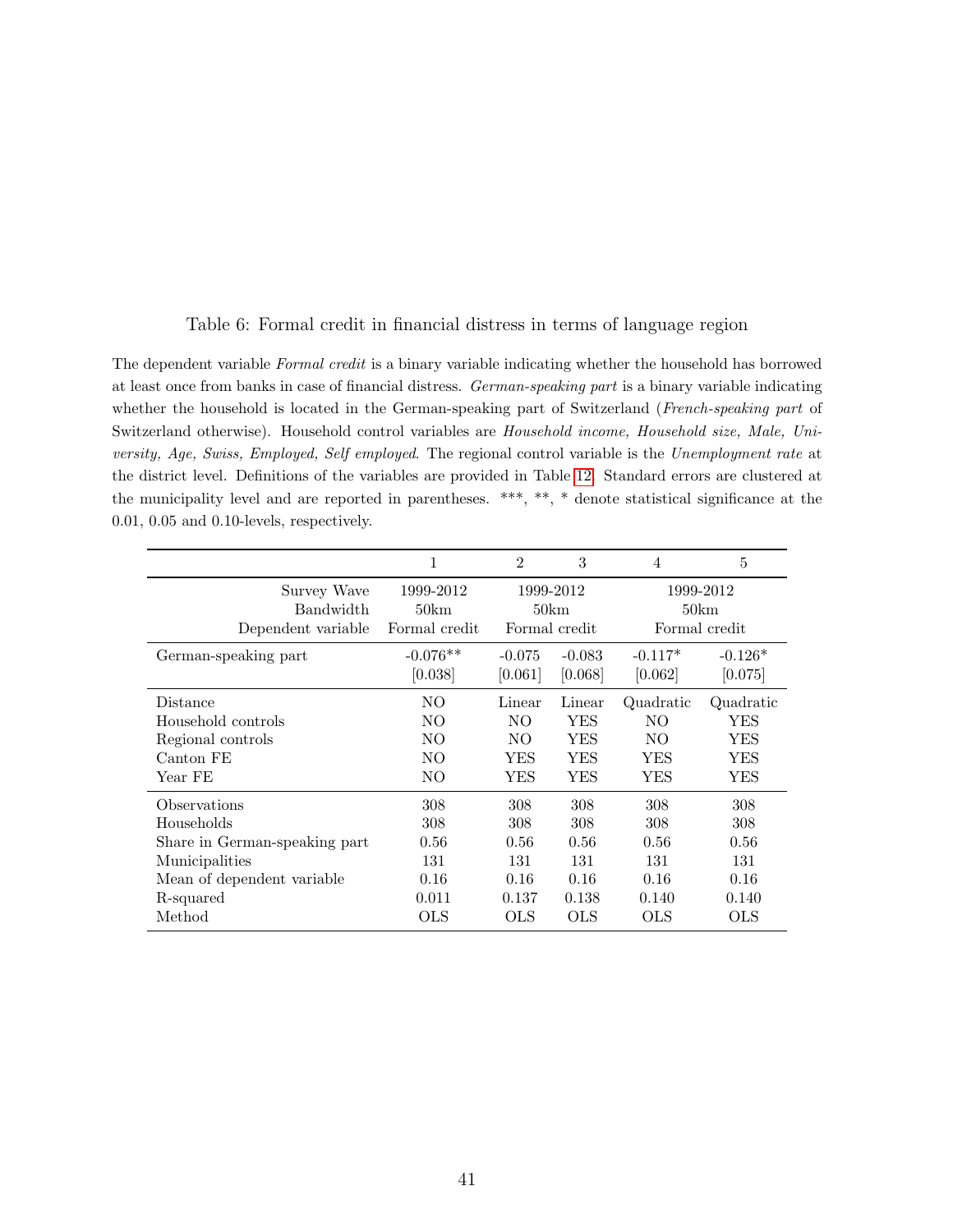#### <span id="page-41-0"></span>Table 7: Household saving in terms of language region (other dependent variables)

The dependent variable Saving (3rd pillar) indicates whether the household has a "3rd pillar" pension fund. Overspending indicates whether the household's expenses are higher than the household's income. German-speaking part is a binary variable indicating whether the household is located in the Germanspeaking part of Switzerland (French-speaking part of Switzerland otherwise). Household control variables are Household income, Household size, Male, University, Age, Swiss, Employed, Self employed. The regional control variable is the Unemployment rate at the district level. Definitions of the variables are provided in Table [12.](#page-46-0) Standard errors are clustered at the municipality level and are reported in parentheses. \*\*\*, \*\*, \* denote statistical significance at the 0.01, 0.05 and 0.10-levels, respectively.

| $\mathbf{r}$ and $\mathbf{r}$ , baying (or phan) |                |                |                     |                |                |
|--------------------------------------------------|----------------|----------------|---------------------|----------------|----------------|
|                                                  | $\mathbf{1}$   | $\overline{2}$ | 3                   | $\overline{4}$ | $\overline{5}$ |
| Survey Wave                                      |                |                | 1999-2003           |                |                |
| Bandwidth                                        |                |                | 50km                |                |                |
| Dependent variable                               |                |                | Saving (3rd pillar) |                |                |
| German-speaking part                             | 0.108          | $0.381***$     | $0.297**$           | $0.595***$     | $0.501***$     |
|                                                  | [0.066]        | [0.106]        | [0.116]             | [0.097]        | [0.127]        |
| Distance                                         | N <sub>O</sub> | Linear         | Linear              | Quadratic      | Quadratic      |
| Household controls                               | NO             | <b>YES</b>     | <b>YES</b>          | <b>YES</b>     | <b>YES</b>     |
| Regional controls                                | NO             | N <sub>O</sub> | <b>YES</b>          | NO             | <b>YES</b>     |
| Canton FE                                        | NO             | <b>YES</b>     | <b>YES</b>          | <b>YES</b>     | <b>YES</b>     |
| Observations                                     | 577            | 577            | 577                 | 577            | 577            |
| Households                                       | 577            | 577            | 577                 | 577            | 577            |
| Share in German-speaking part                    | 0.55           | 0.55           | 0.55                | 0.55           | 0.55           |
| Municipalities                                   | 157            | 157            | 157                 | 157            | 157            |
| Mean of dependent variable                       | 0.63           | 0.63           | 0.63                | 0.63           | 0.63           |
| R-squared                                        | 0.012          | 0.053          | 0.127               | 0.081          | 0.147          |
| Method                                           | <b>OLS</b>     | <b>OLS</b>     | <b>OLS</b>          | <b>OLS</b>     | <b>OLS</b>     |
| Panel B. Overspending                            |                |                |                     |                |                |
|                                                  | $\mathbf{1}$   | $\overline{2}$ | $\sqrt{3}$          | $\overline{4}$ | $\bf 5$        |
| Survey Wave                                      |                |                | 1999-2003           |                |                |
| Bandwidth                                        |                |                | 50km                |                |                |
| Dependent variable                               |                |                | Overspending        |                |                |
| German-speaking part                             | $-0.061***$    | $-0.102***$    | $-0.150**$          | $-0.120***$    | $-0.178***$    |
|                                                  | [0.023]        | [0.036]        | [0.059]             | [0.027]        | [0.050]        |
| Distance                                         | NO             | Linear         | Linear              | Quadratic      | Quadratic      |
| Household controls                               | NO             | <b>YES</b>     | <b>YES</b>          | <b>YES</b>     | <b>YES</b>     |
| Regional controls                                | NO             | NO             | <b>YES</b>          | NO             | <b>YES</b>     |
| Canton FE                                        | NO             | <b>YES</b>     | <b>YES</b>          | <b>YES</b>     | <b>YES</b>     |
| Observations                                     | 555            | 555            | 555                 | 555            | 555            |
| Households                                       | 555            | 555            | 555                 | 555            | 555            |
| Share in German-speaking part                    | 0.55           | 0.55           | 0.55                | 0.55           | 0.55           |
| Municipalities                                   | 155            | 155            | 155                 | 155            | 155            |
| Mean of dependent variable                       | 0.08           | 0.08           | 0.08                | 0.08           | 0.08           |
| R-squared                                        | 0.013          | 0.026          | 0.055               | 0.028          | 0.057          |
| Method                                           | <b>OLS</b>     | <b>OLS</b>     | <b>OLS</b>          | <b>OLS</b>     | <b>OLS</b>     |

Panel A. Saving (3rd pillar)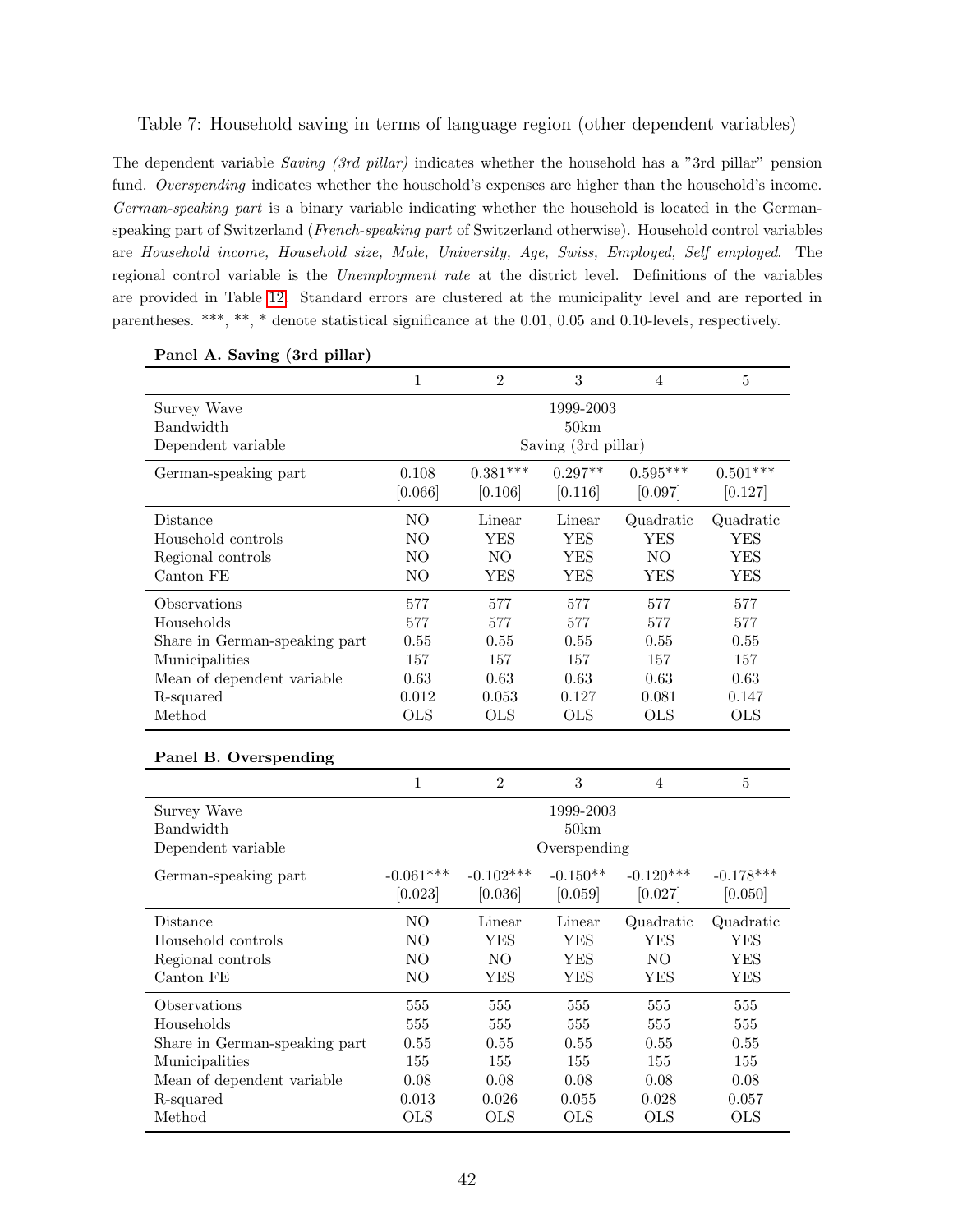#### Table 8: Household saving in terms of language region (robustness)

<span id="page-42-0"></span>The dependent variable *Saving* is a binary variable indicating whether the household can save at least CHF 100 per month. German-speaking part is a binary variable indicating whether the household is located in the German-speaking part of Switzerland (French-speaking part of Switzerland otherwise). Homeowner indicates whether the household owns the property it lives in. Household control variables are Household income, Household size, Male, University, Age, Swiss, Employed, Self employed. The regional control variable is the Unemployment rate at the district level. Definitions of the variables are provided in Table [12.](#page-46-0) Standard errors are clustered on the municipality level and are reported in parentheses. \*\*\*,  $^{**},\,^*$  denote statistical significance at the 0.01, 0.05 and 0.10-levels, respectively.

|                               | 1          | $\mathfrak{D}$ | 3          | 4          | 5          |  |  |  |
|-------------------------------|------------|----------------|------------|------------|------------|--|--|--|
| Survey Wave                   | 1999-2003  |                |            |            |            |  |  |  |
| Bandwidth                     |            |                | 50km       |            |            |  |  |  |
| Dependent variable            | Saving     |                |            |            |            |  |  |  |
| German-speaking part          | $0.120***$ | $0.278***$     | $0.355***$ | $0.259***$ | $0.349***$ |  |  |  |
|                               | [0.030]    | [0.048]        | [0.062]    | [0.063]    | [0.081]    |  |  |  |
| Homeowner                     | $0.063*$   | 0.043          | 0.041      | 0.041      | 0.040      |  |  |  |
|                               | [0.035]    | [0.032]        | [0.032]    | [0.032]    | [0.032]    |  |  |  |
| Distance                      | NO.        | Linear         | Linear     | Quadratic  | Quadratic  |  |  |  |
| Household controls            | NO.        | YES            | YES        | YES        | YES        |  |  |  |
| Regional controls             | NO.        | NO.            | <b>YES</b> | NO.        | YES        |  |  |  |
| Canton FE                     | NO.        | YES            | YES        | YES        | YES        |  |  |  |
| Observations                  | 577        | 577            | 577        | 577        | 577        |  |  |  |
| Households                    | 577        | 577            | 577        | 577        | 577        |  |  |  |
| Share in German-speaking part | 0.55       | 0.55           | 0.55       | 0.55       | 0.55       |  |  |  |
| Municipalities                | 157        | 157            | 157        | 157        | 157        |  |  |  |
| Mean of dependent variable    | 0.83       | 0.83           | 0.83       | 0.83       | 0.83       |  |  |  |
| R-squared                     | 0.032      | 0.051          | 0.138      | 0.052      | 0.139      |  |  |  |
| Method                        | <b>OLS</b> | OLS            | OLS        | OLS        | <b>OLS</b> |  |  |  |

| Panel A. Saving (controlling for home ownership) |
|--------------------------------------------------|
|--------------------------------------------------|

| Panel B. Saving (Full sample)                                                                                             |                                            |                                            |                                            |                                            |                                            |  |  |  |
|---------------------------------------------------------------------------------------------------------------------------|--------------------------------------------|--------------------------------------------|--------------------------------------------|--------------------------------------------|--------------------------------------------|--|--|--|
|                                                                                                                           | 1                                          | $\overline{2}$                             | 3                                          | $\overline{4}$                             | $\overline{5}$                             |  |  |  |
| Survey Wave<br>Bandwidth<br>Dependent variable                                                                            |                                            |                                            | 1999-2003<br>50km<br>Saving                |                                            |                                            |  |  |  |
| German-speaking part                                                                                                      | $0.115***$<br>[0.029]                      | $0.263***$<br>[0.041]                      | $0.293***$<br>[0.050]                      | $0.242***$<br>[0.050]                      | $0.307***$<br>[0.064]                      |  |  |  |
| Distance<br>Household controls<br>Regional controls<br>Canton FE                                                          | NO.<br>NO.<br>NO.<br>NO.                   | Linear<br>YES<br>NO<br>YES                 | Linear<br>YES<br>YES<br>YES                | Quadratic<br>YES<br>NO.<br>YES             | Quadratic<br>YES<br>YES<br>YES             |  |  |  |
| Observations<br>Households<br>Share in German-speaking part<br>Municipalities<br>Mean of dependent variable.<br>R-squared | 659<br>659<br>0.56<br>171<br>0.85<br>0.025 | 659<br>659<br>0.56<br>171<br>0.85<br>0.043 | 659<br>659<br>0.56<br>171<br>0.85<br>0.146 | 659<br>659<br>0.56<br>171<br>0.85<br>0.047 | 659<br>659<br>0.56<br>171<br>0.85<br>0.148 |  |  |  |
| Method                                                                                                                    | <b>OLS</b>                                 | <b>OLS</b>                                 | OLS                                        | OLS                                        | <b>OLS</b>                                 |  |  |  |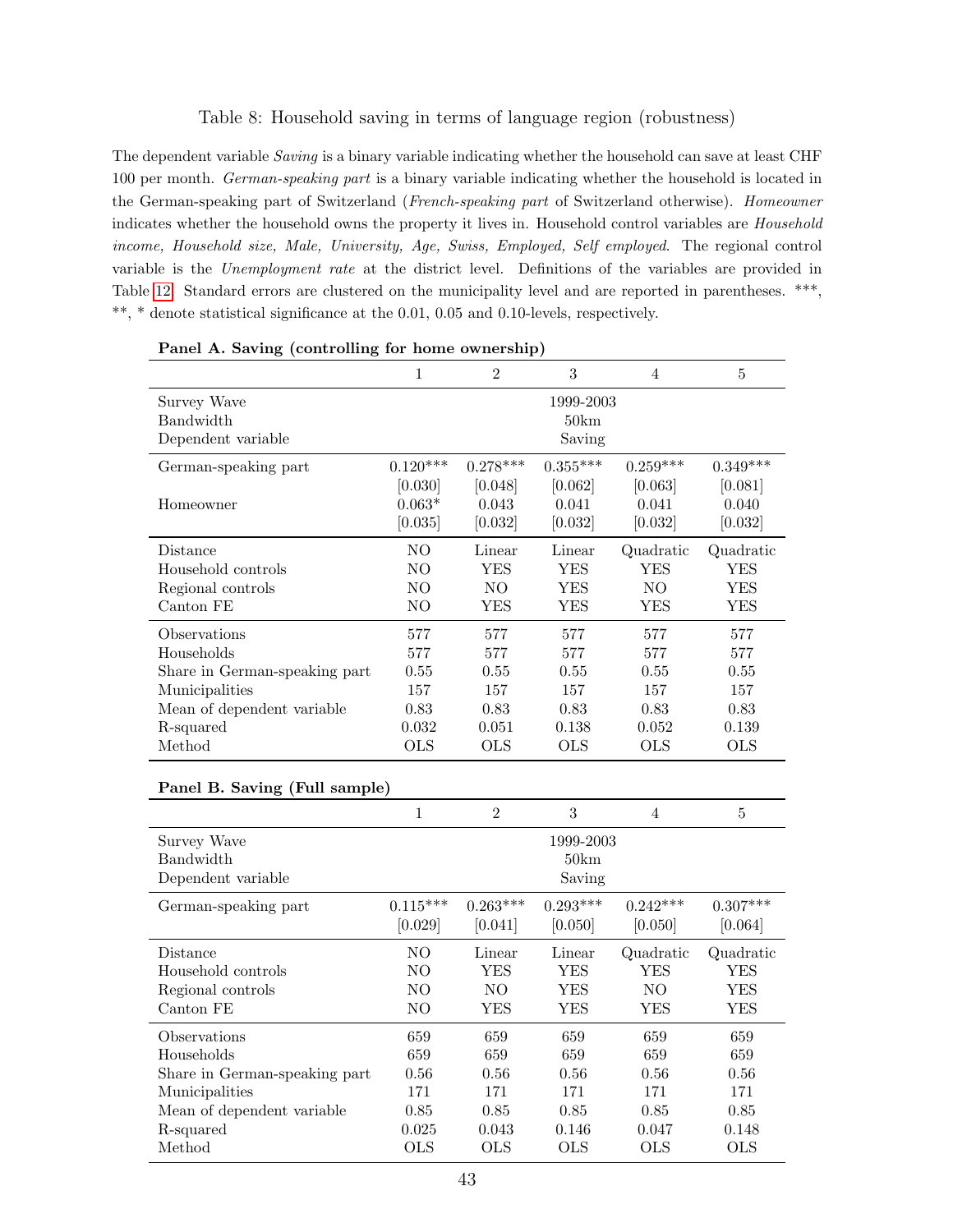### Table 9: Validity: Covariates and language region

The dependent variables are Household income, Household size, Male, University, Age, Swiss, Employed, Self employed. German-speaking part is <sup>a</sup>binary variable indicating whether the household is located in the German-speaking part of Switzerland (French-speaking part of Switzerland otherwise). The regional control variable is the *Unemployment rate* at the district level. Definitions of the variables are provided in Table [12.](#page-46-1) Standard errors are clustered at the municipality level and are reported in parentheses. \*\*\*, \*\*, \* denote statistical significance at the 0.01, 0.05 and 0.10-levels, respectively.

<span id="page-43-0"></span>

|                                 |                     | $\overline{2}$        | 3                | 4                   | 5                | 6                   | 7                   | 8                |
|---------------------------------|---------------------|-----------------------|------------------|---------------------|------------------|---------------------|---------------------|------------------|
| Survey Wave<br><b>Bandwidth</b> |                     |                       |                  | 1999-2003<br>50km   |                  |                     |                     |                  |
| Dependent variable              | Household income    | Household size        | Male             | University          | Age              | Swiss               | Employed            | Self employed    |
| German-speaking part            | $-0.182$<br>[0.138] | $1.211***$<br>[0.342] | 0.181<br>[0.131] | $-0.095$<br>[0.103] | 1.429<br>[2.547] | $-0.020$<br>[0.084] | $-0.126$<br>[0.122] | 0.090<br>[0.057] |
| Distance                        | Quadratic           | Quadratic             | Quadratic        | Quadratic           | Quadratic        | Quadratic           | Quadratic           | Quadratic        |
| Household controls              | NO.                 | NO.                   | NO.              | NO.                 | NO.              | NO.                 | NO.                 | NO.              |
| Regional controls               | <b>YES</b>          | <b>YES</b>            | <b>YES</b>       | YES                 | <b>YES</b>       | YES                 | <b>YES</b>          | <b>YES</b>       |
| Canton FE                       | <b>YES</b>          | <b>YES</b>            | <b>YES</b>       | <b>YES</b>          | <b>YES</b>       | <b>YES</b>          | <b>YES</b>          | <b>YES</b>       |
| <i><b>Observations</b></i>      | 577                 | 577                   | 577              | 577                 | 577              | 577                 | 577                 | 577              |
| Households                      | 577                 | 577                   | 577              | 577                 | 577              | 577                 | 577                 | 577              |
| Share in German-speaking part   | 0.55                | 0.55                  | 0.55             | 0.55                | 0.55             | 0.55                | 0.55                | 0.55             |
| Municipalities                  | 157                 | 157                   | 157              | 157                 | 157              | 157                 | 157                 | 157              |
| Mean of dependent variable      | 10.46               | 2.81                  | 0.44             | 0.14                | 40.34            | 0.91                | 0.77                | 0.02             |
| R-squared                       | 0.021               | 0.040                 | 0.006            | 0.023               | 0.016            | 0.011               | 0.008               | 0.018            |
| Method                          | <b>OLS</b>          | <b>OLS</b>            | <b>OLS</b>       | <b>OLS</b>          | <b>OLS</b>       | <b>OLS</b>          | <b>OLS</b>          | <b>OLS</b>       |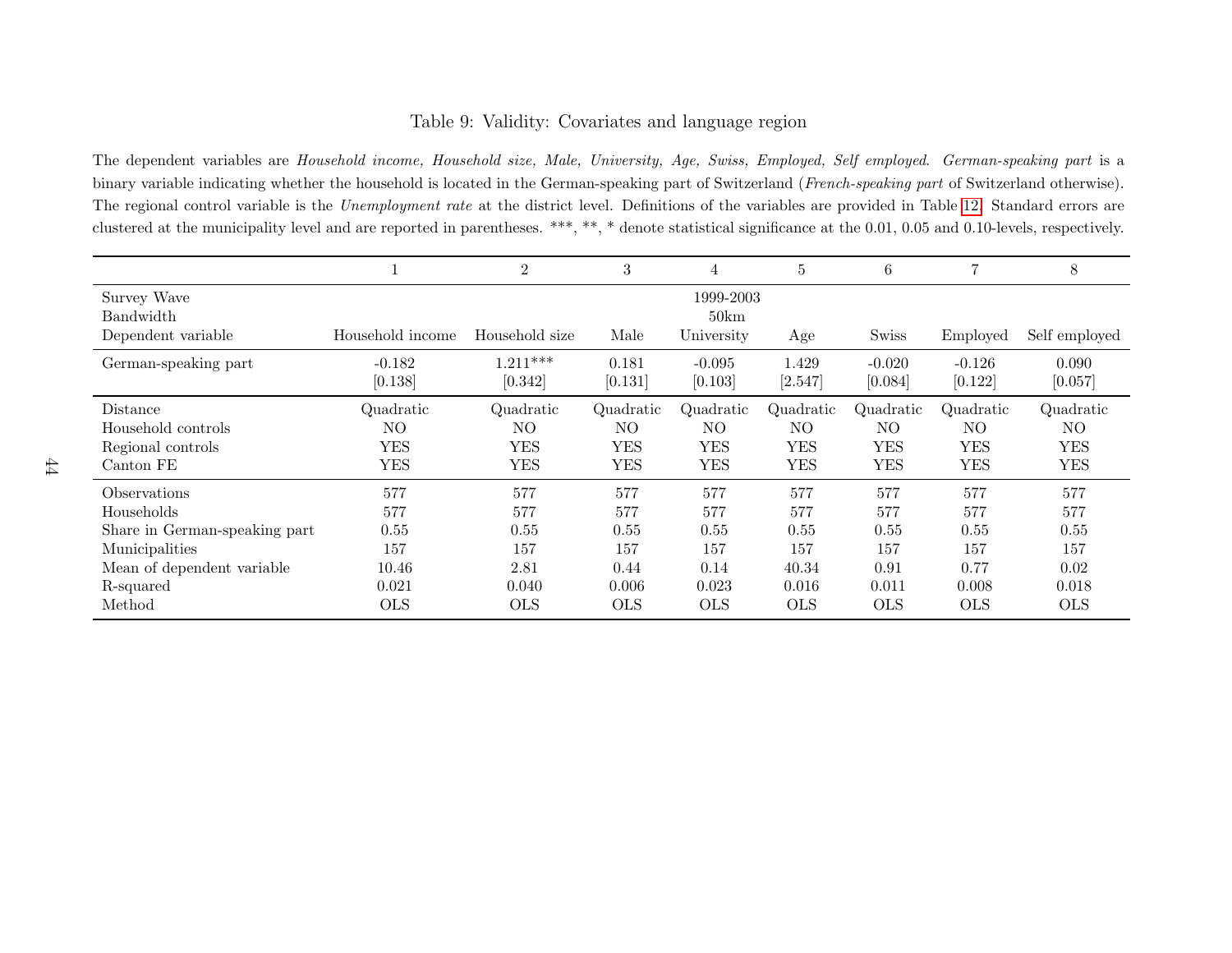#### Table 10: Household saving in terms of language region (robustness)

<span id="page-44-0"></span>The dependent variable *Saving* is a binary variable indicating whether the household can save at least CHF 100 per month. German-speaking part is a binary variable indicating whether the household is located in the German-speaking part of Switzerland (French-speaking part of Switzerland otherwise). Household control variables are Household income, Household size, Male, University, Age, Swiss, Employed, Self employed. The regional control variable is the Unemployment rate at the district level. Definitions of the variables are provided in Table [12.](#page-46-0) Standard errors are clustered on the municipality level and are reported in parentheses. \*\*\*, \*\*, \* denote statistical significance at the 0.01, 0.05 and 0.10-levels, respectively.

|                                                |          |                | ັ້                          |            |
|------------------------------------------------|----------|----------------|-----------------------------|------------|
|                                                | 1        | $\overline{2}$ | 3                           | 4          |
| Survey Wave<br>Bandwidth<br>Dependent variable |          |                | 1999-2003<br>25km<br>Saving |            |
|                                                |          |                |                             |            |
| Distance $>25km$                               | $-0.027$ | $-0.018$       | $-0.055$                    | $-0.035$   |
|                                                | [0.090]  | [0.087]        | [0.099]                     | [0.097]    |
| Distance                                       | Linear   | Linear         | Quadratic                   | Quadratic  |
| Household controls                             | NΟ       | YES            | NO                          | YES        |
| Regional controls                              | NO       | YES            | NO.                         | YES        |
| Canton FE                                      | YES      | YES            | YES                         | YES        |
| Observations                                   | 258      | 258            | 258                         | 258        |
| Households                                     | 258      | 258            | 258                         | 258        |
| Share in German-speaking part                  | 0.00     | 0.00           | 0.00                        | 0.00       |
| Municipalities                                 | 73       | 73             | 73                          | 73         |
| Mean of dependent variable.                    | 0.76     | 0.76           | 0.76                        | 0.76       |
| R-squared                                      | 0.043    | 0.149          | 0.044                       | 0.149      |
| Method                                         | OLS      | OLS            | OLS                         | <b>OLS</b> |

Panel A. Households located in French-speaking part

|                               | 1         | $\mathfrak{D}$ | 3         | 4          |  |
|-------------------------------|-----------|----------------|-----------|------------|--|
| Survey Wave                   | 1999-2003 |                |           |            |  |
| Bandwidth                     | 25km      |                |           |            |  |
| Dependent variable            | Saving    |                |           |            |  |
| Distance > 25km               | 0.027     | 0.067          | 0.168     | 0.167      |  |
|                               | [0.065]   | [0.074]        | [0.113]   | [0.122]    |  |
| Distance                      | Linear    | Linear         | Quadratic | Quadratic  |  |
| Household controls            | NO.       | <b>YES</b>     | NO.       | YES        |  |
| Regional controls             | NO.       | <b>YES</b>     | NO.       | YES        |  |
| Canton FE                     | YES       | <b>YES</b>     | YES       | YES        |  |
| Observations                  | 319       | 319            | 319       | 319        |  |
| Households                    | 319       | 319            | 319       | 319        |  |
| Share in German-speaking part | 1.00      | 1.00           | 1.00      | 1.00       |  |
| Municipalities                | 84        | 84             | 84        | 84         |  |
| Mean of dependent variable.   | 0.88      | 0.88           | 0.88      | 0.88       |  |
| R-squared                     | 0.029     | 0.132          | 0.033     | 0.134      |  |
| Method                        | OLS       | OLS            | OLS       | <b>OLS</b> |  |

Panel B. Households located in German-speaking part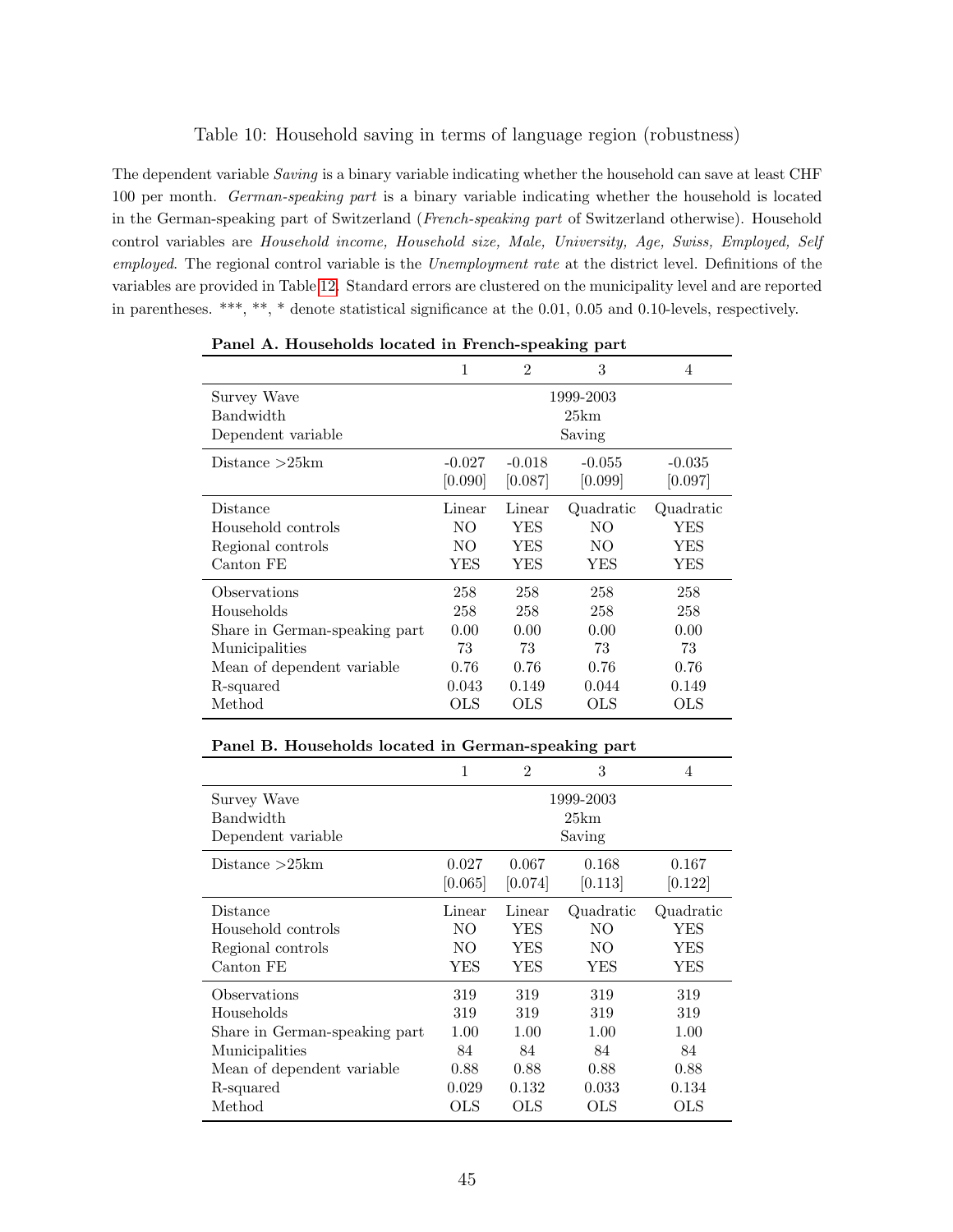<span id="page-45-0"></span>

| The dependent variable Saving is a binary variable indicating whether the household can save at least                 |
|-----------------------------------------------------------------------------------------------------------------------|
| CHF 100 per month. The dependent variable <i>Overspending</i> indicates whether the household's expenses              |
| are higher than the household's income. German speaker is a binary variable indicating whether the                    |
| household head prefers to answer the survey questions in German (French otherwise). Household control                 |
| variables are Household income, Household size, Male, University, Age, Swiss, Employed, Self employed.                |
| The regional control variable is the <i>Unemployment rate</i> at the district level. Definitions of the variables are |
| provided in Table 12. Standard errors are clustered at the municipality level and reported in parentheses.            |
| ***, **, * denote statistical significance at the 0.01, 0.05 and 0.10-levels, respectively.                           |
|                                                                                                                       |

| Table 11: Alternative empirical strategy: Selection on observables |  |
|--------------------------------------------------------------------|--|
|--------------------------------------------------------------------|--|

|                               | 1          | $\mathfrak{D}$ | 3            | 4           |  |
|-------------------------------|------------|----------------|--------------|-------------|--|
| Survey Wave                   | 1999-2003  |                | 1999-2003    |             |  |
| Dependent variable            | Saving     |                | Overspending |             |  |
| German speaker                | $0.108***$ | $0.102**$      | $-0.097***$  | $-0.107***$ |  |
|                               | [0.037]    | [0.042]        | [0.026]      | [0.031]     |  |
| Household controls            | YES        | YES            | YES          | YES         |  |
| Religious controls            | NO         | YES            | NO.          | YES         |  |
| Regional controls             | NO.        | YES            | NO.          | YES         |  |
| Year FE                       | YES        | <b>YES</b>     | YES          | YES         |  |
| Canton FE                     | YES        | YES            | YES          | YES         |  |
| Observations                  | 569        | 569            | 547          | 547         |  |
| Households                    | 569        | 569            | 547          | 547         |  |
| Share in German-speaking part | 0.55       | 0.55           | 0.56         | 0.56        |  |
| Municipalities                | 156        | 156            | 154          | 154         |  |
| Mean of dependent variable    | 0.83       | 0.83           | 0.08         | 0.08        |  |
| R-squared                     | 0.113      | 0.113          | 0.060        | 0.061       |  |
| Method                        | <b>OLS</b> | OLS            | <b>OLS</b>   | OLS         |  |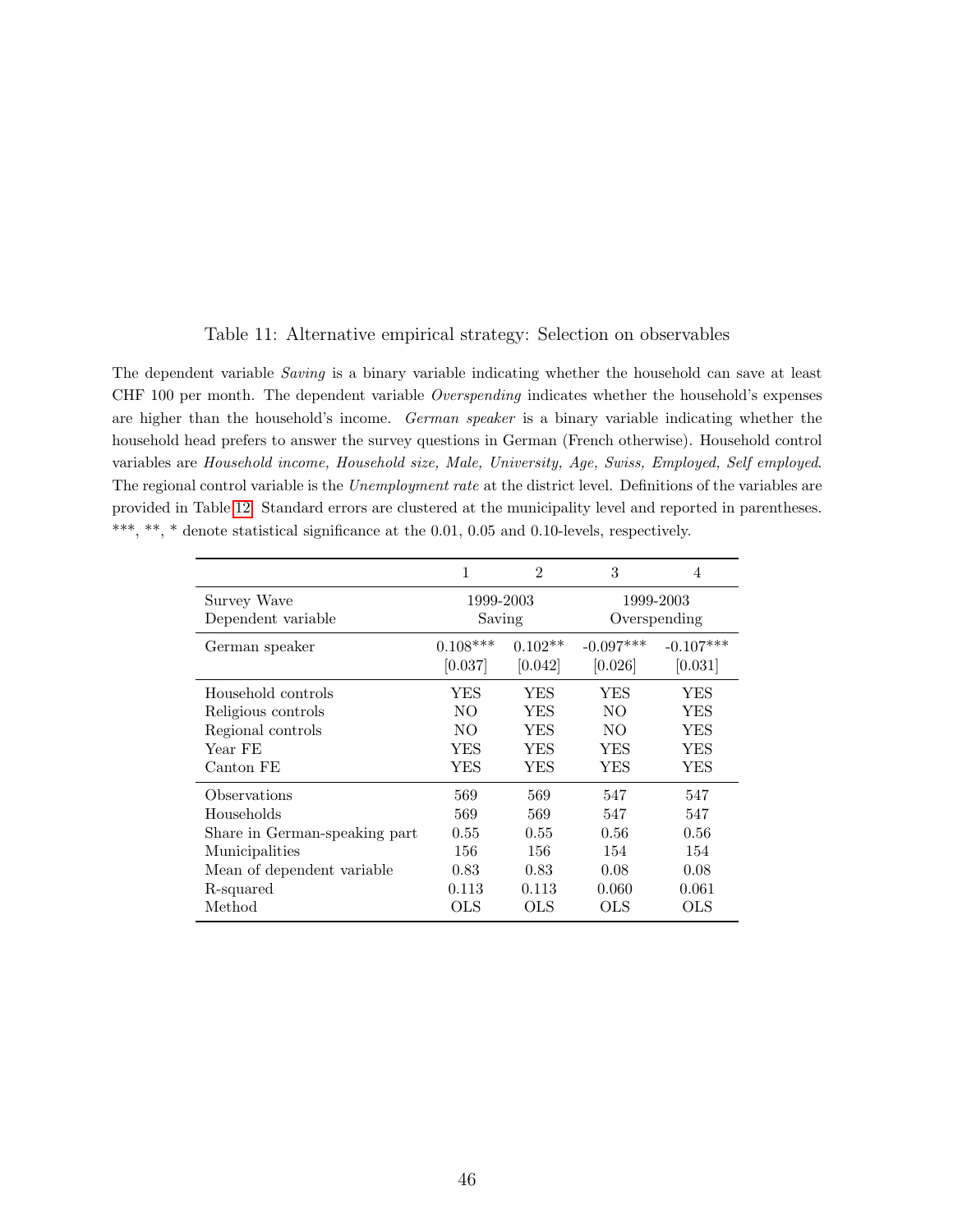### Table 12: Variable definitions

|  |  | This table provides definitions of variables. |  |  |
|--|--|-----------------------------------------------|--|--|
|--|--|-----------------------------------------------|--|--|

<span id="page-46-1"></span><span id="page-46-0"></span>

| Variable name                            | Definition                                                                                                                                                                                   | <b>Source</b>   |
|------------------------------------------|----------------------------------------------------------------------------------------------------------------------------------------------------------------------------------------------|-----------------|
| <b>Intertemporal Financial Decisions</b> |                                                                                                                                                                                              |                 |
| Saving                                   | Binary variable = 1 if the household can save at least CHF 100 monthly, = 0 otherwise.                                                                                                       | SHP 1999 - 2003 |
| Saving (3rd pillar)                      | Binary variable = 1 if the household saves into a "pillar 3" scheme, = 0 otherwise.                                                                                                          | SHP 1999 - 2003 |
| Overspending                             | Binary variable = 1 if the household's expenses are higher than the household's income, = 0 otherwise.                                                                                       | SHP 1999 - 2003 |
| Homeowner                                | Binary variable = 1 if the household owns the property it lives in, = 0 otherwise.<br>Binary variable $= 1$ if the household has fallen into payment arrears within the preceding 12 months, | SHP 1999 - 2003 |
| Payment arrears                          | $= 0$ otherwise.                                                                                                                                                                             | SHP 1999 - 2012 |
| Language variables                       |                                                                                                                                                                                              |                 |
|                                          | Binary variable = 1 if the household is located in the German-speaking part of Switzerland, = 0                                                                                              |                 |
| German-speaking part                     | if French-speaking part.                                                                                                                                                                     | SHP 1999 - 2003 |
| German speaker                           | Binary variable $= 1$ if the household head prefers to answer the survey questions in German, $= 0$ if French.                                                                               | SHP 1999 - 2003 |
| Distance                                 | Walking distance from the language border in km.                                                                                                                                             | Search.ch       |
| Distance $>25$ km                        | Binary variable = 1 if the walking distance from the language border is greater than 25 km, = 0 otherwise.                                                                                   | Search.ch       |
| Socio-economic characteristics           |                                                                                                                                                                                              |                 |
| Household income                         | Net yearly household income in CHF (OECD equivalised) (natural logarithm).                                                                                                                   | SHP 1999 - 2003 |
| Household size                           | Number of persons in household                                                                                                                                                               | SHP 1999 - 2003 |
| Male                                     | Binary variable = 1 if the household head is male, = 0 otherwise.                                                                                                                            | SHP 1999 - 2003 |
| University                               | Binary variable = 1 if the household head holds a unversity degree, = 0 otherwise.                                                                                                           | SHP 1999 - 2003 |
| Age                                      | Age of the household head in years.                                                                                                                                                          | SHP 1999 - 2003 |
| <b>Swiss</b>                             | Binary variable = 1 if the household head is Swiss, = 0 otherwise.                                                                                                                           | SHP 1999 - 2003 |
| Employed                                 | Binary variable = 1 if the household head is employed, = 0 otherwise.                                                                                                                        | SHP 1999 - 2003 |
| Self employed                            | Binary variable = 1 if the household head is self employed, = 0 otherwise.                                                                                                                   | SHP 1999 - 2003 |
| Unemployed                               | Binary variable = 1 if the household head is unemployed, = 0 otherwise.                                                                                                                      | SHP 1999 - 2003 |
| <b>Resolving Payment Arrears</b>         |                                                                                                                                                                                              |                 |
|                                          | Binary variable $= 1$ if the household has borrowed at least once from family or friends                                                                                                     |                 |
| Informal credit                          | in case of financial distress, $= 0$ otherwise.                                                                                                                                              | SHP 1999 - 2012 |
|                                          | Binary variable $= 1$ if the household has borrowed at least once from banks                                                                                                                 |                 |
| Formal credit                            | in case of financial distress, $= 0$ otherwise.                                                                                                                                              | SHP 1999 - 2012 |
| Impatience & Planning                    |                                                                                                                                                                                              |                 |
| Tobacco smoked                           | Binary variable $= 1$ if the household heads have ever smoked to bacco in their lives, $= 0$ otherwise.                                                                                      | SHP 2010; 2011  |
| Regional characteristics                 |                                                                                                                                                                                              |                 |
|                                          | Unemployment rate per district and year (in percent) based on calculation                                                                                                                    |                 |
| Unemployment                             | by State Secretariat for Economic Affairs (SECO).                                                                                                                                            | SHP 1999 - 2003 |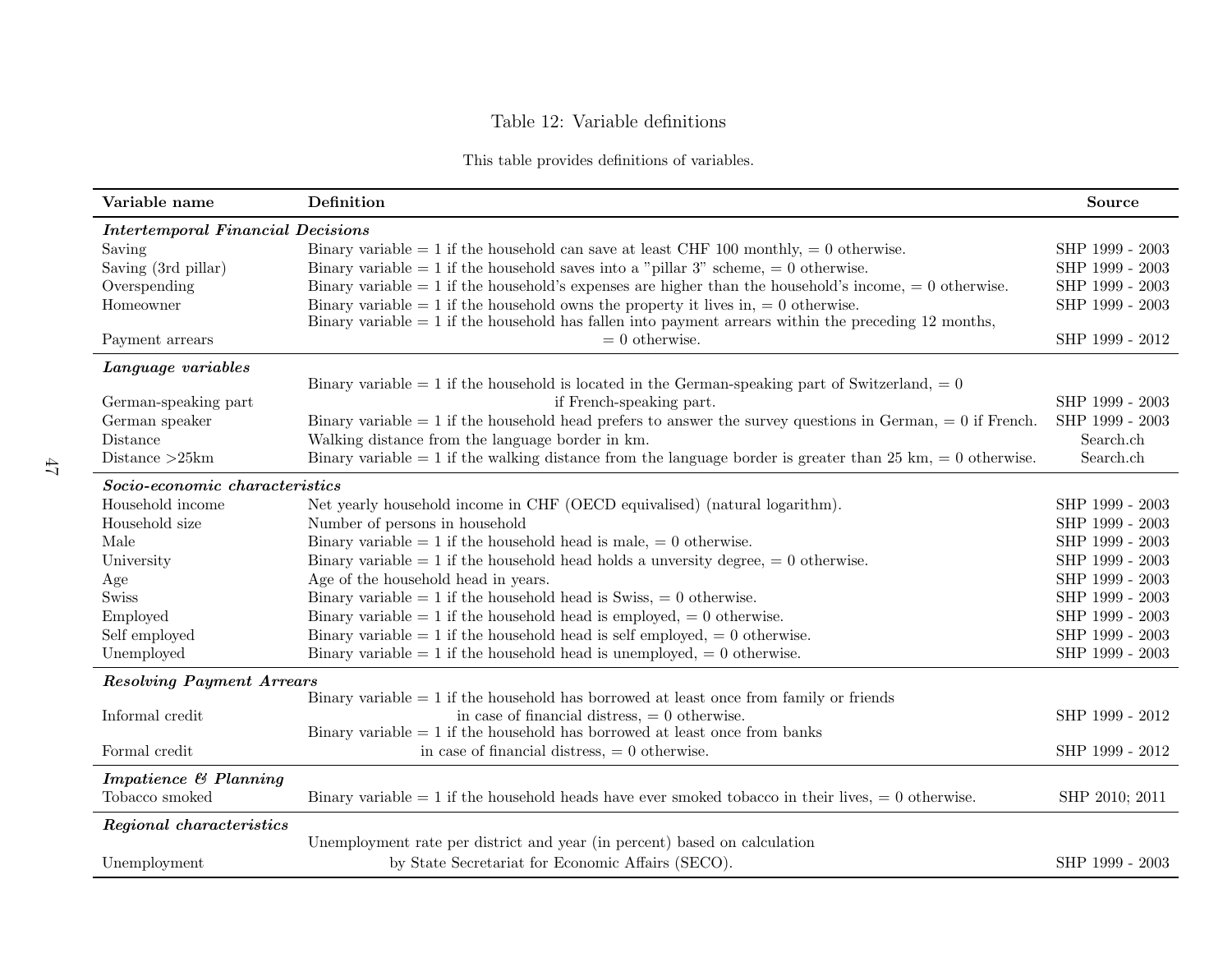## A Solution to the Stylized Model

# <span id="page-47-0"></span>A.1 Type A household  $(T = 0)$ : Saving decision in t=1

The following first-order condition has to hold:

<span id="page-47-6"></span>
$$
FOC: -\frac{1}{1-S_1} + \pi \beta \frac{1}{\frac{1}{2}+S_1+T} + (1-\pi)\beta \frac{1}{1+S_1} = 0
$$
\n(13)

Assuming that the probability of income shocks is  $\pi = \frac{1}{2}$  $\frac{1}{2}$ , this is equivalent to:

$$
2[(\frac{1}{2} + S_1 + T)(1 + S_1)] = \beta(1 - S_1)[(1 + S_1) + (\frac{1}{2} + S_1 + T)]
$$
\n(14)

Type A household does not obtain credit in distress  $(T = 0)$ . Plugging in  $T = 0$  in equation [14,](#page-47-1) we can solve for the optimal household saving  $S_{1,A}^*$ <sup>[23](#page-47-2)</sup>

<span id="page-47-1"></span>
$$
S_{1,A}^* = \frac{-3 + \frac{1}{2}\beta + \sqrt{12.25\beta^2 + \beta + 1}}{2(2 + 2\beta)}
$$
(15)

Notice that  $\beta$  is non-negative by definition. Hence, the denominator of equation [15](#page-47-3) is positive. Hence, optimal saving of this household type is strictly positive,  $S_{1,A}^* > 0$ , if:

<span id="page-47-4"></span><span id="page-47-3"></span>
$$
\sqrt{12.25\beta^2 + \beta + 1} > 3 - \frac{1}{2}\beta
$$
\n(16)

As  $0 < \beta \leq 1$ , it follows from equation [16](#page-47-4) that the following inequality has to hold.

$$
\implies 12.25\beta^2 + \beta + 1 > (3 - \frac{1}{2}\beta)^2 \tag{17}
$$

Rearranging terms, we can find the strictly positive solution:

$$
12\beta^2 + 4\beta - 8 > 0\tag{18}
$$

Solving for  $\beta$  yields the critical discount factor  $\beta^{*}$ <sup>[24](#page-47-5)</sup>

$$
\beta^* > \frac{2}{3} \quad \Box \tag{19}
$$

<span id="page-47-2"></span><sup>23</sup>Notice: We are only interested in the solution where  $S_{1,A}^* \geq 0$ .

<span id="page-47-5"></span><sup>&</sup>lt;sup>24</sup>Notice: We are only interested in the solution where  $0 < \beta^* \leq 1$ .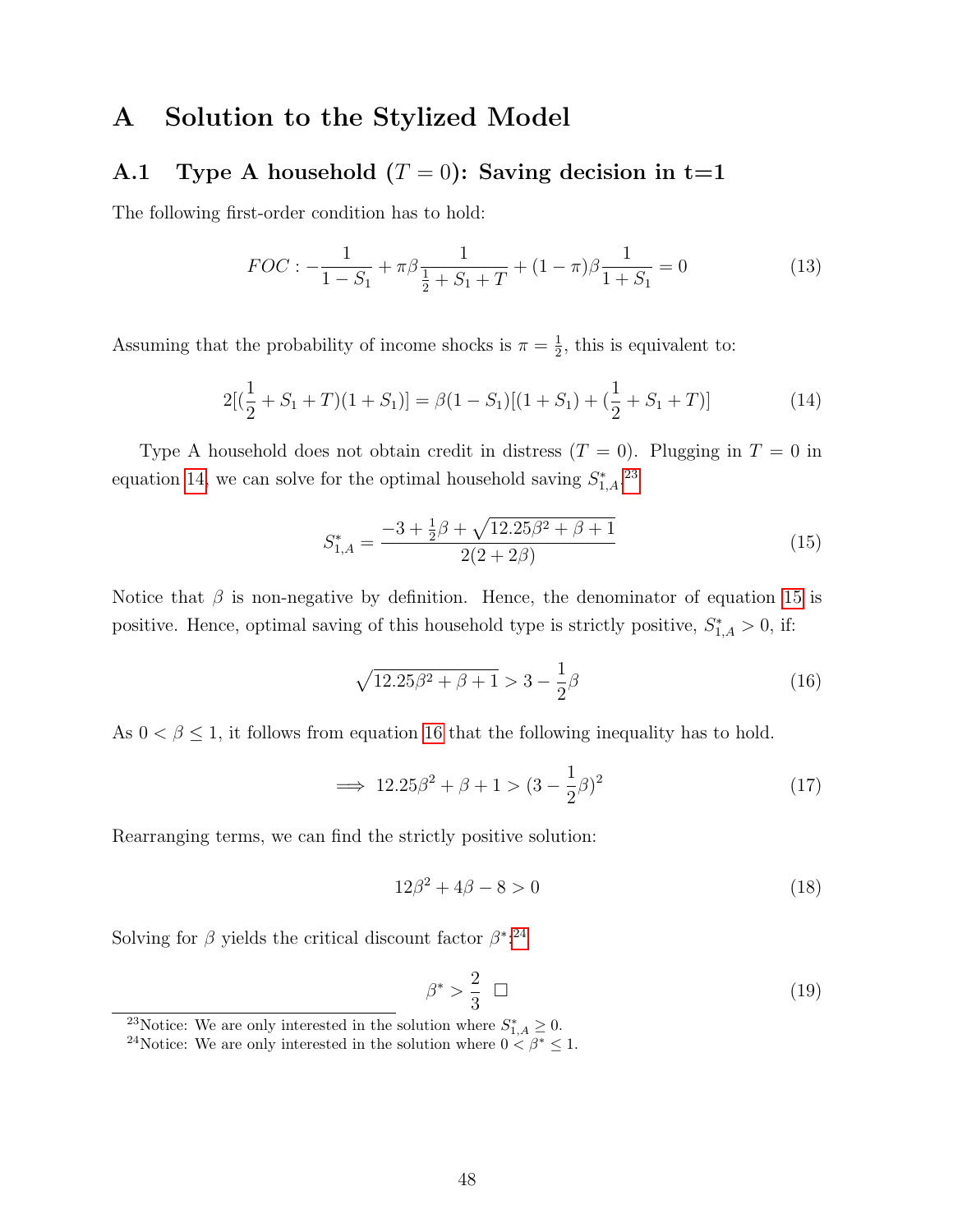# <span id="page-48-0"></span>A.2 Type A household  $(T = 0)$ : Optimal saving and discount factor

We want to show that optimal precautionary saving  $S_1^*$  is strictly increasing in  $\beta$ , i.e.

$$
\frac{\partial S_{1,A}^*}{\partial \beta} > 0, \forall \frac{2}{3} < \beta \le 1 \tag{20}
$$

We know from Appendix [A.1](#page-47-0) that optimal precautionary saving for this household type is:

$$
S_{1,A}^* = \frac{-3 + \frac{1}{2}\beta + \sqrt{12.25\beta^2 + \beta + 1}}{2(2 + 2\beta)}
$$
(21)

We check the sign of the first partial derivative with respect to  $\beta$ :

$$
\frac{\partial S_{1,A}^*}{\partial \beta} = \frac{\left[\frac{1}{2} + \frac{1}{2}a^{-5}(24.5\beta + 1)\right] \cdot (4 + 4\beta) - \left[-3 + \frac{1}{2}\beta + \sqrt{a}\right] \cdot 4}{(4 + 4\beta)^2} \tag{22}
$$

where  $a \equiv 12.25\beta^2 + \beta + 1$ .

Notice that the denominator,  $(4 + 4\beta)^2$ , is positive. Hence, the partial derivative  $\frac{\partial S^*_{1,A}}{\partial \beta} > 0$  is positive if:

$$
\left[\frac{1}{2} + \frac{1}{2}a^{-5}(24.5\beta + 1)\right] \cdot (4 + 4\beta) - \left[-3 + \frac{1}{2}\beta + \sqrt{a}\right] \cdot 4 > 0\tag{23}
$$

which is equivalent to

$$
\left[\frac{1}{2}a^{-.5}(24.5\beta + 1)\right] \cdot (4 + 4\beta) + \left[\frac{1}{2}(4 + 4\beta) - [-3 + \frac{1}{2}\beta + \sqrt{a}] \cdot 4\right] + \sqrt{2} - \sqrt{2} > 0 \quad (24)
$$

Inequality [24](#page-48-1) is true if the following inequalities [25](#page-48-2) and [26](#page-48-3) hold true:

<span id="page-48-3"></span><span id="page-48-2"></span><span id="page-48-1"></span>
$$
\frac{1}{2}a^{-.5}(24.5\beta + 1) \cdot (4 + 4\beta) > \sqrt{2}
$$
 (25)

and

$$
\frac{1}{2} \cdot (4+4\beta) - [-3+\frac{1}{2}\beta+\sqrt{a}] \cdot 4 > -\sqrt{2}
$$
 (26)

It is straightforward to show that inequality [25](#page-48-2) is true.

$$
\Leftrightarrow (24.5\beta + 1) \cdot (2 + 2\beta) > \sqrt{2}\sqrt{a} \tag{27}
$$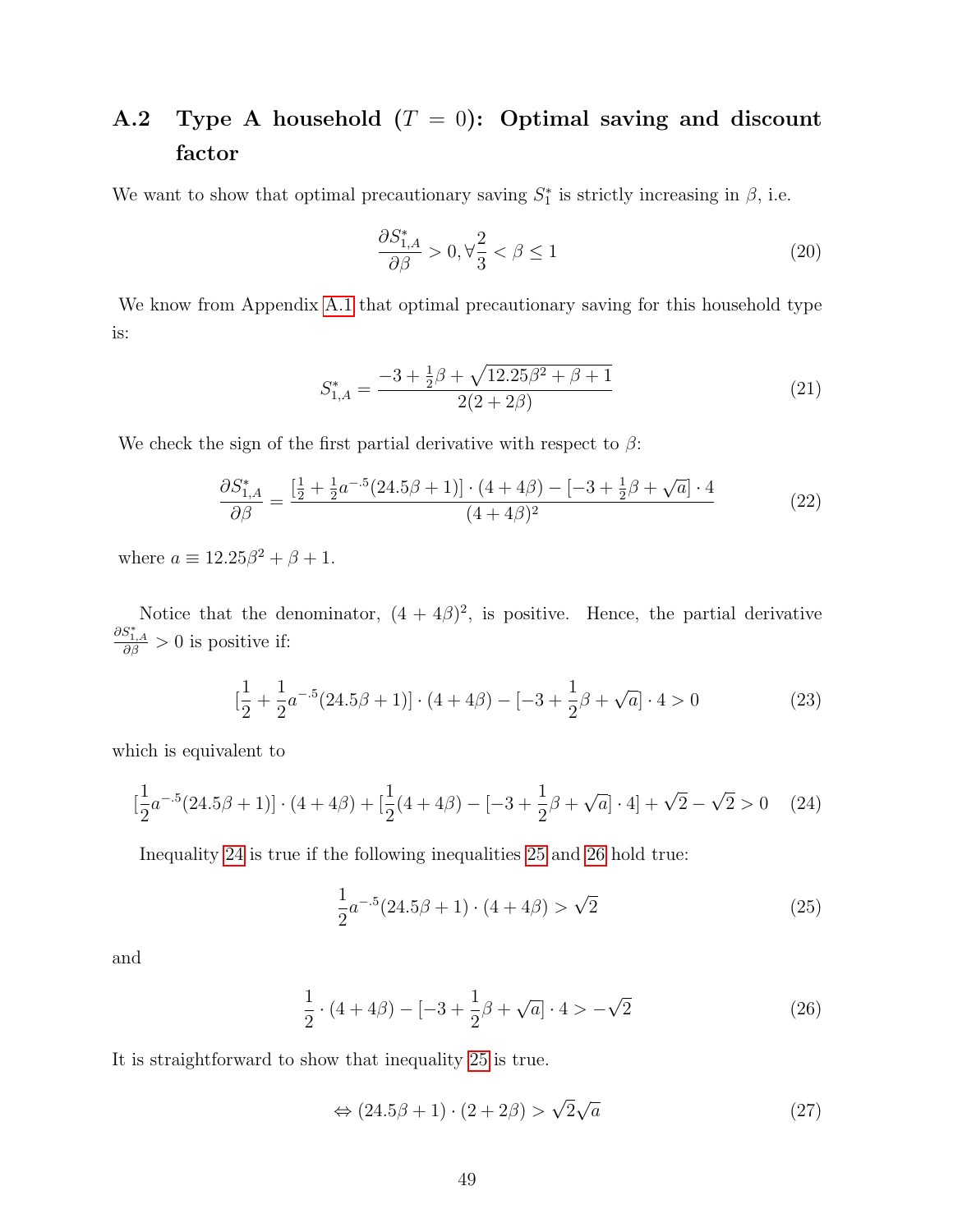Substituting  $a \equiv 12.25\beta^2 + \beta + 1$  back in, it is equivalent to.

$$
\Leftrightarrow 49\beta^2 + 51\beta + 2 > \sqrt{24.5\beta^2 + 2\beta + 2}, \quad \forall 0 < \beta \le 1 \quad \Box \tag{28}
$$

Similarly, one can show that inequality [26](#page-48-3) is true. Rearranging terms yields.

$$
\Leftrightarrow 14 - 4\sqrt{a} > -\sqrt{2} \tag{29}
$$

which is equivalent to

$$
\Leftrightarrow \sqrt{a} < \frac{14 + \sqrt{2}}{4} \tag{30}
$$

Substituting  $a \equiv 12.25\beta^2 + \beta + 1$  back in.

$$
\Leftrightarrow \sqrt{12.25\beta^2 + \beta + 1} < \frac{14 + \sqrt{2}}{4} \tag{31}
$$

We can plug in  $\beta = 1$  in a (as a is strictly increasing in  $\beta$ , for all  $0 < \beta \le 1$ ):

$$
\sqrt{14.25} < \frac{14 + \sqrt{2}}{4}, \ \ \forall 0 < \beta \le 1 \quad \Box \tag{32}
$$

Hence, optimal precautionary saving  $S_{1,A}^*$  is increasing in  $\beta$ .  $\Box$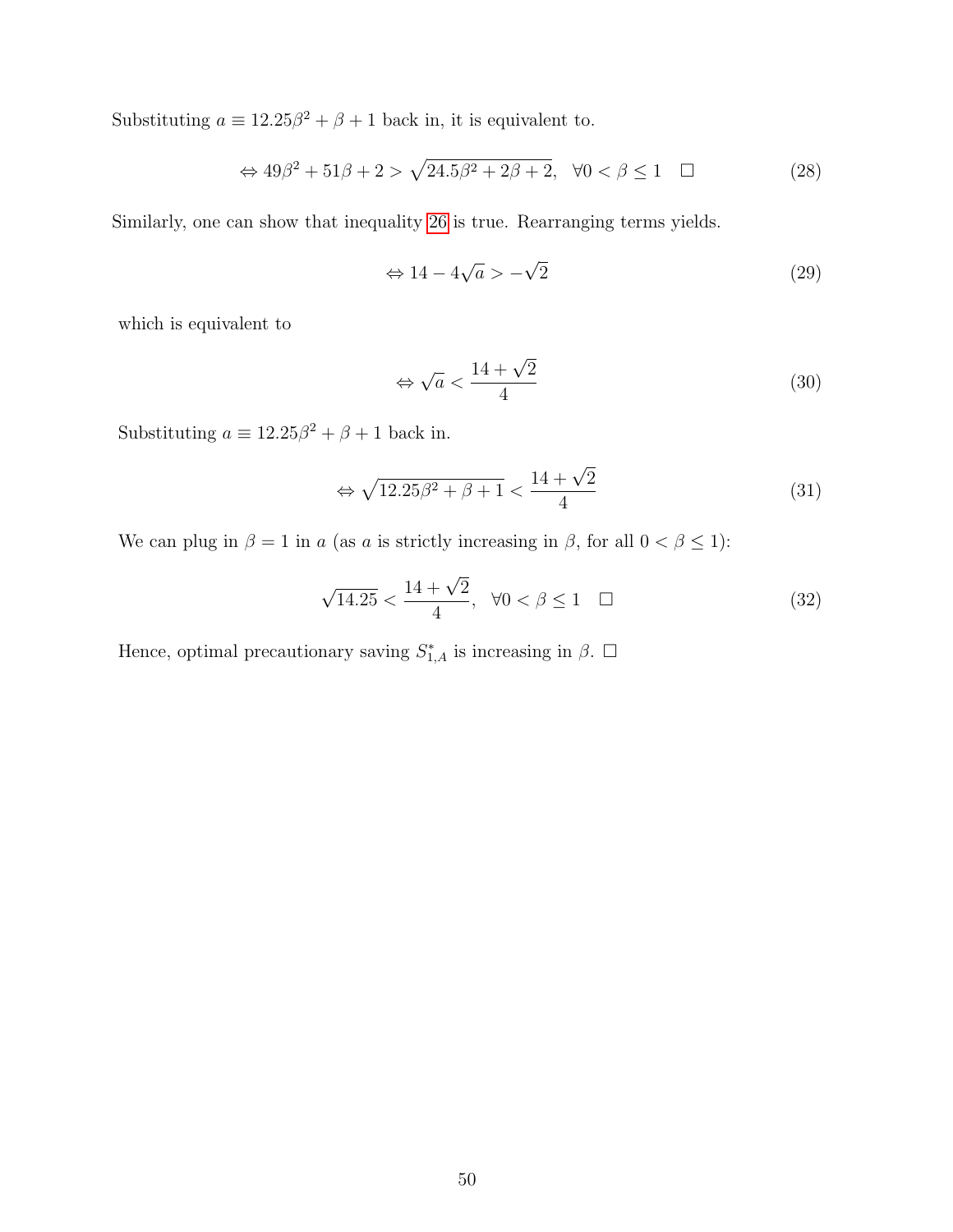## <span id="page-50-0"></span>A.3 Type B household  $(T = \sigma)$ : Saving decision in t=1

In case of credit  $T = \sigma$ , the first-order condition (equation [13\)](#page-47-6) simplifies to:

$$
FOC: -\frac{1}{1 - S_1} + \pi \beta \frac{1}{1 + S_1} + (1 - \pi) \beta \frac{1}{1 + S_1} = 0
$$
\n(33)

Assuming that the probability of income shocks is  $\pi = \frac{1}{2}$  $\frac{1}{2}$ , this is equivalent to:

$$
\frac{1}{1 - S_1} = \beta \frac{1}{1 + S_1} \tag{34}
$$

Solving for  $S_1$  gives optimal precautionary saving of this household type  $S_{1,B}^*$ :

$$
S_{1,B}^* = \frac{\beta - 1}{1 + \beta}, \forall 0 < \beta \le 1 \tag{35}
$$

As  $\frac{\partial S_{1,B}^*}{\partial \beta} > 0$  and  $S_{1,B}^* < 0, \forall 0 < \beta \leq 1$ , we conclude that this household type never saves, i.e.  $S_1^* = 0$  (as saving cannot be negative by definition).  $\Box$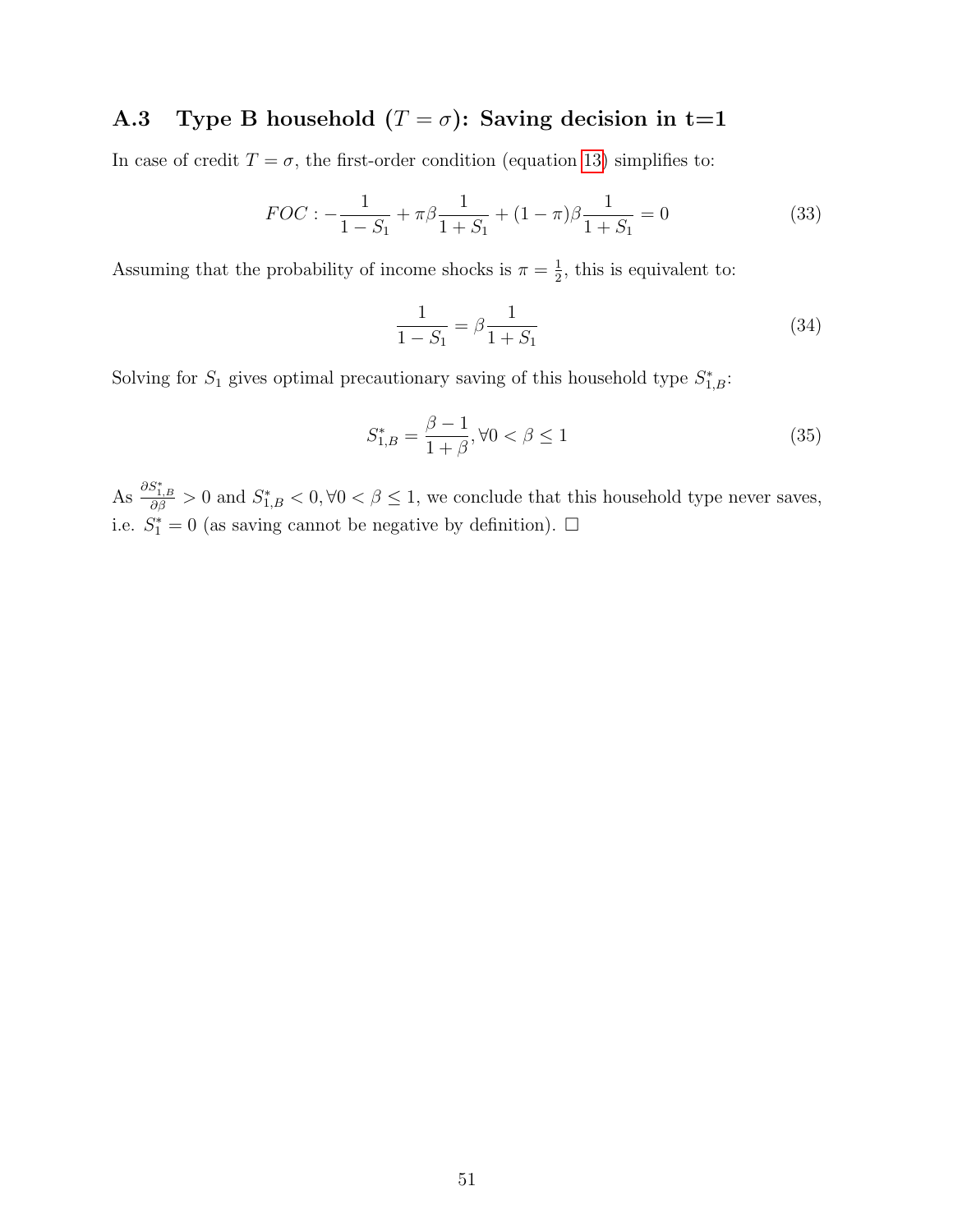## <span id="page-51-0"></span>B Data Appendix

In this section, I provide further details on the calculation and sources of the language variables. These data rely to a large extent on distance data used by [Eugster et al.](#page-26-12) [\(2011\)](#page-26-12).

## B.1 Dominant language per municipality  $G_{i,m}$

The Swiss Population Census in 2000 conducted by the Federal Statistical Office provides information on each person's main language spoken at home. I use this information to determine the major language of each municipality. The variable  $G_{i,m}$  takes on the value of one if household i is located in a municipality m where more than 50% of the population prefer to speak German at home (zero otherwise).[25](#page-51-1)

### B.2 Language region

I define a Language region as being the set of municipalities that have the same major language. For example, the French-speaking region of Switzerland includes all municipalities in which the majority of the population prefer speaking French. Similarly, the Germanspeaking region of Switzerland includes all municipalities in which the majority of the population prefer speaking German. This definition is important for the empirical strategy that I point out in section [4.](#page-11-0) As can be seen in Figure 1, there are several enclaves (i.e. German-speaking municipalities entirely surrounded by French-speaking municipalities). In this baseline definition, these German-speaking municipalities are part of the Germanspeaking language region. In unreported robustness checks I exclude these enclaves. I can show that the results remain qualitatively similar.

### B.3 Distance to the language border

To calculate the distance to the language border, I use data on the driving distance in kilometers between any pair of municipalities in Switzerland.<sup>[26](#page-51-2)</sup> For each municipality in the German language region, I define the shortest distance among the distances to all municipalities in the French language region as being the distance to the language border. Equivalently, for each French-speaking municipality I take the shortest driving distance to a municipality in the German-speaking part as being the distance to the language border. The variable  $Distance_{i,m}$  then takes negative values for municipalities

<span id="page-51-1"></span><sup>25</sup>I rely on year 2000 data assuming that the composition of the language speakers has not changed substantially over time.

<span id="page-51-2"></span> $^{26}$ The matrix of all distance pairs was obtained from the online platform search.ch.